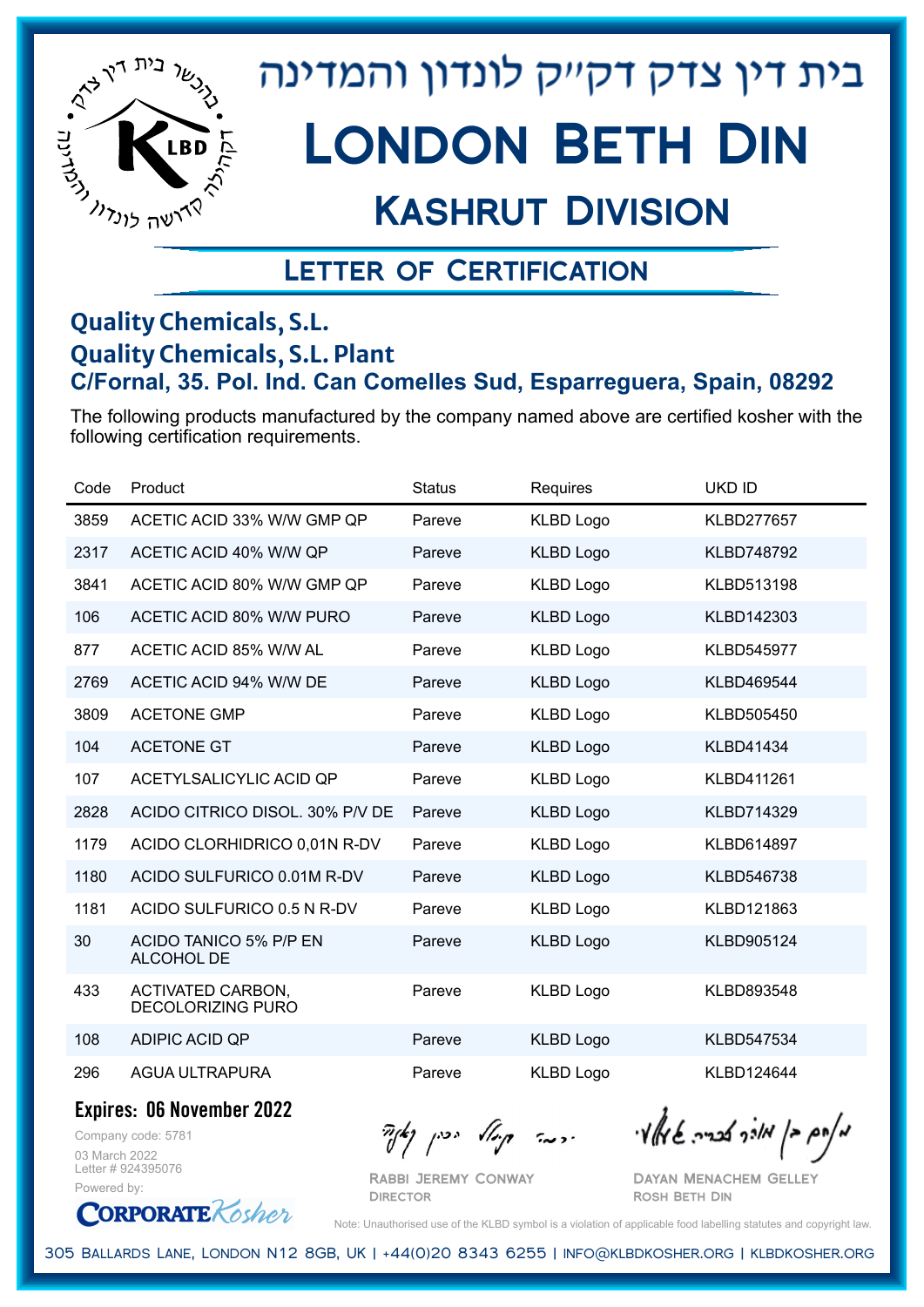

# London Beth Din

### Kashrut Division

### Letter of Certification

#### **Quality Chemicals, S.L. Quality Chemicals, S.L. Plant C/Fornal, 35. Pol. Ind. Can Comelles Sud, Esparreguera, Spain, 08292**

The following products manufactured by the company named above are certified kosher with the following certification requirements.

| Code | Product                                               | <b>Status</b> | Requires         | <b>UKD ID</b>     |
|------|-------------------------------------------------------|---------------|------------------|-------------------|
| 246  | ALEACION DE DEVARDA PURO                              | Pareve        | <b>KLBD Logo</b> | KLBD569812        |
| 1318 | ALPHA-NAPHTHOL PURO                                   | Pareve        | <b>KLBD Logo</b> | KLBD835872        |
| 183  | ALUMINIUM AMMONIUM SULPHATE<br><b>12-HYDRATE PS</b>   | Pareve        | <b>KLBD Logo</b> | KLBD856054        |
| 757  | ALUMINIUM AND NICKEL<br><b>CARBONATE PE</b>           | Pareve        | <b>KLBD Logo</b> | <b>KLBD764972</b> |
| 165  | ALUMINIUM CHLORIDE 6-HYDRATE<br><b>PE</b>             | Pareve        | <b>KLBD Logo</b> | KLBD275219        |
| 670  | ALUMINIUM CHLORIDE SOL. 25%<br>W/W QP                 | Pareve        | <b>KLBD Logo</b> | KLBD685393        |
| 1142 | <b>ALUMINIUM CHLORIDE SOL. 28%</b><br>W/W QP          | Pareve        | <b>KLBD Logo</b> | <b>KLBD857774</b> |
| 276  | <b>ALUMINIUM CHLORIDE SOL.30%</b><br>W/W QP           | Pareve        | <b>KLBD Logo</b> | <b>KLBD774915</b> |
| 973  | ALUMINIUM CLORHIDE 6-HYDRATE<br><b>SOL.35% W/W QP</b> | Pareve        | <b>KLBD Logo</b> | KLBD273648        |
| 71   | ALUMINIUM FLUORIDE PURO                               | Pareve        | <b>KLBD Logo</b> | KLBD440998        |
| 98   | ALUMINIUM METAL SHOT QP                               | Pareve        | <b>KLBD Logo</b> | KLBD632764        |
| 99   | ALUMINIUM METAL TURNINGS QP                           | Pareve        | <b>KLBD Logo</b> | KLBD702676        |
| 300  | ALUMINIUM METAL, POWDER QP                            | Pareve        | <b>KLBD Logo</b> | KLBD134283        |
| 170  | ALUMINIUM OXIDE PURO                                  | Pareve        | <b>KLBD Logo</b> | KLBD199253        |

**Expires: 06 November 2022**

Company code: 5781 03 March 2022 Letter # 924395076 Powered by:

**CORPORATE** Rosher

Rabbi Jeremy Conway **DIRECTOR** 

 $\partial_{\eta}^{A}(\theta)$  and  $\partial_{\eta}^{A}(\theta)$  and  $\partial_{\eta}^{A}(\theta)$  and  $\partial_{\eta}^{A}(\theta)$ 

Dayan Menachem Gelley Rosh Beth Din

Note: Unauthorised use of the KLBD symbol is a violation of applicable food labelling statutes and copyright law.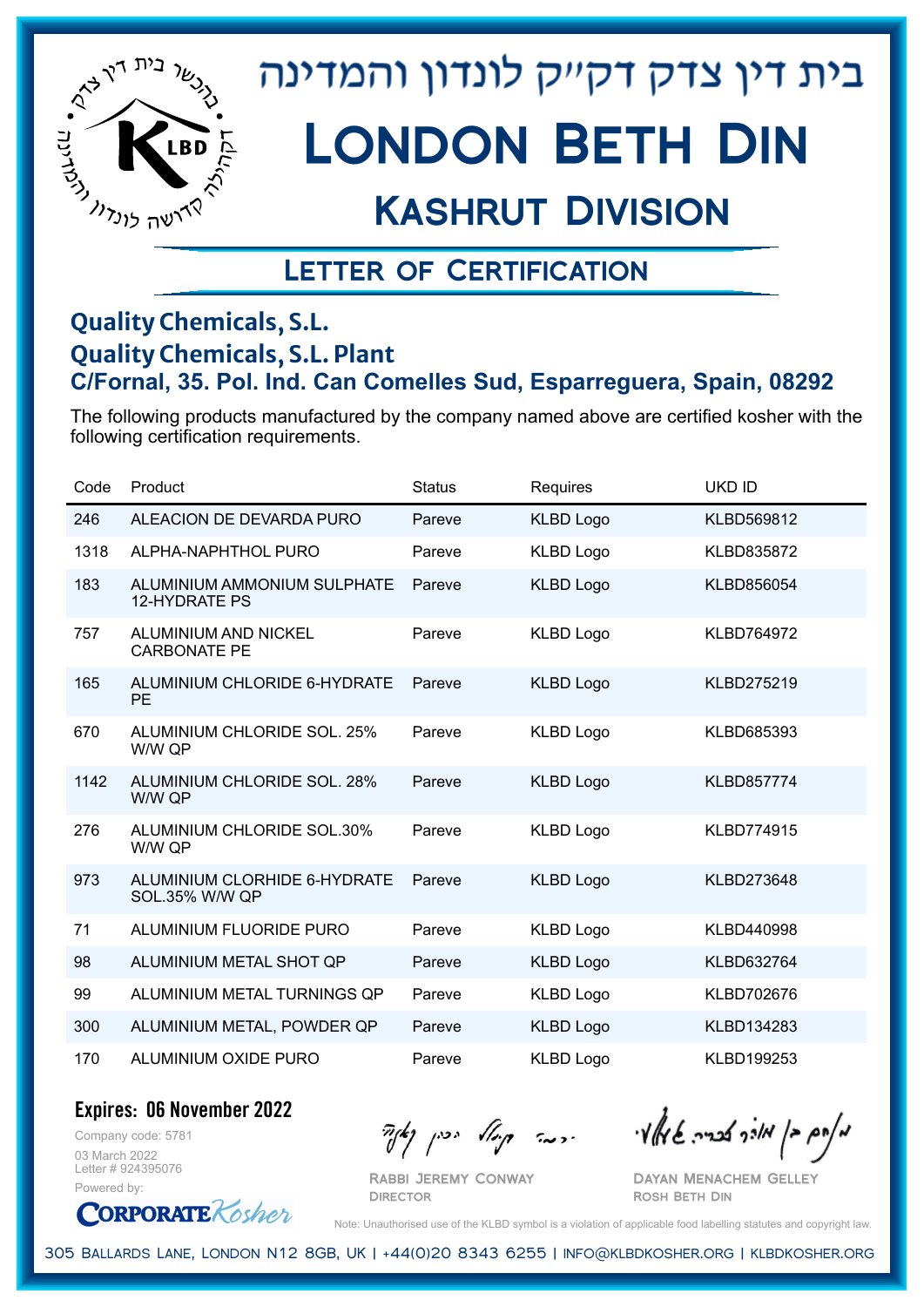

# London Beth Din

## Kashrut Division

### Letter of Certification

#### **Quality Chemicals, S.L. Quality Chemicals, S.L. Plant C/Fornal, 35. Pol. Ind. Can Comelles Sud, Esparreguera, Spain, 08292**

The following products manufactured by the company named above are certified kosher with the following certification requirements.

| Code | Product                                              | <b>Status</b> | Requires         | <b>UKD ID</b>     |
|------|------------------------------------------------------|---------------|------------------|-------------------|
| 3502 | ALUMINIUM POTASSIUM SULPHATE<br>12-HYDRATE GMP QP    | Pareve        | <b>KLBD Logo</b> | <b>KLBD39852</b>  |
| 184  | ALUMINIUM POTASSIUM SULPHATE<br><b>12-HYDRATE PE</b> | Pareve        | <b>KLBD Logo</b> | KLBD680505        |
| 661  | ALUMINIUM POTASSIUM SULPHATE<br><b>ANHYDROUS PE</b>  | Pareve        | <b>KLBD Logo</b> | KLBD295362        |
| 767  | ALUMINIUM POTASSIUM SULPHATE<br>DRIED, POWDER QP     | Pareve        | <b>KLBD Logo</b> | <b>KLBD437577</b> |
| 1067 | ALUMINIUM SULPHATE 16-<br><b>HYDRATE PURO</b>        | Pareve        | <b>KLBD Logo</b> | KLBD475804        |
| 24   | ALUMINIUM SULPHATE, POWDER<br>QP                     | Pareve        | <b>KLBD Logo</b> | KLBD281302        |
| 3082 | AMINOACETIC ACID (GLYCINE)<br><b>GMP QP</b>          | Pareve        | <b>KLBD Logo</b> | KLBD858204        |
| 109  | AMINOACETIC ACID QP                                  | Pareve        | <b>KLBD Logo</b> | KLBD176145        |
| 2764 | AMMONIA AQUEOUS, 14% W/W (AS<br>NH <sub>3</sub> ) DE | Pareve        | <b>KLBD Logo</b> | KLBD207206        |
| 277  | AMMONIA AQUEOUS, 20% (AS NH3)<br>W/W PE              | Pareve        | <b>KLBD Logo</b> | KLBD916425        |
| 29   | AMMONIA AQUEOUS, 28% W/W (AS<br>NH <sub>3</sub> ) PE | Pareve        | <b>KLBD Logo</b> | KLBD725969        |
| 190  | AMMONIA AQUEOUS, 30% (AS<br>NH3)W/W QP               | Pareve        | <b>KLBD Logo</b> | KLBD625586        |

#### **Expires: 06 November 2022**

Company code: 5781 03 March 2022 Letter # 924395076 Powered by:

Rabbi Jeremy Conway

**DIRECTOR** 

 $\partial_{\eta}^{A}(\theta)$  and  $\partial_{\eta}^{A}(\theta)$  and  $\partial_{\eta}^{A}(\theta)$  and  $\partial_{\eta}^{A}(\theta)$ 

Dayan Menachem Gelley Rosh Beth Din

**CORPORATE** Rosher

Note: Unauthorised use of the KLBD symbol is a violation of applicable food labelling statutes and copyright law.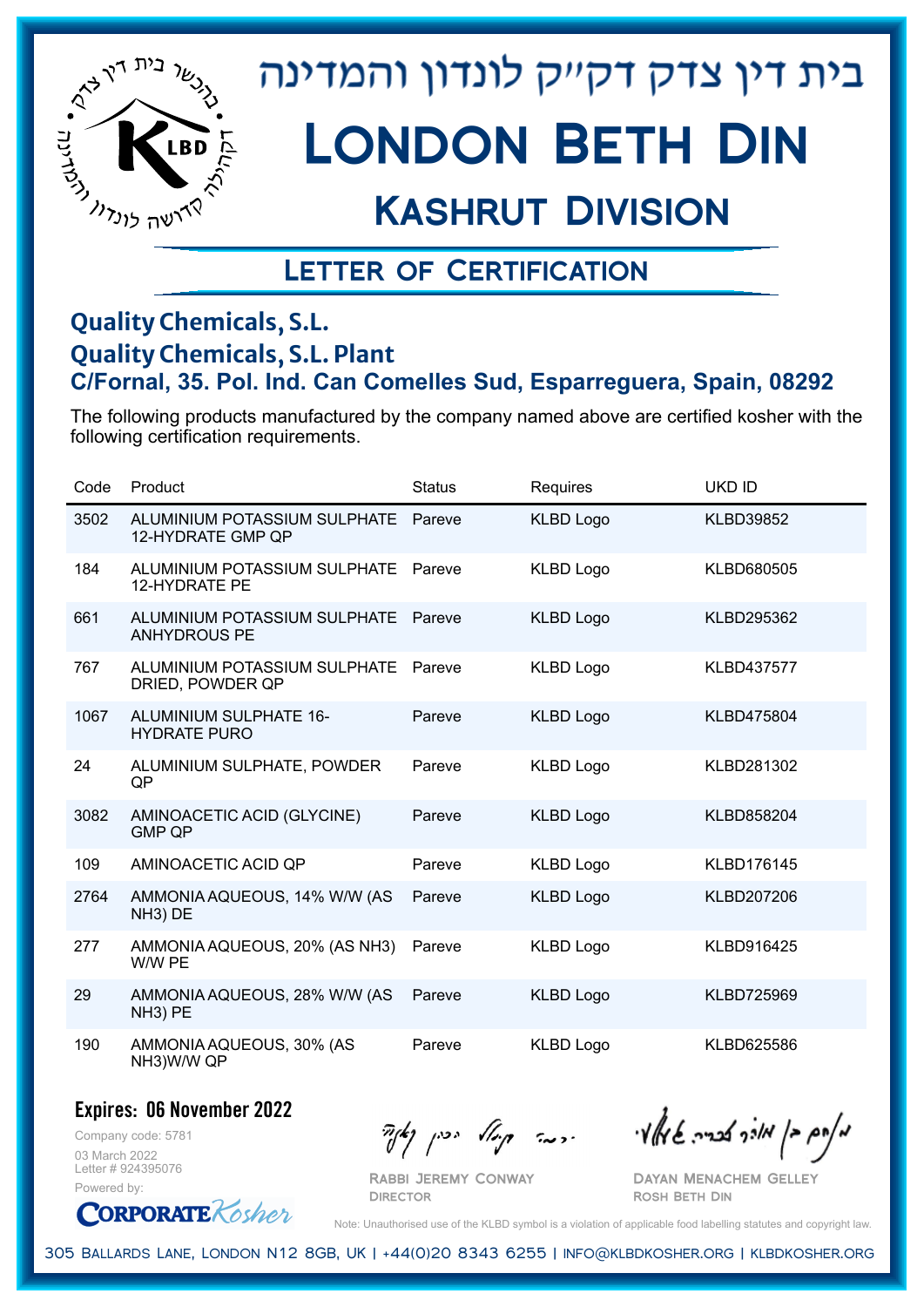

# London Beth Din

## Kashrut Division

### Letter of Certification

#### **Quality Chemicals, S.L. Quality Chemicals, S.L. Plant C/Fornal, 35. Pol. Ind. Can Comelles Sud, Esparreguera, Spain, 08292**

The following products manufactured by the company named above are certified kosher with the following certification requirements.

| Code | Product                                              | <b>Status</b> | Requires         | <b>UKD ID</b>     |
|------|------------------------------------------------------|---------------|------------------|-------------------|
| 1855 | AMMONIA AQUEOUS, 32% W/W (AS<br>NH <sub>3</sub> ) QP | Pareve        | <b>KLBD Logo</b> | KLBD134836        |
| 675  | AMMONIA AQUEOUS, 5% W/W (AS<br>NH <sub>3</sub> ) QP  | Pareve        | <b>KLBD Logo</b> | KLBD716994        |
| 723  | AMMONIA AQUEOUS, 6% (AS NH3)<br>W/W DE               | Pareve        | <b>KLBD Logo</b> | KLBD830390        |
| 189  | AMMONIA SOLUTION, 25% (AS<br>NH3) W/W PE             | Pareve        | <b>KLBD Logo</b> | <b>KLBD512075</b> |
| 255  | AMMONIA, ANHYDROUS PURO                              | Pareve        | <b>KLBD Logo</b> | KLBD434097        |
| 879  | AMMONIUM ACETATE 66% W/W<br>AQUEOUS SOLUTION DE      | Pareve        | <b>KLBD Logo</b> | KLBD816004        |
| 191  | AMMONIUM ACETATE PURO                                | Pareve        | <b>KLBD Logo</b> | <b>KLBD747324</b> |
| 192  | AMMONIUM BENZOATE QP                                 | Pareve        | <b>KLBD Logo</b> | KLBD229635        |
| 199  | <b>AMMONIUM BROMIDE PE</b>                           | Pareve        | <b>KLBD Logo</b> | KLBD237719        |
| 200  | AMMONIUM CARBONATE QP                                | Pareve        | <b>KLBD Logo</b> | KLBD915320        |
| 3503 | AMMONIUM CHLORIDE GMP QP                             | Pareve        | <b>KLBD Logo</b> | KLBD280484        |
| 202  | AMMONIUM CHLORIDE GT                                 | Pareve        | <b>KLBD Logo</b> | KLBD614763        |
| 820  | AMMONIUM CHLORIDE, SOLUTION<br>10% W/W DE            | Pareve        | <b>KLBD Logo</b> | <b>KLBD81010</b>  |
| 785  | AMMONIUM CHLORIDE, SOLUTION<br>20% W/W QP            | Pareve        | <b>KLBD Logo</b> | <b>KLBD715154</b> |

#### **Expires: 06 November 2022**

Company code: 5781 03 March 2022 Letter # 924395076 Powered by:

**CORPORATE** Rosher

מאוס בן מורך אבריה שיואל וי<br>מאוס בן מורך אבריה שיואל וי

Dayan Menachem Gelley Rosh Beth Din

Note: Unauthorised use of the KLBD symbol is a violation of applicable food labelling statutes and copyright law.

305 Ballards Lane, London N12 8GB, UK | +44(0)20 8343 6255 | info@klbdkosher.org | klbdkosher.org

Rabbi Jeremy Conway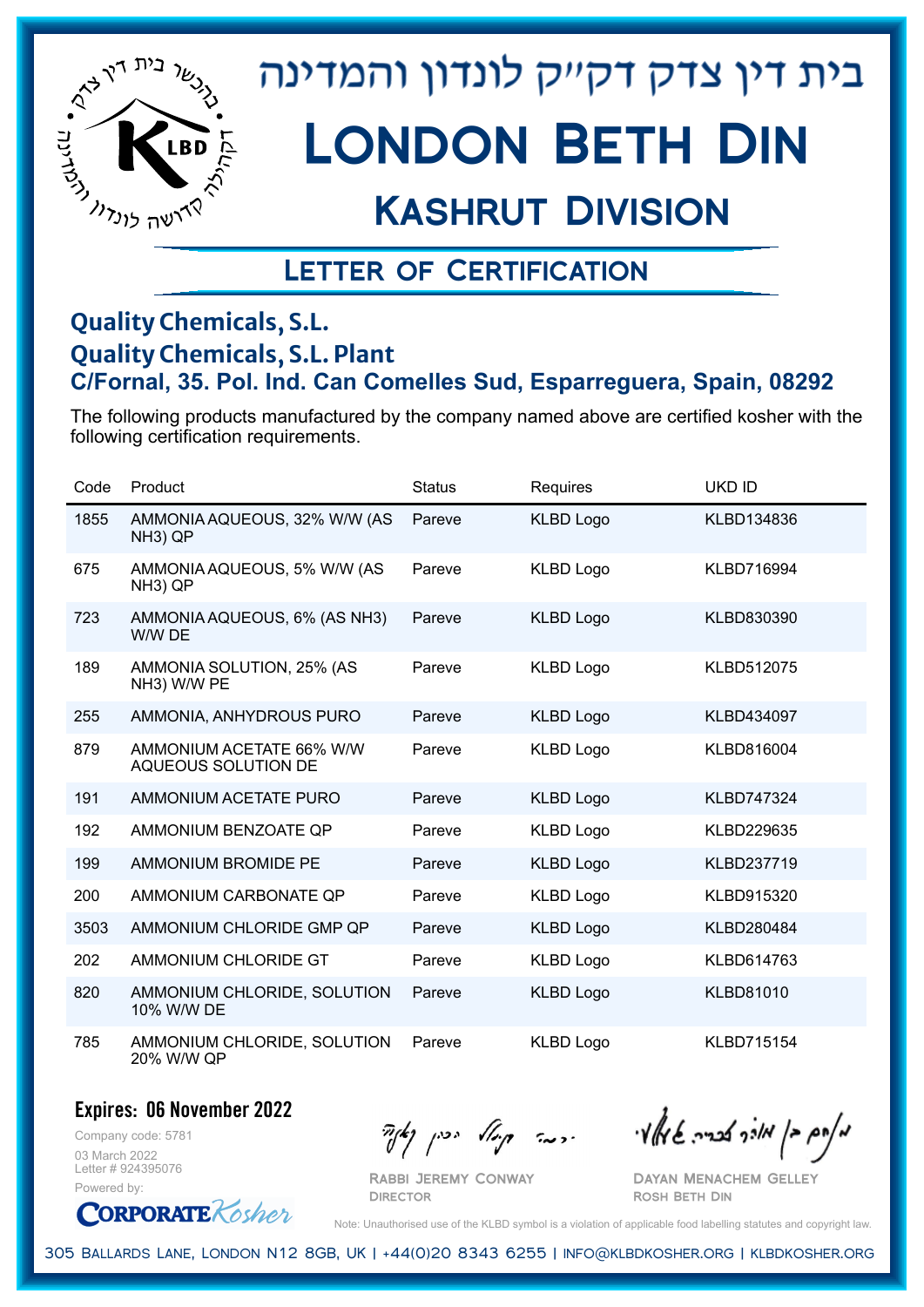

# London Beth Din

## Kashrut Division

### Letter of Certification

#### **Quality Chemicals, S.L. Quality Chemicals, S.L. Plant C/Fornal, 35. Pol. Ind. Can Comelles Sud, Esparreguera, Spain, 08292**

The following products manufactured by the company named above are certified kosher with the following certification requirements.

| Code | Product                                                | <b>Status</b> | Requires         | <b>UKD ID</b>     |
|------|--------------------------------------------------------|---------------|------------------|-------------------|
| 207  | AMMONIUM DIHYDROGEN<br>PHOSPHATE PE                    | Pareve        | <b>KLBD Logo</b> | KLBD544793        |
| 205  | AMMONIUM FLUORIDE PURO                                 | Pareve        | <b>KLBD Logo</b> | KLBD7136          |
| 206  | AMMONIUM FORMATE QP                                    | Pareve        | <b>KLBD Logo</b> | <b>KLBD471647</b> |
| 1057 | AMMONIUM GLYCOLATE 50% W/W<br><b>WATER SOLUTION QP</b> | Pareve        | <b>KLBD Logo</b> | KLBD256609        |
| 193  | AMMONIUM HYDROGEN<br><b>CARBONATE QP</b>               | Pareve        | <b>KLBD Logo</b> | <b>KLBD779082</b> |
| 2301 | AMMONIUM IRON (III) CITRATE,<br><b>GREEN QP</b>        | Pareve        | <b>KLBD Logo</b> | KLBD368595        |
| 944  | AMMONIUM IRON (III) CITRATE,<br><b>RED QP</b>          | Pareve        | <b>KLBD Logo</b> | KLBD528394        |
| 924  | AMMONIUM IRON (III) SULFATE 12-<br><b>HYDRATE PE</b>   | Pareve        | <b>KLBD Logo</b> | KLBD592103        |
| 220  | AMMONIUM META-VANADATE<br><b>PURO</b>                  | Pareve        | <b>KLBD Logo</b> | KLBD431495        |
| 3869 | AMMONIUM MOLYBDATE 4-<br><b>HYDRATE GMP USP</b>        | Pareve        | <b>KLBD Logo</b> | <b>KLBD48692</b>  |
| 212  | AMMONIUM MOLYBDATE 4-<br><b>HYDRATE PS</b>             | Pareve        | <b>KLBD Logo</b> | KLBD8746          |
| 839  | AMMONIUM NITRATE, SOLUTION<br>40% W/V DE               | Pareve        | <b>KLBD Logo</b> | <b>KLBD617575</b> |

#### **Expires: 06 November 2022**

Company code: 5781 03 March 2022 Letter # 924395076 Powered by:

**CORPORATE** Rosher

 $\partial_{\eta}^{A}(\theta)$  and  $\partial_{\eta}^{A}(\theta)$  and  $\partial_{\eta}^{A}(\theta)$  and  $\partial_{\eta}^{A}(\theta)$ 

Dayan Menachem Gelley Rosh Beth Din

Note: Unauthorised use of the KLBD symbol is a violation of applicable food labelling statutes and copyright law.

305 Ballards Lane, London N12 8GB, UK | +44(0)20 8343 6255 | info@klbdkosher.org | klbdkosher.org

Rabbi Jeremy Conway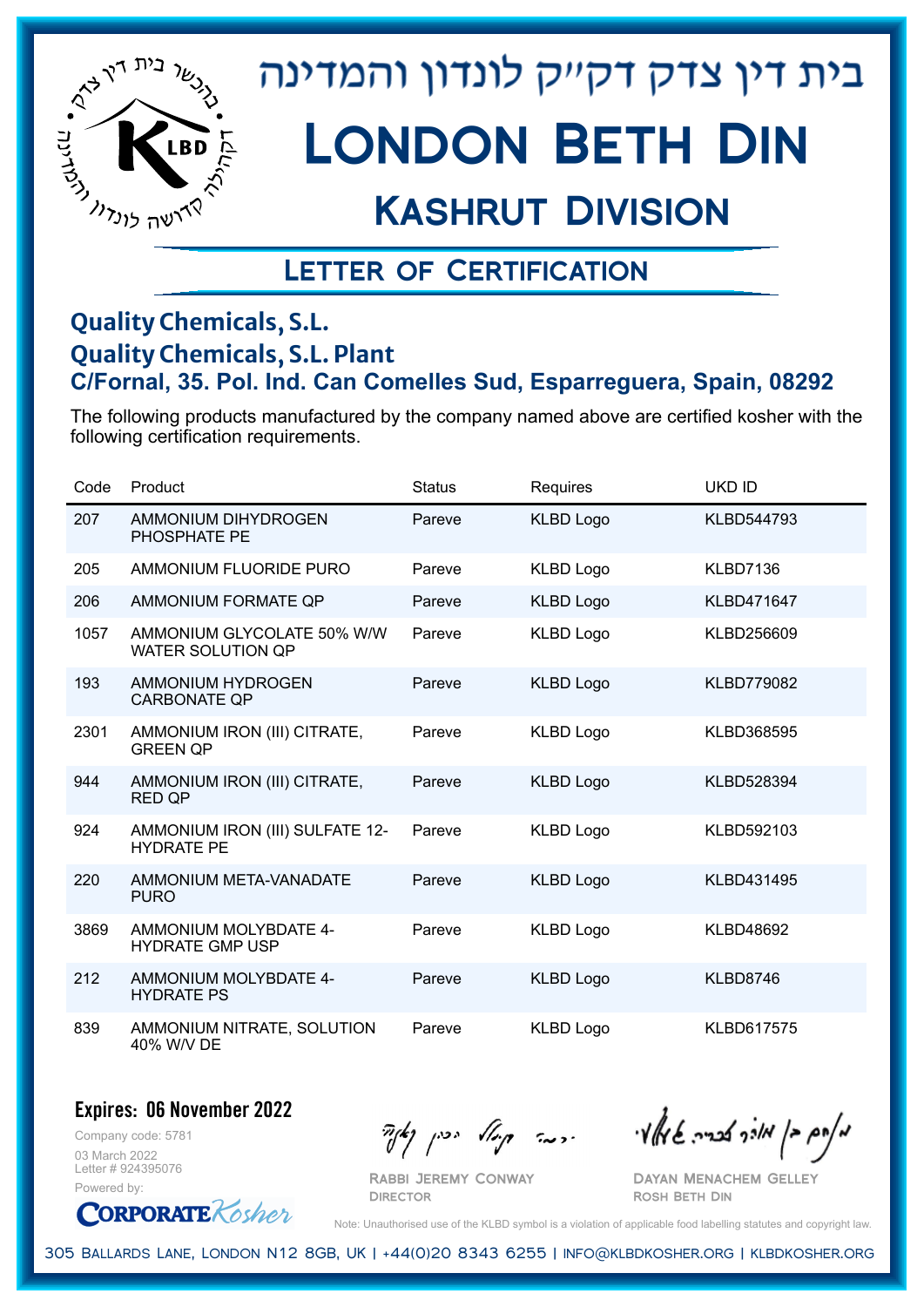

# London Beth Din

## Kashrut Division

### Letter of Certification

#### **Quality Chemicals, S.L. Quality Chemicals, S.L. Plant C/Fornal, 35. Pol. Ind. Can Comelles Sud, Esparreguera, Spain, 08292**

The following products manufactured by the company named above are certified kosher with the following certification requirements.

| Code | Product                                              | <b>Status</b> | Requires         | <b>UKD ID</b>     |
|------|------------------------------------------------------|---------------|------------------|-------------------|
| 787  | AMMONIUM NITRATE, SOLUTION<br>50% W/W DE             | Pareve        | <b>KLBD Logo</b> | KLBD356326        |
| 215  | AMMONIUM PEROXYDISULPHATE<br>QP                      | Pareve        | <b>KLBD Logo</b> | <b>KLBD72017</b>  |
| 217  | AMMONIUM SULPHATE GT                                 | Pareve        | <b>KLBD Logo</b> | KLBD155786        |
| 821  | AMMONIUM SULPHATE, SOLUTION<br>20% W/W DE            | Pareve        | <b>KLBD Logo</b> | <b>KLBD722197</b> |
| 979  | AMMONIUM SULPHATE, SOLUTION<br>40% W/W DE            | Pareve        | <b>KLBD Logo</b> | <b>KLBD947949</b> |
| 194  | AMONIUM HYDROGEN DI-<br><b>FLUORIDE PURO</b>         | Pareve        | <b>KLBD Logo</b> | KLBD387904        |
| 234  | ANTIMONY (III) OXIDE PURO                            | Pareve        | <b>KLBD Logo</b> | KLBD374969        |
| 235  | <b>ANTIMONY (III) SULFIDE PURO</b>                   | Pareve        | <b>KLBD Logo</b> | <b>KLBD948887</b> |
| 3887 | <b>ANTIMONY POTASSIUM TARTRATE</b><br><b>GMP USP</b> | Pareve        | <b>KLBD Logo</b> | KLBD221628        |
| 87   | <b>ANTIMONY POTASSIUM TARTRATE</b><br>GT             | Pareve        | <b>KLBD Logo</b> | KLBD684635        |
| 354  | BARIO NITRATO O,05 N DV                              | Pareve        | <b>KLBD Logo</b> | KLBD397391        |
| 301  | <b>BARIUM ACETATE QP</b>                             | Pareve        | <b>KLBD Logo</b> | KLBD425099        |
| 303  | <b>BARIUM CARBONATE PURO</b>                         | Pareve        | <b>KLBD Logo</b> | <b>KLBD291974</b> |
| 305  | <b>BARIUM CHLORIDE 2-HYDRATE PE</b>                  | Pareve        | <b>KLBD Logo</b> | <b>KLBD46958</b>  |

**Expires: 06 November 2022**

Company code: 5781 03 March 2022 Letter # 924395076 Powered by:

 $\partial_{\eta}^{A}(\theta)$  and  $\partial_{\eta}^{A}(\theta)$  and  $\partial_{\eta}^{A}(\theta)$  and  $\partial_{\eta}^{A}(\theta)$ 

Rabbi Jeremy Conway **DIRECTOR** 

Dayan Menachem Gelley Rosh Beth Din

**CORPORATE** Rosher Note: Unauthorised use of the KLBD symbol is a violation of applicable food labelling statutes and copyright law.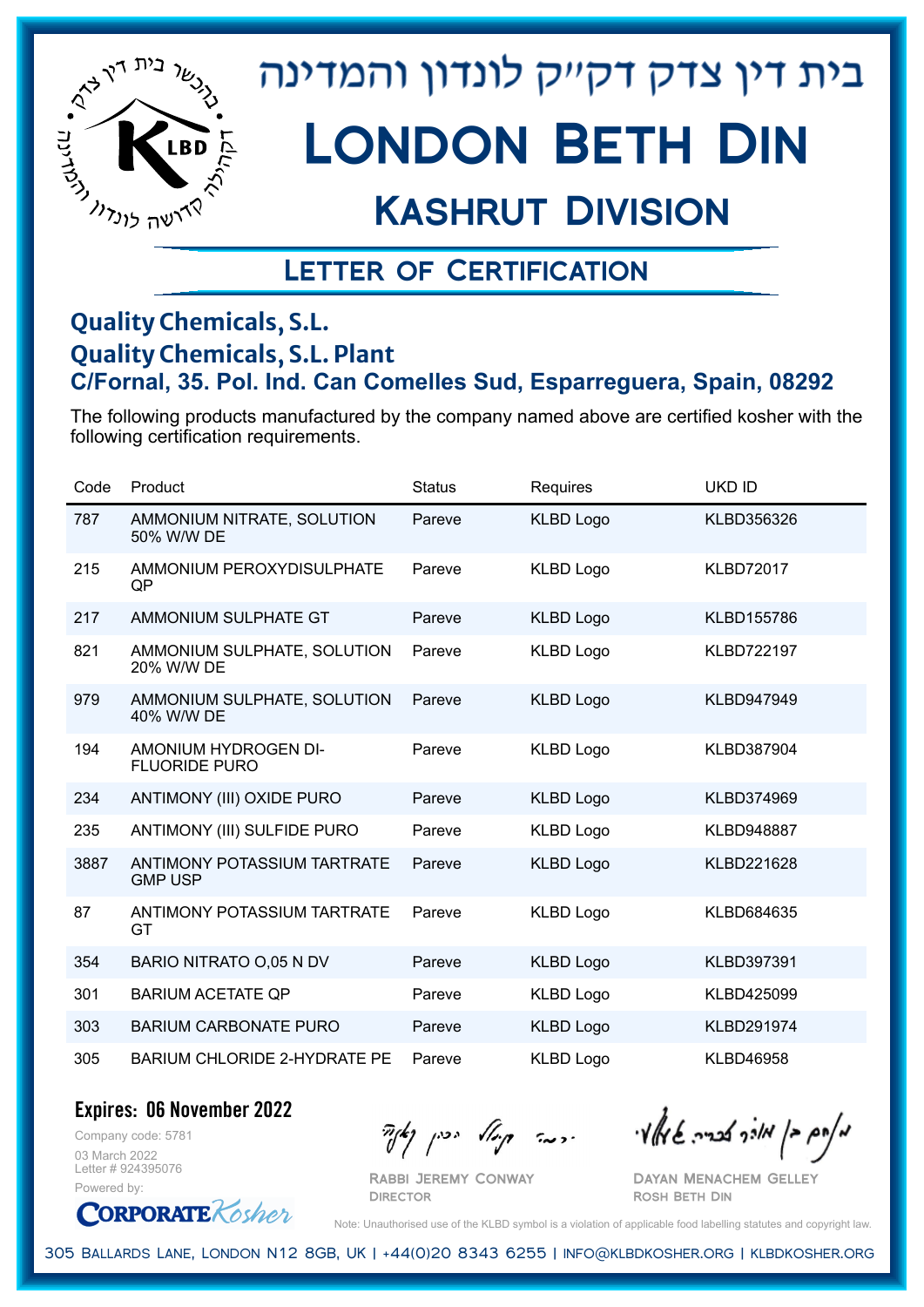

## Kashrut Division

### Letter of Certification

#### **Quality Chemicals, S.L. Quality Chemicals, S.L. Plant C/Fornal, 35. Pol. Ind. Can Comelles Sud, Esparreguera, Spain, 08292**

The following products manufactured by the company named above are certified kosher with the following certification requirements.

| Code | Product                                             | <b>Status</b> | Requires         | <b>UKD ID</b>     |
|------|-----------------------------------------------------|---------------|------------------|-------------------|
| 307  | <b>BARIUM FLUORIDE QP</b>                           | Pareve        | <b>KLBD Logo</b> | KLBD463463        |
| 394  | <b>BARIUM HYDROXIDE 1-HYDRATE</b><br><b>PE</b>      | Pareve        | <b>KLBD Logo</b> | KLBD155152        |
| 308  | <b>BARIUM HYDROXIDE 8-HYDRATE</b><br>QP             | Pareve        | <b>KLBD Logo</b> | KLBD632992        |
| 309  | <b>BARIUM NITRATE PS</b>                            | Pareve        | <b>KLBD Logo</b> | KLBD663896        |
| 338  | <b>BENTONITA PURO</b>                               | Pareve        | <b>KLBD Logo</b> | KLBD668636        |
| 2868 | <b>BENZALKONIUM CHLORIDE 80%</b><br>QP              | Pareve        | <b>KLBD Logo</b> | KLBD377533        |
| 853  | <b>BENZALKONIUM CHLORIDE</b><br>SOLUTION 50% W/V PE | Pareve        | <b>KLBD Logo</b> | <b>KLBD2097</b>   |
| 3053 | <b>BENZOIC ACID GMP PH</b>                          | Pareve        | <b>KLBD Logo</b> | KLBD260691        |
| 112  | <b>BENZOIC ACID PE</b>                              | Pareve        | <b>KLBD Logo</b> | KLBD800777        |
| 816  | BENZOIC ACID, POWDER QP                             | Pareve        | KLBD Logo        | <b>KLBD145827</b> |
| 160  | BENZYL ALCOHOL PE                                   | Pareve        | <b>KLBD Logo</b> | KLBD213241        |
| 327  | <b>BISMUTH OXYCHLORIDE PURO</b>                     | Pareve        | KLBD Logo        | KLBD644997        |
| 113  | <b>BORIC ACID PE</b>                                | Pareve        | <b>KLBD Logo</b> | KLBD900894        |
| 875  | <b>BORIC ACID POWDER PE</b>                         | Pareve        | <b>KLBD Logo</b> | KLBD155573        |
| 332  | BROMINE (BROMATE-BROMIDE)<br>$0,1N$ DV              | Pareve        | <b>KLBD Logo</b> | KLBD373605        |

**Expires: 06 November 2022**

Company code: 5781 03 March 2022 Letter # 924395076 Powered by:

**CORPORATE** Rosher

Rabbi Jeremy Conway

 $\frac{1}{2}$ אלוק אולך לבריה שיאלץי הכבר קוואל יכין קאיר

Dayan Menachem Gelley Rosh Beth Din

Note: Unauthorised use of the KLBD symbol is a violation of applicable food labelling statutes and copyright law.

305 Ballards Lane, London N12 8GB, UK | +44(0)20 8343 6255 | info@klbdkosher.org | klbdkosher.org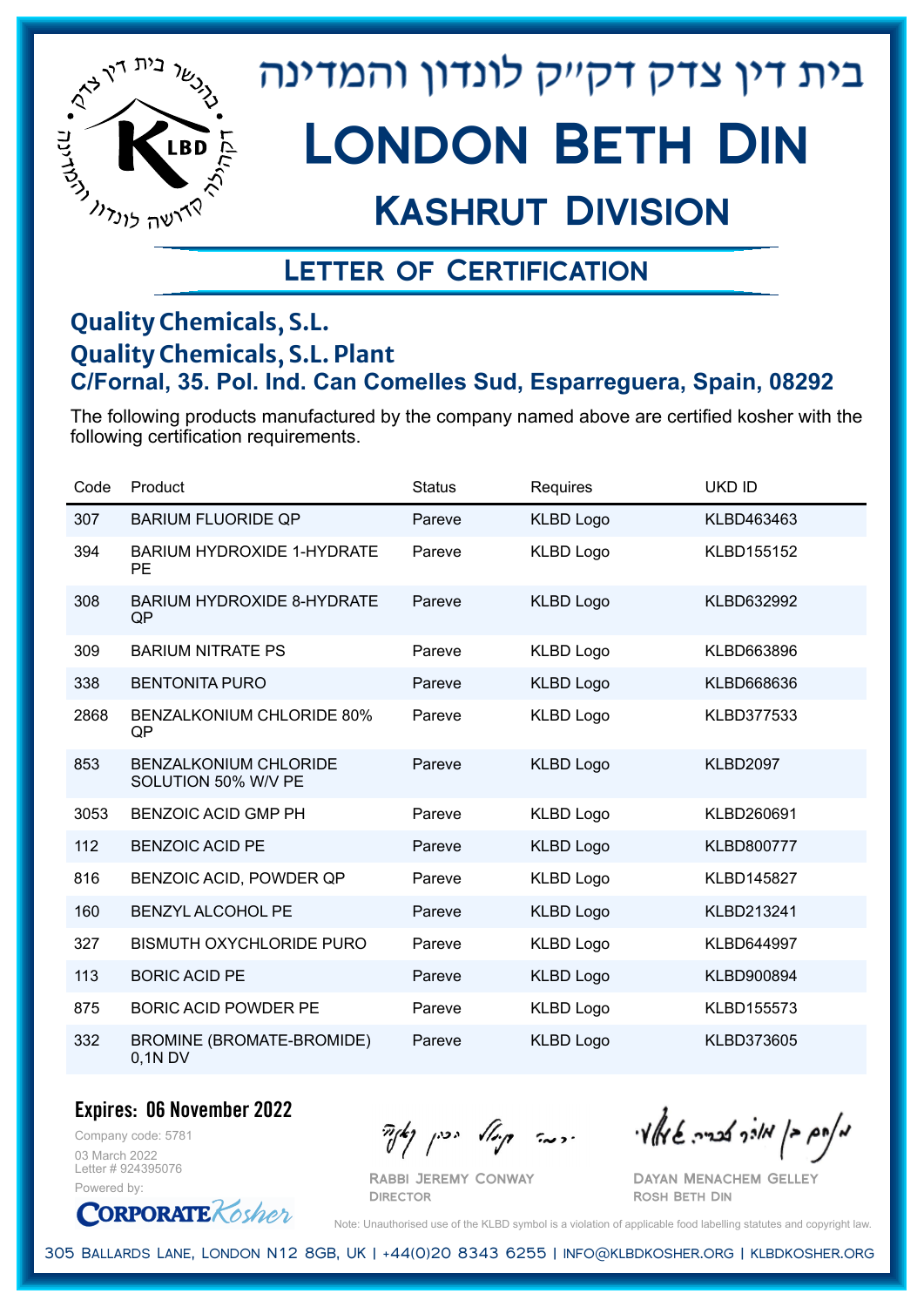

# London Beth Din

### Kashrut Division

### Letter of Certification

#### **Quality Chemicals, S.L. Quality Chemicals, S.L. Plant C/Fornal, 35. Pol. Ind. Can Comelles Sud, Esparreguera, Spain, 08292**

The following products manufactured by the company named above are certified kosher with the following certification requirements.

| Code | Product                                                  | <b>Status</b> | Requires         | <b>UKD ID</b>     |
|------|----------------------------------------------------------|---------------|------------------|-------------------|
| 320  | <b>BROMINE GT</b>                                        | Pareve        | <b>KLBD Logo</b> | KLBD824119        |
| 2342 | <b>BROMOFORM, STABILIZED WITH</b><br>1% ETHYL ALCOHOL QP | Pareve        | <b>KLBD Logo</b> | <b>KLBD707700</b> |
| 8    | <b>BROMOPHENOL BLUE SOLUTION</b><br>0,04% PH I           | Pareve        | <b>KLBD Logo</b> | KLBD313844        |
| 380  | <b>CAFFEINE ANHYDROUS QP</b>                             | Pareve        | <b>KLBD Logo</b> | KLBD150337        |
| 548  | <b>CAL SODADA INDICADOR</b><br>ROSA/BLANCO PURO          | Pareve        | <b>KLBD Logo</b> | KLBD306496        |
| 2765 | <b>CALCIO CARBONATO "150 TIPO S"</b><br><b>PURO</b>      | Pareve        | <b>KLBD Logo</b> | KLBD911554        |
| 2767 | CALCIO CARBONATO "200 TIPO A"<br><b>PURO</b>             | Pareve        | <b>KLBD Logo</b> | KLBD710670        |
| 415  | CALCIUM ACETATE 1-HYDRATE PE                             | Pareve        | <b>KLBD Logo</b> | <b>KLBD8940</b>   |
| 631  | CALCIUM ACETATE 1/2-HYDRATE<br>(POWDER)                  | Pareve        | <b>KLBD Logo</b> | KLBD459164        |
| 3821 | <b>CALCIUM ACETATE ANHYDROUS</b><br><b>GMP QP</b>        | Pareve        | <b>KLBD Logo</b> | KLBD803207        |
| 414  | CALCIUM ACETATE ANHYDROUS<br>QP                          | Pareve        | <b>KLBD Logo</b> | KLBD504441        |
| 1094 | CALCIUM CARBONATE 2 ?M AL                                | Pareve        | <b>KLBD Logo</b> | KLBD305709        |
| 3049 | <b>CALCIUM CARBONATE GMP</b>                             | Pareve        | <b>KLBD Logo</b> | KLBD252969        |

**Expires: 06 November 2022**

Company code: 5781 03 March 2022 Letter # 924395076 Powered by:

**CORPORATE** Rosher

 $\partial_{\eta}^{A}(\theta)$  and  $\partial_{\eta}^{A}(\theta)$  and  $\partial_{\eta}^{A}(\theta)$  and  $\partial_{\eta}^{A}(\theta)$ 

Rabbi Jeremy Conway **DIRECTOR** 

Dayan Menachem Gelley Rosh Beth Din

Note: Unauthorised use of the KLBD symbol is a violation of applicable food labelling statutes and copyright law.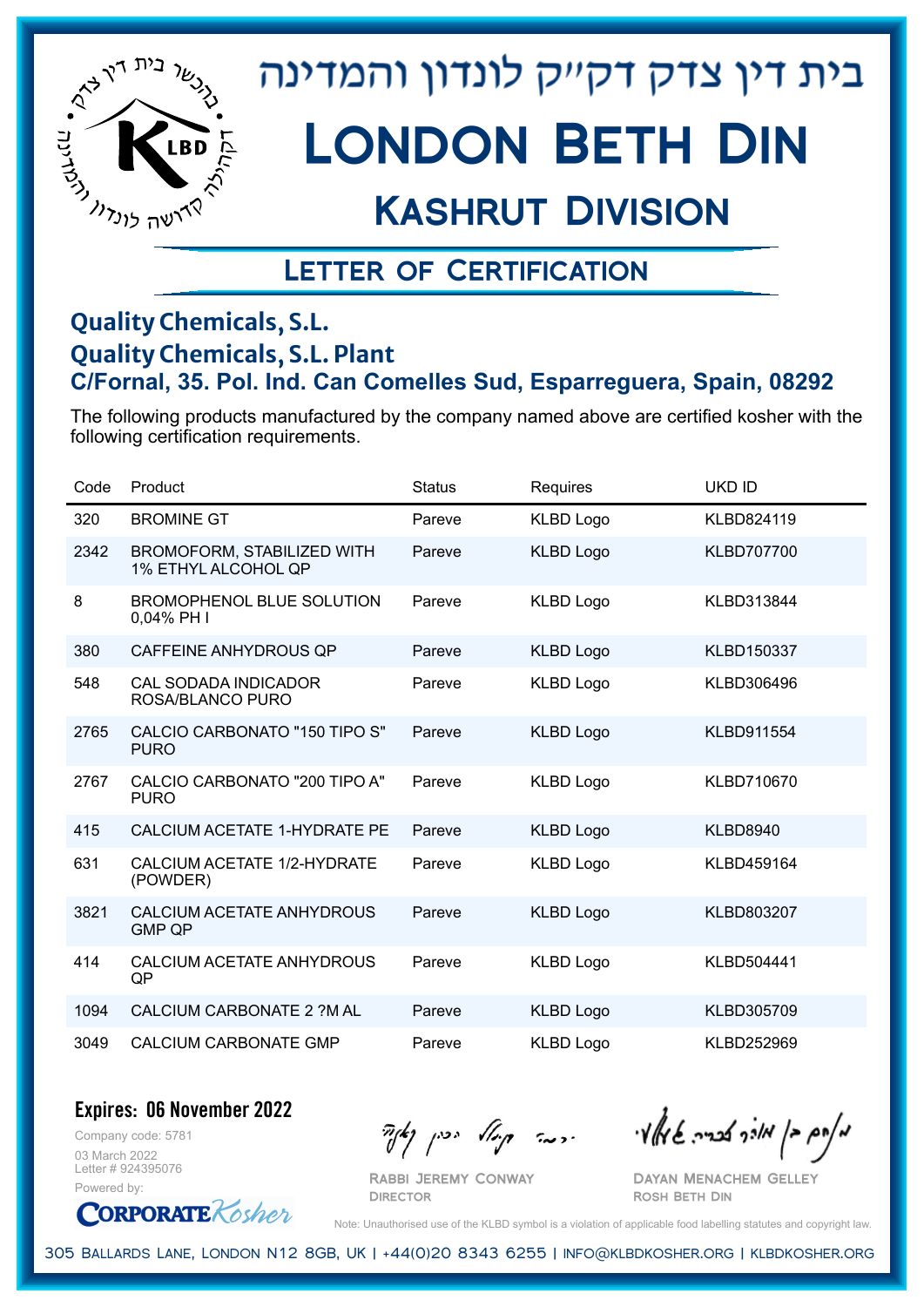

# London Beth Din

### Kashrut Division

### Letter of Certification

#### **Quality Chemicals, S.L. Quality Chemicals, S.L. Plant C/Fornal, 35. Pol. Ind. Can Comelles Sud, Esparreguera, Spain, 08292**

The following products manufactured by the company named above are certified kosher with the following certification requirements.

| Code | Product                                                 | <b>Status</b> | Requires         | <b>UKD ID</b>    |
|------|---------------------------------------------------------|---------------|------------------|------------------|
| 417  | <b>CALCIUM CARBONATE GT</b>                             | Pareve        | <b>KLBD Logo</b> | KLBD668206       |
| 497  | CALCIUM CHLORIDE 2-HYDRATE<br>QP                        | Pareve        | <b>KLBD Logo</b> | <b>KLBD82325</b> |
| 421  | CALCIUM CHLORIDE 2-HYDRATE,<br><b>FLAKES PURO</b>       | Pareve        | <b>KLBD Logo</b> | KLBD234920       |
| 498  | CALCIUM CHLORIDE ANHYDROUS<br><b>FLAKES PE</b>          | Pareve        | <b>KLBD Logo</b> | KLBD139017       |
| 420  | CALCIUM CHLORIDE ANHYDROUS,<br><b>LUMPS PURO</b>        | Pareve        | <b>KLBD Logo</b> | KLBD825348       |
| 2892 | CALCIUM CHLORIDE ANHYDROUS,<br><b>POWDER PE</b>         | Pareve        | <b>KLBD Logo</b> | KLBD282686       |
| 419  | CALCIUM CHLORIDE HYDRATE RA                             | Pareve        | <b>KLBD Logo</b> | KLBD435501       |
| 776  | CALCIUM CHLORIDE SOLUTION<br>10% W/W DE                 | Pareve        | <b>KLBD Logo</b> | KLBD867383       |
| 62   | CALCIUM CHLORIDE SOLUTION<br>36/40% W/W QP              | Pareve        | <b>KLBD Logo</b> | KLBD870892       |
| 418  | <b>CALCIUM CITRATE TRIBASIC 4-</b><br><b>HYDRATE QP</b> | Pareve        | <b>KLBD Logo</b> | KLBD488140       |
| 425  | <b>CALCIUM DIHYDROGEN</b><br>PHOSPHATE 1-HYDRATE QP     | Pareve        | <b>KLBD Logo</b> | KLBD243691       |
| 424  | <b>CALCIUM FLUORIDE POWDER</b><br><b>PURO</b>           | Pareve        | <b>KLBD Logo</b> | <b>KLBD21170</b> |

#### **Expires: 06 November 2022**

Company code: 5781 03 March 2022 Letter # 924395076 Powered by:

**CORPORATE** Rosher

מאוס בן מורך אבריה שיואל וי<br>מאוס בן מורך אבריה שיואל וי

Dayan Menachem Gelley Rosh Beth Din

Note: Unauthorised use of the KLBD symbol is a violation of applicable food labelling statutes and copyright law.

305 Ballards Lane, London N12 8GB, UK | +44(0)20 8343 6255 | info@klbdkosher.org | klbdkosher.org

Rabbi Jeremy Conway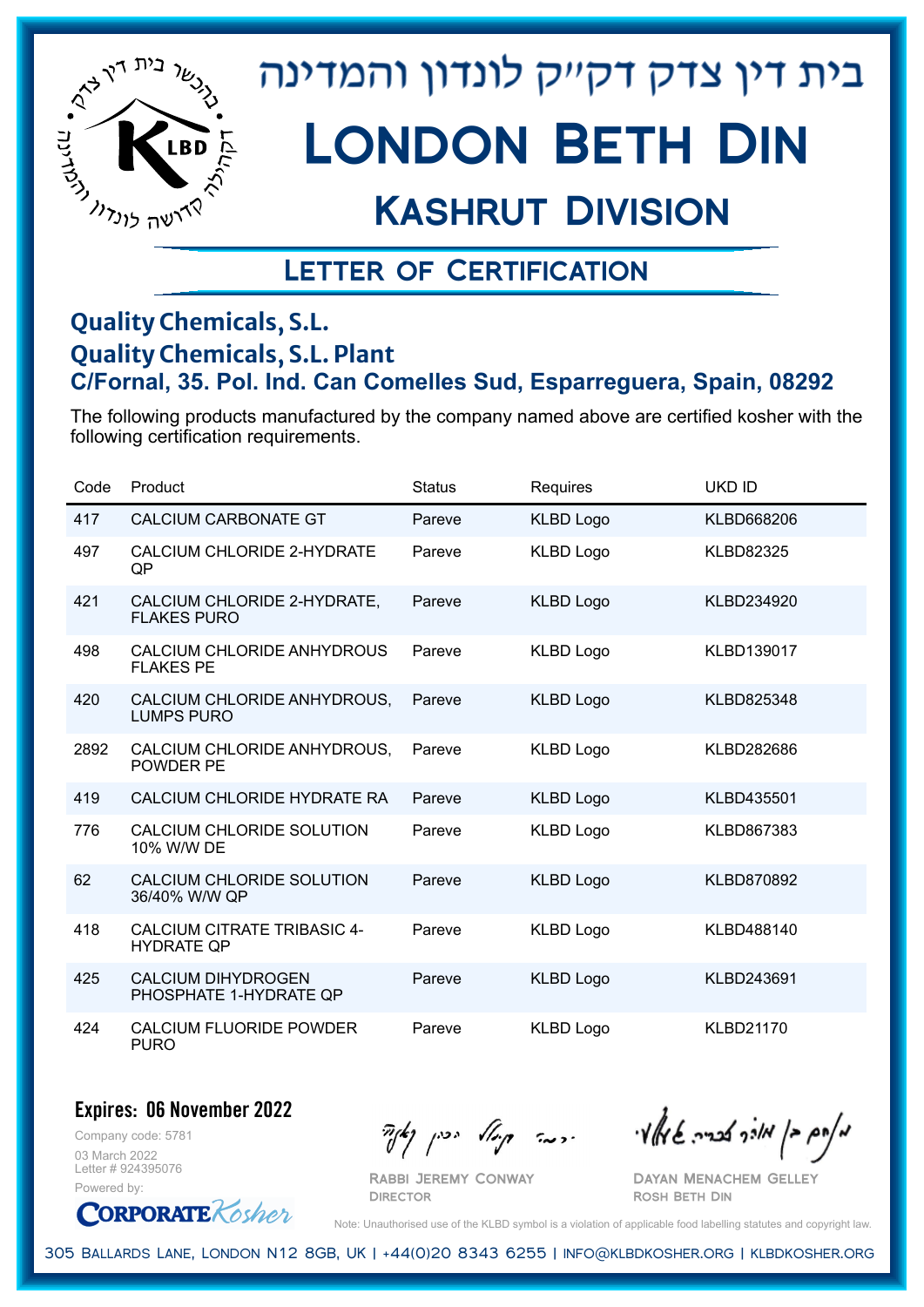

# London Beth Din

## Kashrut Division

### Letter of Certification

#### **Quality Chemicals, S.L. Quality Chemicals, S.L. Plant C/Fornal, 35. Pol. Ind. Can Comelles Sud, Esparreguera, Spain, 08292**

The following products manufactured by the company named above are certified kosher with the following certification requirements.

| Code | Product                                                  | <b>Status</b> | Requires         | <b>UKD ID</b>     |
|------|----------------------------------------------------------|---------------|------------------|-------------------|
| 423  | <b>CALCIUM FLUORIDE PRECIPITATE</b><br>RA.               | Pareve        | <b>KLBD Logo</b> | <b>KLBD737912</b> |
| 85   | CALCIUM HYDROGEN PHOSPHATE<br>2-HYDRATE PE               | Pareve        | <b>KLBD Logo</b> | KLBD159632        |
| 3834 | CALCIUM HYDROGEN PHOSPHATE<br><b>ANHYDROUS GMP QP</b>    | Pareve        | <b>KLBD Logo</b> | KLBD857910        |
| 426  | <b>CALCIUM HYDROGEN PHOSPHATE</b><br><b>ANHYDROUS PE</b> | Pareve        | <b>KLBD Logo</b> | KLBD498714        |
| 428  | <b>CALCIUM HYDROXIDE PE</b>                              | Pareve        | <b>KLBD Logo</b> | KLBD838552        |
| 383  | CALCIUM HYPOPHOSPHITE PURO                               | Pareve        | <b>KLBD Logo</b> | KLBD625116        |
| 84   | CALCIUM LACTATE 5-HYDRATE QP                             | Pareve        | <b>KLBD Logo</b> | KLBD206496        |
| 429  | CALCIUM NITRATE 4-HYDRATE PE                             | Pareve        | <b>KLBD Logo</b> | KLBD861515        |
| 683  | <b>CALCIUM NITRATE 4-HYDRATE</b><br>SOL. 64-66% W/W PA   | Pareve        | <b>KLBD Logo</b> | KLBD139281        |
| 2507 | CALCIUM NITRATE 60% W/W QP                               | Pareve        | <b>KLBD Logo</b> | KLBD300678        |
| 431  | <b>CALCIUM OXIDE PS</b>                                  | Pareve        | <b>KLBD Logo</b> | <b>KLBD796665</b> |
| 82   | CALCIUM SILICATE PURO                                    | Pareve        | <b>KLBD Logo</b> | KLBD112996        |
| 432  | CALCIUM SULPHATE 2-HYDRATE<br><b>PE</b>                  | Pareve        | <b>KLBD Logo</b> | KLBD736256        |
| 1020 | CALCIUM SULPHATE ANHYDROUS<br>PE                         | Pareve        | <b>KLBD Logo</b> | KLBD669179        |

#### **Expires: 06 November 2022**

Company code: 5781 03 March 2022 Letter # 924395076 Powered by:

**ORPORATE** Kosher

 $\partial_{\eta}^{A}(\theta)$  and  $\partial_{\eta}^{A}(\theta)$  and  $\partial_{\eta}^{A}(\theta)$  and  $\partial_{\eta}^{A}(\theta)$ 

Dayan Menachem Gelley Rosh Beth Din

Note: Unauthorised use of the KLBD symbol is a violation of applicable food labelling statutes and copyright law.

305 Ballards Lane, London N12 8GB, UK | +44(0)20 8343 6255 | info@klbdkosher.org | klbdkosher.org

Rabbi Jeremy Conway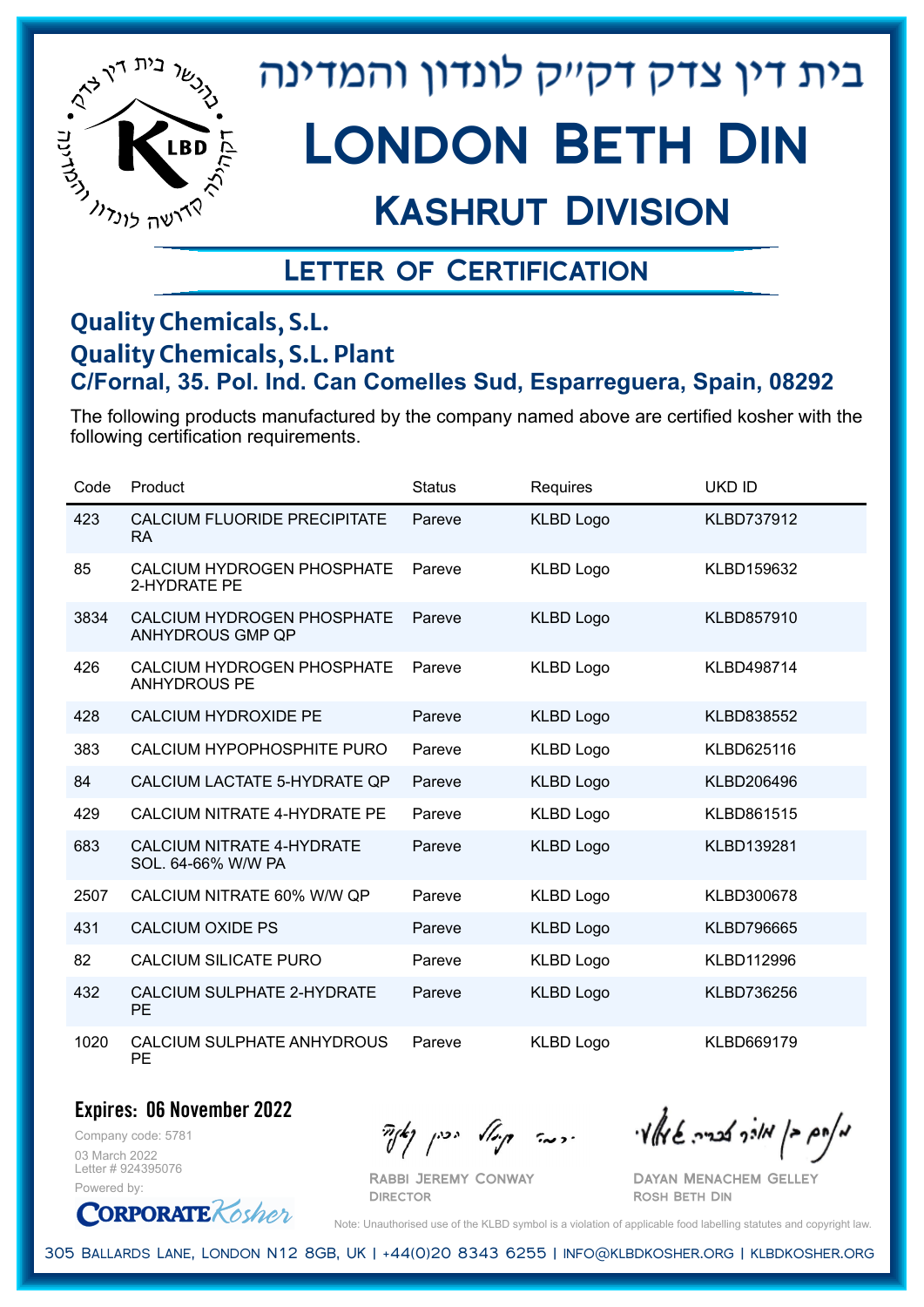

# London Beth Din

## Kashrut Division

### Letter of Certification

#### **Quality Chemicals, S.L. Quality Chemicals, S.L. Plant C/Fornal, 35. Pol. Ind. Can Comelles Sud, Esparreguera, Spain, 08292**

The following products manufactured by the company named above are certified kosher with the following certification requirements.

| Code | Product                                                      | <b>Status</b> | Requires         | <b>UKD ID</b>     |
|------|--------------------------------------------------------------|---------------|------------------|-------------------|
| 1021 | <b>CALCIUM SULPHATE</b><br><b>HEMIHYDRATE QP</b>             | Pareve        | <b>KLBD Logo</b> | KLBD334952        |
| 1182 | CERIO (IV) Y AMONIO NITRATO<br>$0.1M$ R-DV                   | Pareve        | <b>KLBD Logo</b> | <b>KLBD83998</b>  |
| 825  | CERIUM (IV) AMMONIUM NITRATE<br><b>SOL.IN NITRIC ACID DE</b> | Pareve        | <b>KLBD Logo</b> | <b>KLBD719514</b> |
| 437  | CERIUM (IV) HYDROXIDE QP                                     | Pareve        | <b>KLBD Logo</b> | KLBD706483        |
| 439  | CERIUM (IV) OXIDE QP                                         | Pareve        | <b>KLBD Logo</b> | KLBD508926        |
| 464  | <b>CHLORAMINE T QP</b>                                       | Pareve        | <b>KLBD Logo</b> | KLBD346962        |
| 465  | CHLOROFORM, STABILIZED WITH<br><b>ETHANOL PE</b>             | Pareve        | <b>KLBD Logo</b> | <b>KLBD19934</b>  |
| 2316 | CHLOROSULFONIC ACID PS                                       | Pareve        | <b>KLBD Logo</b> | KLBD381378        |
| 3881 | CHROMIUM (III) CHLORIDE 6-<br><b>HYDRATE GMP USP</b>         | Pareve        | <b>KLBD Logo</b> | KLBD621363        |
| 3083 | CHROMIUM (VI) OXIDE GMP                                      | Pareve        | <b>KLBD Logo</b> | KLBD363545        |
| 1187 | CINC CLORURO 0.05M R-DV                                      | Pareve        | <b>KLBD Logo</b> | KLBD766626        |
| 453  | CINC HIDROXIDO QP                                            | Pareve        | <b>KLBD Logo</b> | <b>KLBD978998</b> |
| 584  | <b>CINC METAL</b>                                            | Pareve        | <b>KLBD Logo</b> | <b>KLBD127896</b> |
| 1188 | CINC SULFATO 0.02M R-DV                                      | Pareve        | <b>KLBD Logo</b> | KLBD891568        |
| 1189 | CINC SULFATO 0.1M R-DV                                       | Pareve        | <b>KLBD Logo</b> | <b>KLBD495009</b> |

**Expires: 06 November 2022**

Company code: 5781 03 March 2022 Letter # 924395076 Powered by:

**CORPORATE** Kosher

Rabbi Jeremy Conway

**DIRECTOR** 

מאוס בן מוכך אבריה שמאי זי יו יו יודע ייכן נאדי

Dayan Menachem Gelley Rosh Beth Din

Note: Unauthorised use of the KLBD symbol is a violation of applicable food labelling statutes and copyright law.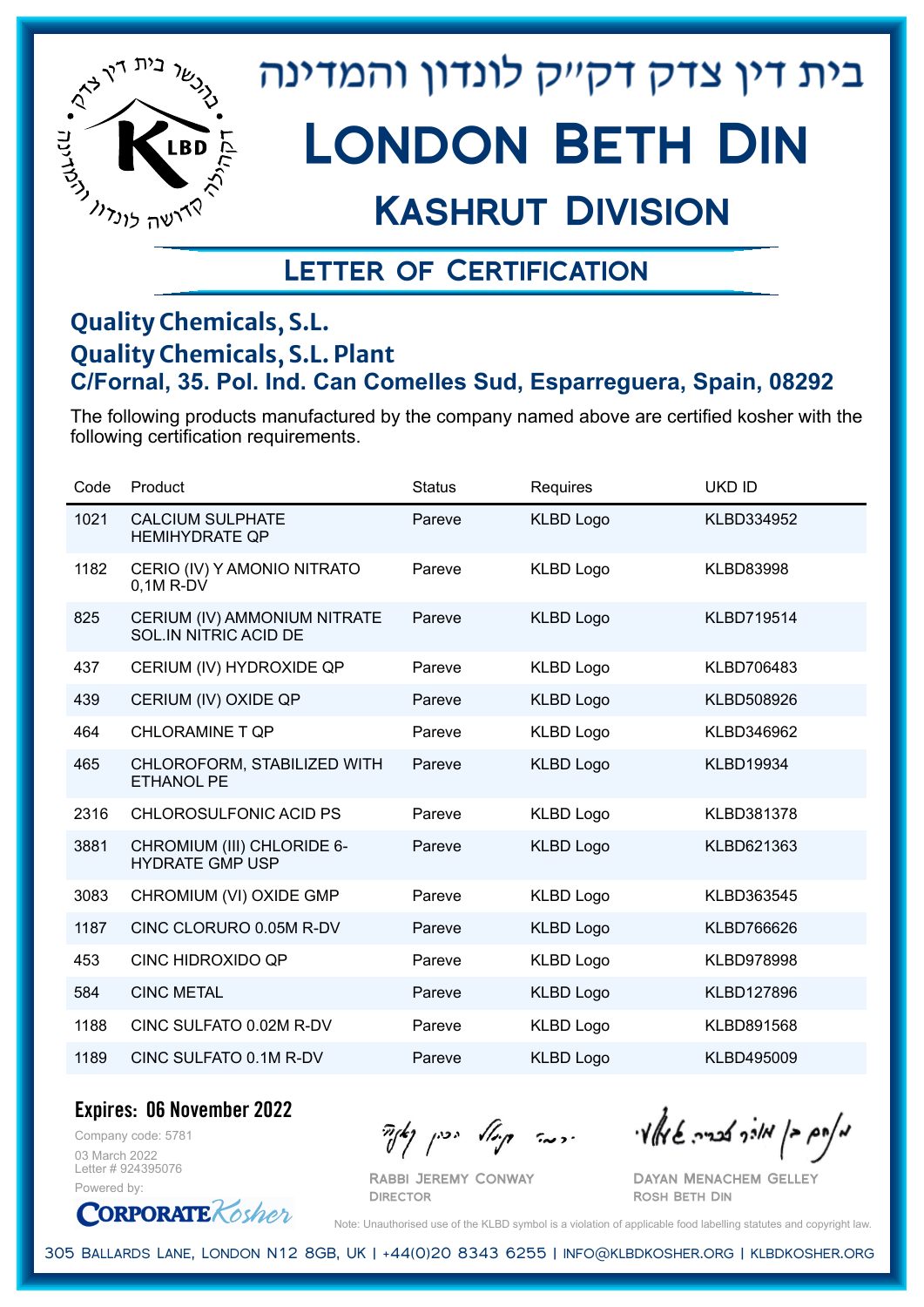

## Kashrut Division

### Letter of Certification

#### **Quality Chemicals, S.L. Quality Chemicals, S.L. Plant C/Fornal, 35. Pol. Ind. Can Comelles Sud, Esparreguera, Spain, 08292**

The following products manufactured by the company named above are certified kosher with the following certification requirements.

| Code | Product                                         | <b>Status</b> | Requires         | <b>UKD ID</b>     |
|------|-------------------------------------------------|---------------|------------------|-------------------|
| 3052 | CITRIC ACID 1-HYDRATE GMP QP                    | Pareve        | <b>KLBD Logo</b> | KLBD644113        |
| 760  | CITRIC ACID 1-HYDRATE POWDER<br>QP              | Pareve        | <b>KLBD Logo</b> | KLBD407600        |
| 115  | <b>CITRIC ACID 1-HYDRATE QP</b>                 | Pareve        | <b>KLBD Logo</b> | KLBD304927        |
| 266  | <b>CITRIC ACID ANHYDROUS PE</b>                 | Pareve        | <b>KLBD Logo</b> | KLBD326957        |
| 766  | CITRIC ACID SOLUTION 0,5-1%<br>W/W DE           | Pareve        | <b>KLBD Logo</b> | KLBD948106        |
| 1058 | CITRIC ACID SOLUTION 50% W/W<br>DE              | Pareve        | <b>KLBD Logo</b> | KLBD392534        |
| 466  | COBALT (II) ACETATE 4-HYDRATE<br>QP             | Pareve        | <b>KLBD Logo</b> | KLBD366104        |
| 778  | COBALT (II) BROMIDE HYDRATE PS                  | Pareve        | <b>KLBD Logo</b> | KLBD497863        |
| 3860 | COBALT (II) CHLORIDE 6-HYDRATE<br><b>GMP QP</b> | Pareve        | <b>KLBD Logo</b> | <b>KLBD793855</b> |
| 468  | COBALT (II) CHLORIDE 6-HYDRATE<br><b>PS</b>     | Pareve        | <b>KLBD Logo</b> | <b>KLBD155497</b> |
| 470  | COBALT (II) NITRATE 6-HYDRATE<br><b>PE</b>      | Pareve        | <b>KLBD Logo</b> | KLBD930171        |
| 472  | COBALT (II) SULPHATE 7-HYDRATE<br>QP            | Pareve        | <b>KLBD Logo</b> | <b>KLBD165118</b> |
| 389  | COBALT (II) SULPHATE SOLUTION<br>20% W/W QP     | Pareve        | <b>KLBD Logo</b> | KLBD956696        |

**Expires: 06 November 2022**

Company code: 5781 03 March 2022 Letter # 924395076 Powered by:

 $\partial_{\eta}^{A}(\theta)$  and  $\partial_{\eta}^{A}(\theta)$  and  $\partial_{\eta}^{A}(\theta)$  and  $\partial_{\eta}^{A}(\theta)$ 

Dayan Menachem Gelley Rosh Beth Din

**ORPORATE** Kosher

Note: Unauthorised use of the KLBD symbol is a violation of applicable food labelling statutes and copyright law.

305 Ballards Lane, London N12 8GB, UK | +44(0)20 8343 6255 | info@klbdkosher.org | klbdkosher.org

Rabbi Jeremy Conway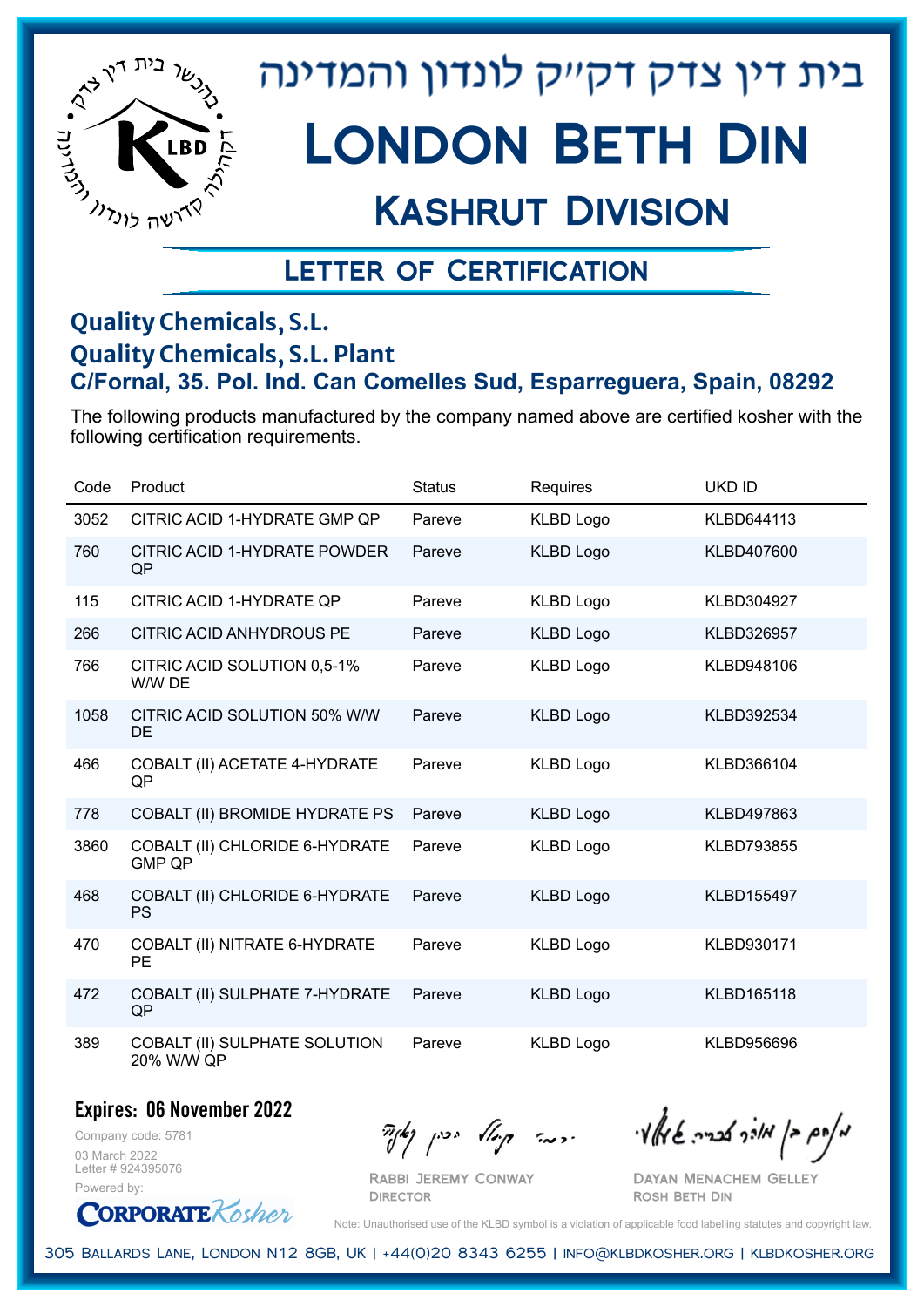

## Kashrut Division

### Letter of Certification

#### **Quality Chemicals, S.L. Quality Chemicals, S.L. Plant C/Fornal, 35. Pol. Ind. Can Comelles Sud, Esparreguera, Spain, 08292**

The following products manufactured by the company named above are certified kosher with the following certification requirements.

| Code | Product                                                  | <b>Status</b> | Requires         | <b>UKD ID</b>     |
|------|----------------------------------------------------------|---------------|------------------|-------------------|
| 471  | COBALT (II, III) OXIDE, BLACK PURO                       | Pareve        | <b>KLBD Logo</b> | KLBD639921        |
| 475  | <b>COBRE II BROMURO QP</b>                               | Pareve        | <b>KLBD Logo</b> | KLBD315080        |
| 2861 | COBRE II OXIDO 99.9999 PS                                | Pareve        | <b>KLBD Logo</b> | KLBD743317        |
| 39   | <b>COBRE II PIROFOSFATO PURO</b>                         | Pareve        | <b>KLBD Logo</b> | KLBD962062        |
| 256  | <b>COBRE OXICLORURO</b>                                  | Pareve        | <b>KLBD Logo</b> | KLBD377318        |
| 251  | <b>COBRE RECUPERACION PURO</b>                           | Pareve        | <b>KLBD Logo</b> | KLBD343792        |
| 2604 | COPPER (I) BROMIDE PE                                    | Pareve        | <b>KLBD Logo</b> | KLBD125342        |
| 478  | COPPER (I) CHLORIDE QP                                   | Pareve        | <b>KLBD Logo</b> | <b>KLBD768529</b> |
| 482  | COPPER (I) IODIDE PURO                                   | Pareve        | <b>KLBD Logo</b> | KLBD416284        |
| 474  | COPPER (II) ACETATE 1-HYDRATE<br><b>PURO</b>             | Pareve        | <b>KLBD Logo</b> | KLBD801575        |
| 479  | COPPER (II) AND AMMONIUM<br><b>CHLORIDE 2-HYDRATE QP</b> | Pareve        | <b>KLBD Logo</b> | KLBD787930        |
| 3535 | COPPER (II) CARBONATE, BASIC<br>(MALACHITE)GMP QP        | Pareve        | <b>KLBD Logo</b> | KLBD463234        |
| 3878 | COPPER (II) CHLORIDE 2-HYDRATE<br><b>GMP USP</b>         | Pareve        | <b>KLBD Logo</b> | KLBD352500        |
| 477  | COPPER (II) CHLORIDE 2-HYDRATE<br><b>PS</b>              | Pareve        | <b>KLBD Logo</b> | KLBD357010        |
| 94   | COPPER (II) HYDROXIDE PURO                               | Pareve        | <b>KLBD Logo</b> | KLBD336628        |

**Expires: 06 November 2022**

Company code: 5781 03 March 2022 Letter # 924395076 Powered by:

 $\partial_{\eta}^{A}(\theta)$  and  $\partial_{\eta}^{A}(\theta)$  and  $\partial_{\eta}^{A}(\theta)$  and  $\partial_{\eta}^{A}(\theta)$ 

Dayan Menachem Gelley Rosh Beth Din

**CORPORATE** Rosher

Note: Unauthorised use of the KLBD symbol is a violation of applicable food labelling statutes and copyright law.

305 Ballards Lane, London N12 8GB, UK | +44(0)20 8343 6255 | info@klbdkosher.org | klbdkosher.org

Rabbi Jeremy Conway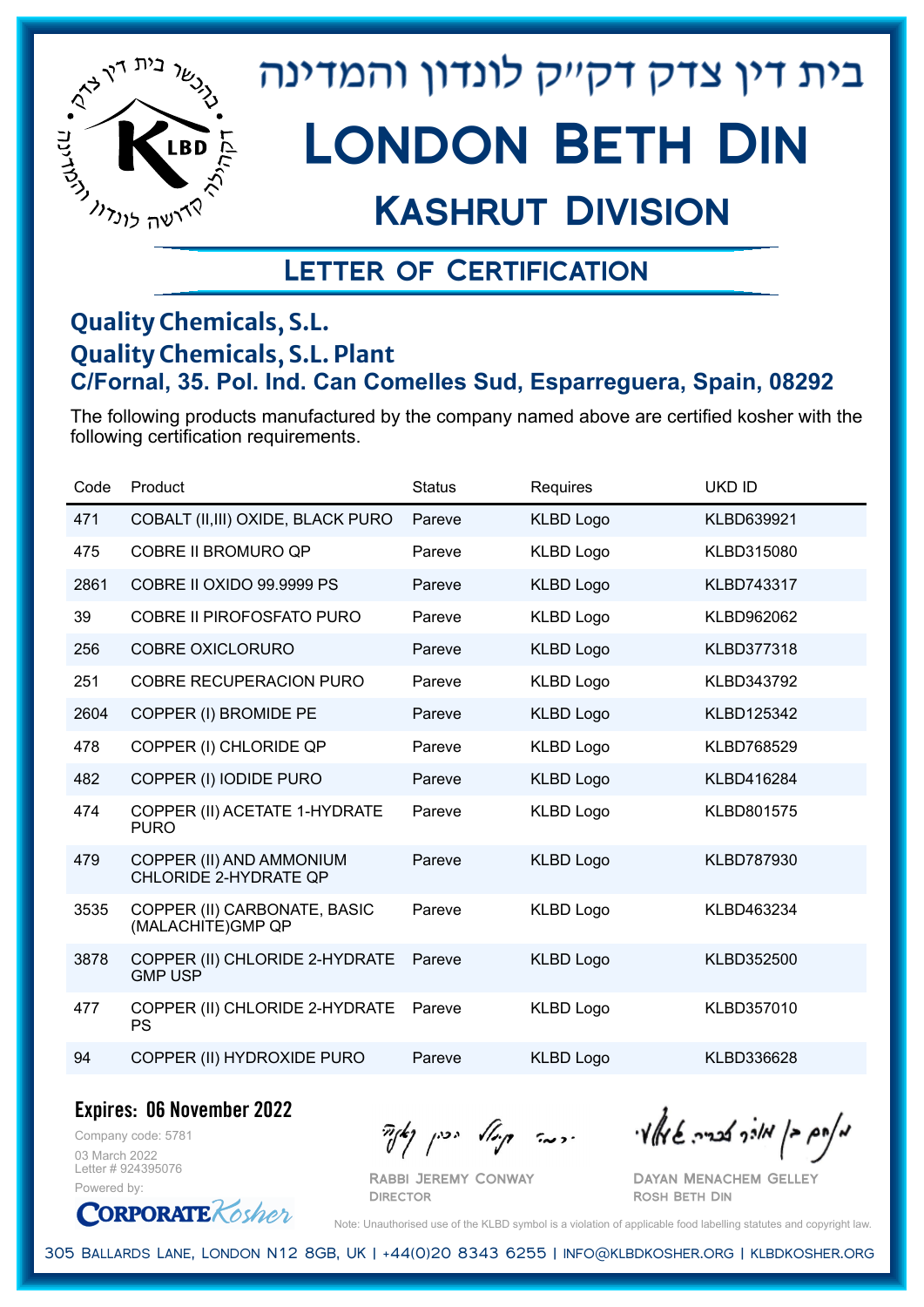

# London Beth Din

## Kashrut Division

### Letter of Certification

#### **Quality Chemicals, S.L. Quality Chemicals, S.L. Plant C/Fornal, 35. Pol. Ind. Can Comelles Sud, Esparreguera, Spain, 08292**

The following products manufactured by the company named above are certified kosher with the following certification requirements.

| Code | Product                                                    | <b>Status</b> | Requires         | <b>UKD ID</b>    |
|------|------------------------------------------------------------|---------------|------------------|------------------|
| 4    | COPPER (II) NITRATE 2,5-HYDRATE<br>RA.                     | Pareve        | <b>KLBD Logo</b> | KLBD142715       |
| 483  | COPPER (II) NITRATE 3-HYDRATE<br><b>PS</b>                 | Pareve        | <b>KLBD Logo</b> | KLBD844834       |
| 3527 | COPPER (II) OXIDE GMP PE                                   | Pareve        | <b>KLBD Logo</b> | KLBD384530       |
| 484  | COPPER (II) OXIDE QP                                       | Pareve        | <b>KLBD Logo</b> | KLBD253807       |
| 2885 | COPPER (II) SULPHATE 1-HYDRATE<br>QP                       | Pareve        | <b>KLBD Logo</b> | KLBD648142       |
| 3802 | COPPER (II) SULPHATE 5-HYDRATE<br><b>GMP PH</b>            | Pareve        | <b>KLBD Logo</b> | KLBD953381       |
| 487  | COPPER (II) SULPHATE 5-HYDRATE<br>GT                       | Pareve        | <b>KLBD Logo</b> | KLBD431776       |
| 3829 | <b>COPPER (II) SULPHATE</b><br><b>ANHYDROUS GMP PH</b>     | Pareve        | <b>KLBD Logo</b> | <b>KLBD86180</b> |
| 486  | COPPER (II) SULPHATE<br><b>ANHYDROUS PE</b>                | Pareve        | <b>KLBD Logo</b> | KLBD749343       |
| 473  | COPPER (II)-ETHYLENEDIAMINE,<br><b>1M SOLUTION PE</b>      | Pareve        | <b>KLBD Logo</b> | KLBD629592       |
| 485  | COPPER I OXIDE QP                                          | Pareve        | <b>KLBD Logo</b> | KLBD793433       |
| 1033 | COPPER II SULPHATE 5-HYDRATE<br><b>ACID SOLUTION 1% DE</b> | Pareve        | <b>KLBD Logo</b> | <b>KLBD85992</b> |
| 69   | COPPER METAL SHAVINGS QP                                   | Pareve        | <b>KLBD Logo</b> | KLBD112954       |

**Expires: 06 November 2022**

Company code: 5781 03 March 2022 Letter # 924395076 Powered by:

 $\partial_{\eta} \partial_{\eta}$   $\partial_{\eta} \partial_{\eta}$  and  $\partial_{\eta} \partial_{\eta} \partial_{\eta}$  and  $\partial_{\eta} \partial_{\eta} \partial_{\eta}$ 

Dayan Menachem Gelley Rosh Beth Din

**CORPORATE** Kosher

Note: Unauthorised use of the KLBD symbol is a violation of applicable food labelling statutes and copyright law.

305 Ballards Lane, London N12 8GB, UK | +44(0)20 8343 6255 | info@klbdkosher.org | klbdkosher.org

Rabbi Jeremy Conway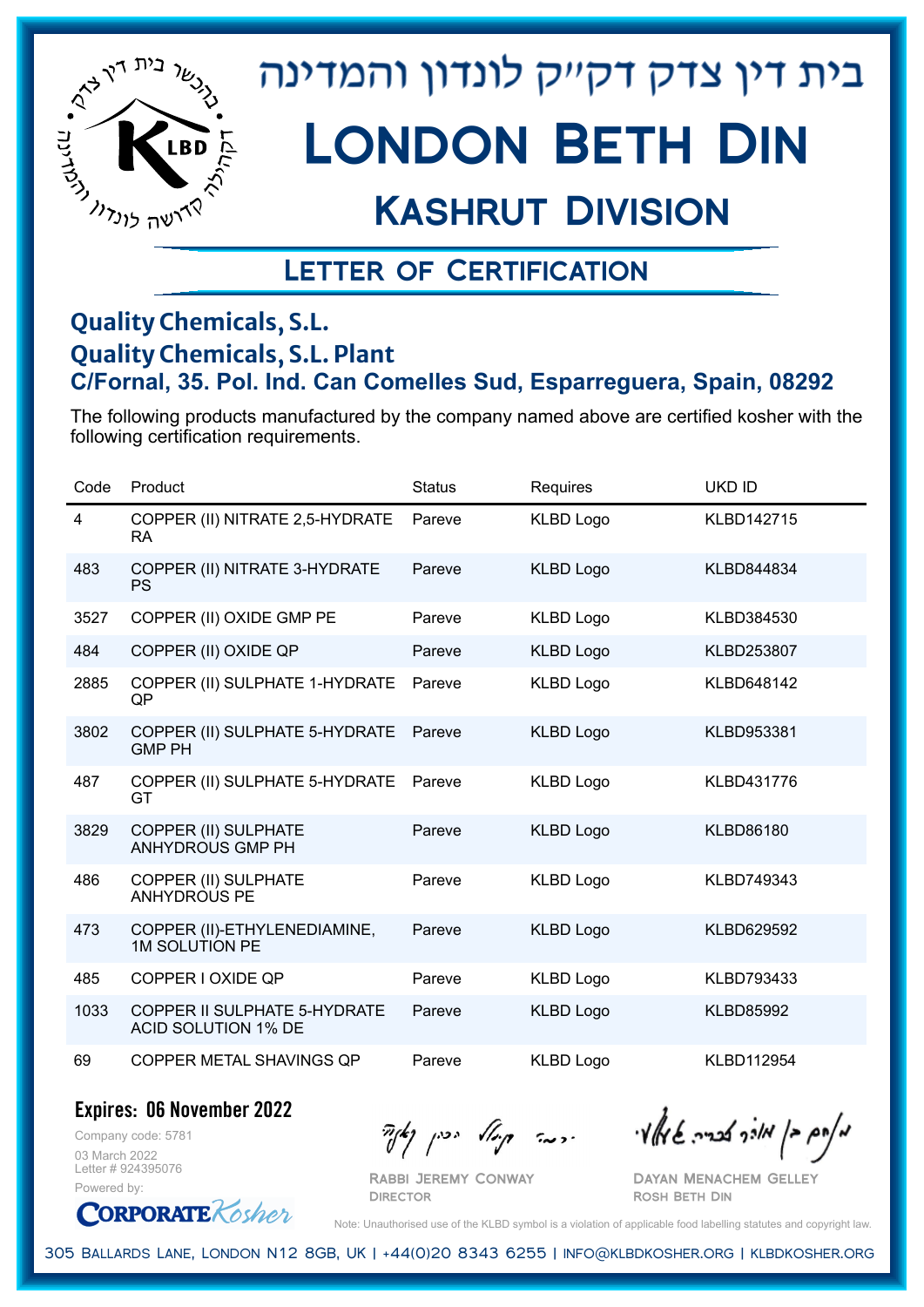

## Kashrut Division

### Letter of Certification

#### **Quality Chemicals, S.L. Quality Chemicals, S.L. Plant C/Fornal, 35. Pol. Ind. Can Comelles Sud, Esparreguera, Spain, 08292**

The following products manufactured by the company named above are certified kosher with the following certification requirements.

| Code | Product                                                | <b>Status</b> | Requires         | <b>UKD ID</b>    |
|------|--------------------------------------------------------|---------------|------------------|------------------|
| 68   | COPPER METAL, TURNINGS QP                              | Pareve        | <b>KLBD Logo</b> | KLBD354451       |
| 3085 | <b>COPPER RECOVERY GMP</b>                             | Pareve        | <b>KLBD Logo</b> | KLBD134878       |
| 358  | COPPER, POWDER QP                                      | Pareve        | <b>KLBD Logo</b> | KLBD938410       |
| 489  | <b>CRIOLITA ARTIFICIAL PURO</b>                        | Pareve        | <b>KLBD Logo</b> | KLBD748980       |
| 74   | <b>CYCLOHEXANE GT</b>                                  | Pareve        | <b>KLBD Logo</b> | KLBD583198       |
| 3081 | <b>D-GLUCOSE 1-HYDRATE GMP</b>                         | Pareve        | <b>KLBD Logo</b> | KLBD236256       |
| 2755 | <b>D-GLUCOSE 1-HYDRATE QP</b>                          | Pareve        | <b>KLBD Logo</b> | KLBD280285       |
| 803  | <b>D-GLUCOSE ANHYDROUS QP</b>                          | Pareve        | <b>KLBD Logo</b> | KLBD425545       |
| 252  | <b>DEIONIZED WATER PE</b>                              | Pareve        | <b>KLBD Logo</b> | <b>KLBD81417</b> |
| 201  | DI-AMMONIUM HYDROGEN<br><b>CITRATE QP</b>              | Pareve        | <b>KLBD Logo</b> | KLBD376636       |
| 208  | DI-AMMONIUM HYDROGEN<br>PHOSPHATE PE                   | Pareve        | <b>KLBD Logo</b> | KLBD369120       |
| 214  | DI-AMMONIUM OXALATE 1-<br><b>HYDRATE QP</b>            | Pareve        | <b>KLBD Logo</b> | KLBD346063       |
| 219  | DI-AMMONIUM TARTRATE OP                                | Pareve        | <b>KLBD Logo</b> | KLBD406155       |
| 376  | <b>DI-POTASSIUM HYDROGEN</b><br>PHOSPHATE 3-HYDRATE PS | Pareve        | <b>KLBD Logo</b> | <b>KLBD12789</b> |
| 1451 | DI-POTASSIUM HYDROGEN<br>PHOSPHATE ANHYDROUS PE        | Pareve        | <b>KLBD Logo</b> | KLBD436668       |

#### **Expires: 06 November 2022**

Company code: 5781 03 March 2022 Letter # 924395076 Powered by:

**CORPORATE** Rosher

 $\frac{1}{2}$ אלוק אולך לבריה שיאלץי הכבר קוואל יכין קאיר

Dayan Menachem Gelley Rosh Beth Din

Note: Unauthorised use of the KLBD symbol is a violation of applicable food labelling statutes and copyright law.

305 Ballards Lane, London N12 8GB, UK | +44(0)20 8343 6255 | info@klbdkosher.org | klbdkosher.org

Rabbi Jeremy Conway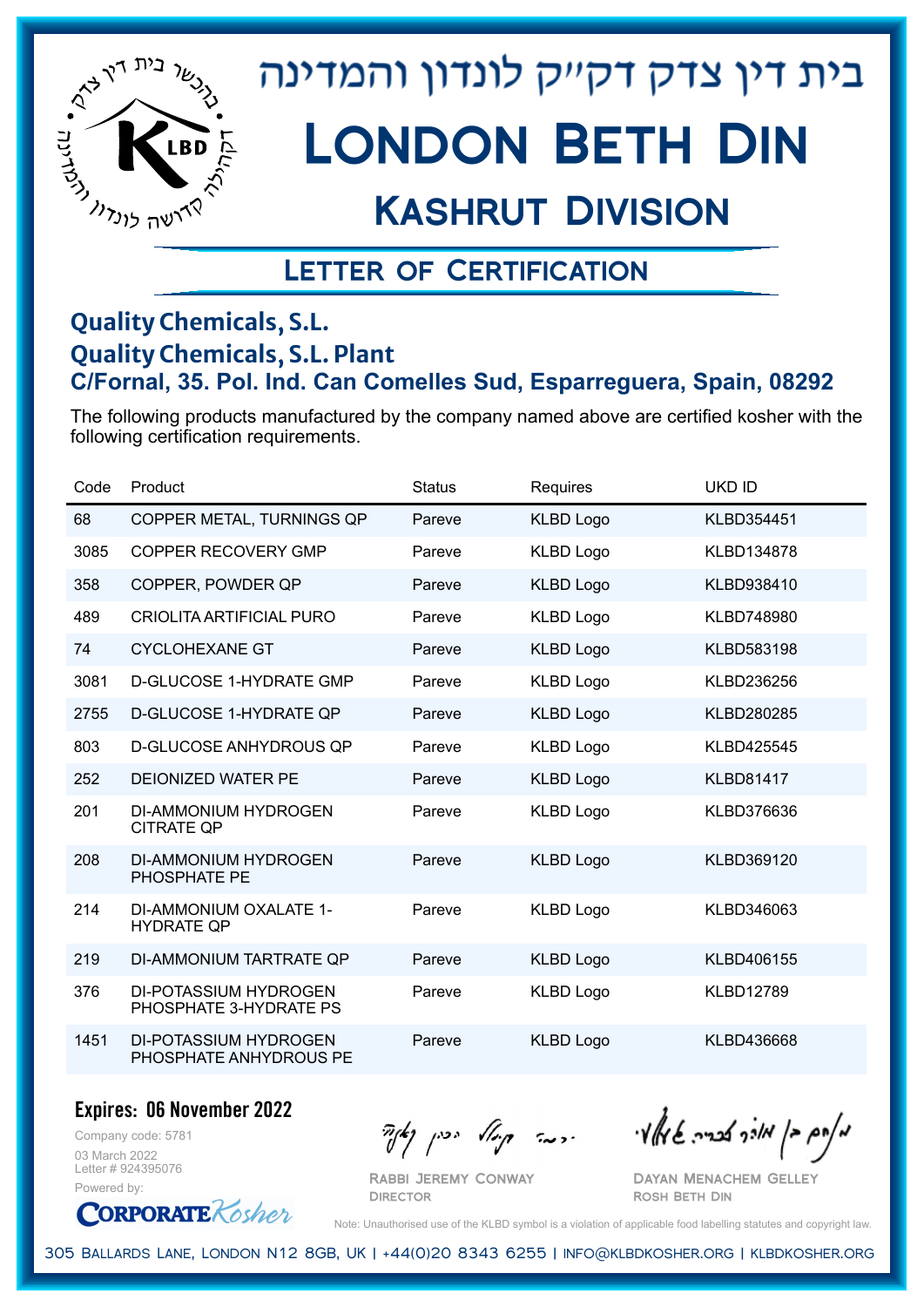

# London Beth Din

## Kashrut Division

### Letter of Certification

#### **Quality Chemicals, S.L. Quality Chemicals, S.L. Plant C/Fornal, 35. Pol. Ind. Can Comelles Sud, Esparreguera, Spain, 08292**

The following products manufactured by the company named above are certified kosher with the following certification requirements.

| Code | Product                                                  | <b>Status</b> | Requires         | <b>UKD ID</b>     |
|------|----------------------------------------------------------|---------------|------------------|-------------------|
| 1459 | DI-POTASSIUM OXALATE 1-<br><b>HYDRATE PE</b>             | Pareve        | <b>KLBD Logo</b> | KLBD750001        |
| 1468 | DI-POTASSIUM TETRABORATE 4-<br><b>HYDRATE QP</b>         | Pareve        | <b>KLBD Logo</b> | KLBD632665        |
| 2605 | <b>DI-SODIUM HYDROGEN CITRATE</b><br>1.5-HYDRATE PE      | Pareve        | <b>KLBD Logo</b> | KLBD926861        |
| 3515 | <b>DI-SODIUM HYDROGEN</b><br>PHOSPHATE 12-HYDRATE GMP PH | Pareve        | <b>KLBD Logo</b> | KLBD163045        |
| 1732 | <b>DI-SODIUM HYDROGEN</b><br>PHOSPHATE 12-HYDRATE PE     | Pareve        | <b>KLBD Logo</b> | <b>KLBD870434</b> |
| 3853 | <b>DI-SODIUM HYDROGEN</b><br>PHOSPHATE 2-HYDRATE GMP QP  | Pareve        | <b>KLBD Logo</b> | KLBD900014        |
| 2866 | <b>DI-SODIUM HYDROGEN</b><br>PHOSPHATE 2-HYDRATE PE      | Pareve        | <b>KLBD Logo</b> | KLBD7604          |
| 1034 | <b>DI-SODIUM HYDROGEN</b><br>PHOSPHATE 7-HYDRATE QP      | Pareve        | <b>KLBD Logo</b> | KLBD181091        |
| 3835 | <b>DI-SODIUM HYDROGEN</b><br>PHOSPHATE ANHYDROUS GMP PE  | Pareve        | <b>KLBD Logo</b> | KLBD635201        |
| 1731 | <b>DI-SODIUM HYDROGEN</b><br>PHOSPHATE ANHYDROUS PE      | Pareve        | <b>KLBD Logo</b> | <b>KLBD58714</b>  |
| 1744 | DI-SODIUM OXALATE EP                                     | Pareve        | <b>KLBD Logo</b> | <b>KLBD59823</b>  |
| 1757 | DI-SODIUM TARTRATE 2-HYDRATE<br>PE                       | Pareve        | <b>KLBD Logo</b> | <b>KLBD608907</b> |

**Expires: 06 November 2022**

Company code: 5781 03 March 2022 Letter # 924395076 Powered by:

**CORPORATE** Kosher

Rabbi Jeremy Conway

**DIRECTOR** 

 $\frac{1}{2}$ אלה אולך לכריה שיאלאי היה קיילא יכין קאיר

Dayan Menachem Gelley Rosh Beth Din

Note: Unauthorised use of the KLBD symbol is a violation of applicable food labelling statutes and copyright law.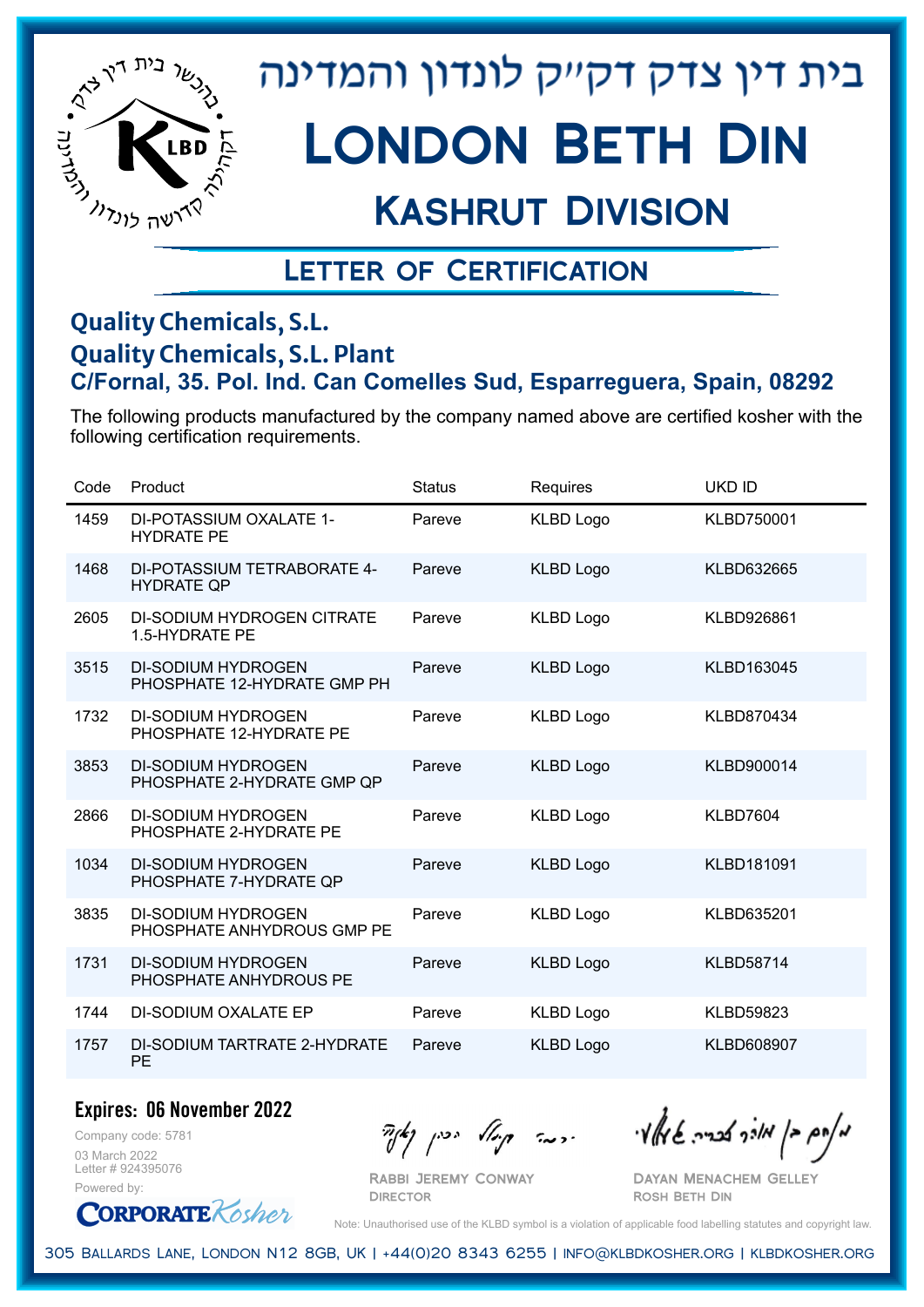

# London Beth Din

## Kashrut Division

### Letter of Certification

#### **Quality Chemicals, S.L. Quality Chemicals, S.L. Plant C/Fornal, 35. Pol. Ind. Can Comelles Sud, Esparreguera, Spain, 08292**

The following products manufactured by the company named above are certified kosher with the following certification requirements.

| Code | Product                                                       | <b>Status</b> | Requires         | <b>UKD ID</b>     |
|------|---------------------------------------------------------------|---------------|------------------|-------------------|
| 1038 | <b>DI-SODIUM TARTRATE</b><br><b>ANHYDROUS QP</b>              | Pareve        | <b>KLBD Logo</b> | KLBD504013        |
| 1074 | <b>DI-SODIUM TETRABORATE 10-</b><br><b>HYDRATE 0.6 G/L DE</b> | Pareve        | <b>KLBD Logo</b> | <b>KLBD577296</b> |
| 1759 | <b>DI-SODIUM TETRABORATE 10-</b><br><b>HYDRATE GT</b>         | Pareve        | <b>KLBD Logo</b> | KLBD922510        |
| 1758 | DI-SODIUM TETRABORATE,<br><b>ANHYDROUS PE</b>                 | Pareve        | <b>KLBD Logo</b> | KLBD883208        |
| 756  | DI-SODIUM ZINC EDTA 4-HYDRATE<br><b>RA</b>                    | Pareve        | <b>KLBD Logo</b> | <b>KLBD60148</b>  |
| 522  | DIETHANOLAMINE QP                                             | Pareve        | <b>KLBD Logo</b> | KLBD824077        |
| 506  | DIETHYLENE GLYCOL DIETHYL<br><b>ETHER QP</b>                  | Pareve        | <b>KLBD Logo</b> | <b>KLBD32698</b>  |
| 502  | DIETHYLENE GLYCOL MONOBUTYL<br><b>ETHER QP</b>                | Pareve        | <b>KLBD Logo</b> | KLBD230350        |
| 550  | DIISOPROPANOLAMINA PURO                                       | Pareve        | <b>KLBD Logo</b> | KLBD312132        |
| 526  | DIMETHYL SULFOXIDE GT                                         | Pareve        | <b>KLBD Logo</b> | KLBD469096        |
| 2590 | <b>DISTILLED WATER QP</b>                                     | Pareve        | <b>KLBD Logo</b> | KLBD166537        |
| 2562 | <b>DL-MALIC ACID QP</b>                                       | Pareve        | <b>KLBD Logo</b> | KLBD688209        |
| 3054 | EDTA, ACID GMP                                                | Pareve        | <b>KLBD Logo</b> | KLBD917304        |
| 3877 | EDTA, ACID GMP PH                                             | Pareve        | <b>KLBD Logo</b> | <b>KLBD750644</b> |

**Expires: 06 November 2022**

Company code: 5781 03 March 2022 Letter # 924395076 Powered by:

**CORPORATE** Kosher

 $\frac{1}{2}$ אלה אברה שיאלץ ויי ידעה קיולא יכין נאך

Dayan Menachem Gelley Rosh Beth Din

Note: Unauthorised use of the KLBD symbol is a violation of applicable food labelling statutes and copyright law.

305 Ballards Lane, London N12 8GB, UK | +44(0)20 8343 6255 | info@klbdkosher.org | klbdkosher.org

Rabbi Jeremy Conway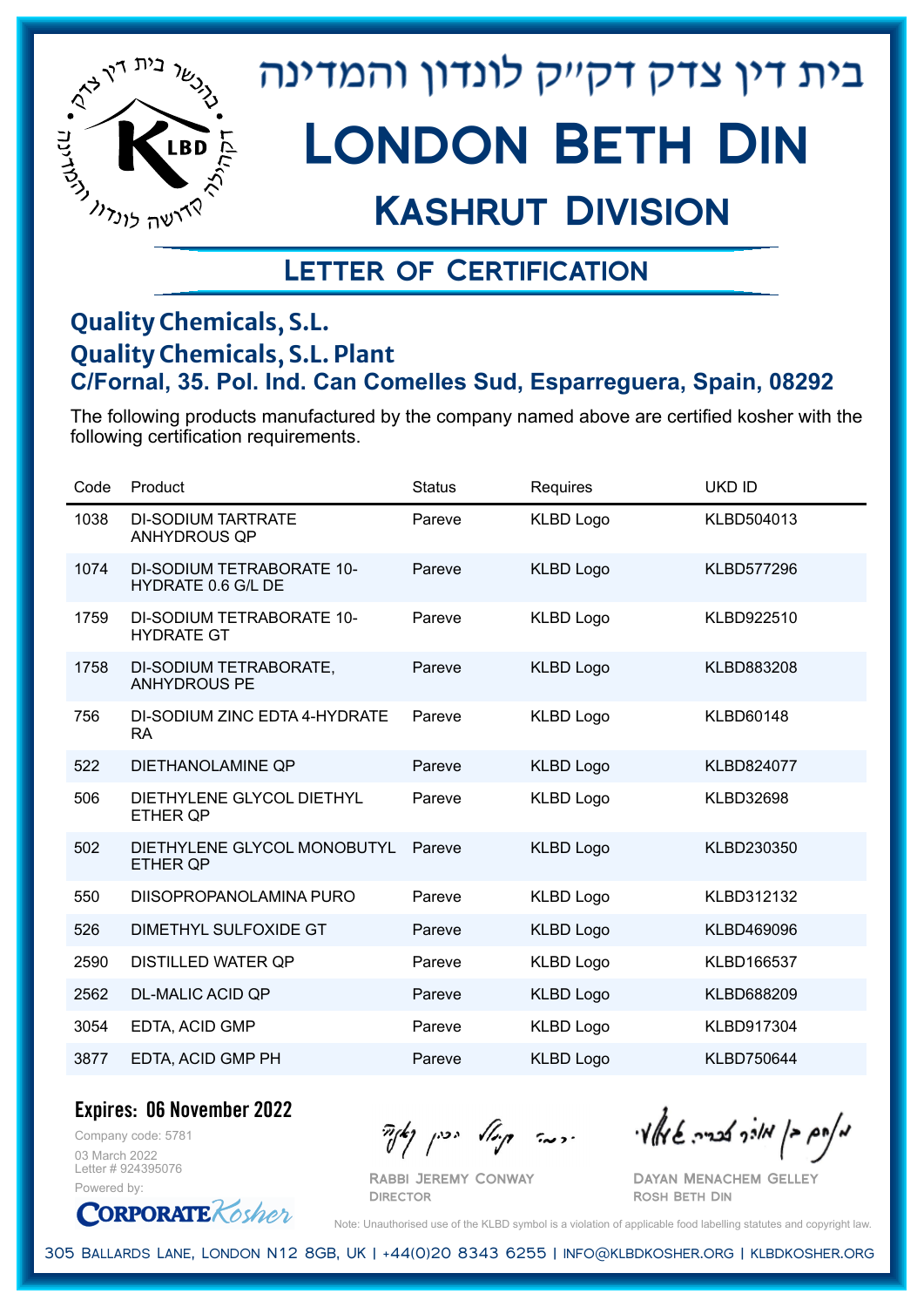

## Kashrut Division

### Letter of Certification

#### **Quality Chemicals, S.L. Quality Chemicals, S.L. Plant C/Fornal, 35. Pol. Ind. Can Comelles Sud, Esparreguera, Spain, 08292**

The following products manufactured by the company named above are certified kosher with the following certification requirements.

| Code | Product                                              | <b>Status</b> | Requires         | <b>UKD ID</b>    |
|------|------------------------------------------------------|---------------|------------------|------------------|
| 118  | EDTA, ACID PE                                        | Pareve        | <b>KLBD Logo</b> | KLBD814210       |
| 240  | EDTA, DIPOTASSIUM SALT 2-<br><b>HYDRATE PE</b>       | Pareve        | <b>KLBD Logo</b> | KLBD251384       |
| 16   | EDTA, DISODIUM SALT 0,04N DV                         | Pareve        | <b>KLBD Logo</b> | <b>KLBD2991</b>  |
| 1052 | EDTA, DISODIUM SALT 0.0156 M DV                      | Pareve        | <b>KLBD Logo</b> | KLBD976932       |
| 883  | EDTA, DISODIUM SALT 0.01785 M<br>DV.                 | Pareve        | <b>KLBD Logo</b> | <b>KLBD93051</b> |
| 3514 | EDTA, DISODIUM SALT 2-HYDRATE<br><b>GMP QP</b>       | Pareve        | <b>KLBD Logo</b> | KLBD743059       |
| 119  | EDTA, DISODIUM SALT 2-HYDRATE<br><b>PE</b>           | Pareve        | KLBD Logo        | KLBD937376       |
| 1082 | EDTA, DISODIUM SALT 2-HYDRATE<br>SOL. 5% W/W DE      | Pareve        | <b>KLBD Logo</b> | KLBD827694       |
| 3333 | EDTA, IRON (III) SODIUM SALT 3-<br><b>HYDRATE QP</b> | Pareve        | <b>KLBD Logo</b> | KLBD442769       |
| 348  | EDTA, SAL DIPOTASICA SOL.40%<br>DE.                  | Pareve        | <b>KLBD Logo</b> | <b>KLBD5252</b>  |
| 273  | EDTA, SAL DISODICA 0,01M DV                          | Pareve        | <b>KLBD Logo</b> | KLBD286235       |
| 1183 | EDTA, SAL DISODICA 0,02M R-DV                        | Pareve        | <b>KLBD Logo</b> | KLBD325582       |
| 274  | EDTA, SAL DISODICA 0,1M DV                           | Pareve        | <b>KLBD Logo</b> | KLBD438801       |

**Expires: 06 November 2022**

Company code: 5781 03 March 2022 Letter # 924395076 Powered by:

**ORPORATE** Kosher

Rabbi Jeremy Conway

 $\partial_{\eta}^{A}(\theta)$  and  $\partial_{\eta}^{A}(\theta)$  and  $\partial_{\eta}^{A}(\theta)$  and  $\partial_{\eta}^{A}(\theta)$ 

Dayan Menachem Gelley Rosh Beth Din

Note: Unauthorised use of the KLBD symbol is a violation of applicable food labelling statutes and copyright law.

305 Ballards Lane, London N12 8GB, UK | +44(0)20 8343 6255 | info@klbdkosher.org | klbdkosher.org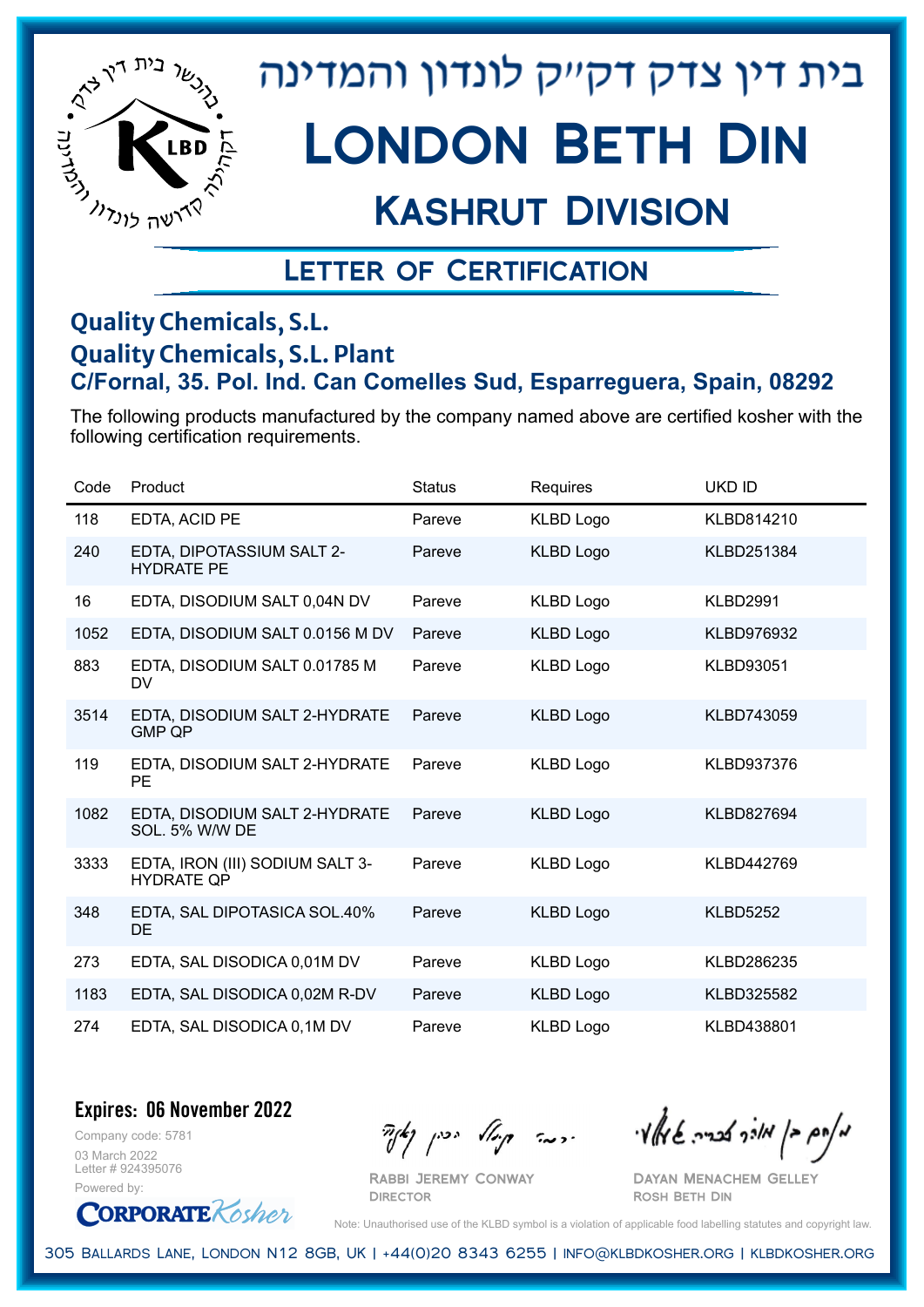

# London Beth Din

## Kashrut Division

### Letter of Certification

#### **Quality Chemicals, S.L. Quality Chemicals, S.L. Plant C/Fornal, 35. Pol. Ind. Can Comelles Sud, Esparreguera, Spain, 08292**

The following products manufactured by the company named above are certified kosher with the following certification requirements.

| Code | Product                                           | <b>Status</b> | Requires         | <b>UKD ID</b>     |
|------|---------------------------------------------------|---------------|------------------|-------------------|
| 2831 | EDTA, TETRASODIUM SALT 1-<br><b>HYDRATE PE</b>    | Pareve        | KLBD Logo        | <b>KLBD399697</b> |
| 543  | EDTA, TETRASODIUM SALT 2-<br><b>HYDRATE PE</b>    | Pareve        | <b>KLBD Logo</b> | <b>KLBD60639</b>  |
| 241  | EDTA, TETRASODIUM SALT 4-<br><b>HYDRATE PURO</b>  | Pareve        | <b>KLBD Logo</b> | KLBD329960        |
| 2622 | EDTA, TETRASODIUM SALT AQ.<br>SOLUTION 40% W/W DE | Pareve        | <b>KLBD Logo</b> | <b>KLBD675137</b> |
| 889  | EDTA, TETRASODIUM SALT<br>SOLUTION 10% W/W QP     | Pareve        | <b>KLBD Logo</b> | KLBD690398        |
| 9    | EDTA, TRIPOTASSIUM SALT<br>SOLUTION 50% W/W DE    | Pareve        | <b>KLBD Logo</b> | KLBD856434        |
| 42   | EDTA, TRIPOTASSIUM SALT 2-<br><b>HYDRATE PE</b>   | Pareve        | <b>KLBD Logo</b> | <b>KLBD52758</b>  |
| 620  | ETHYLENDIAMINE 90% W/W QP                         | Pareve        | <b>KLBD Logo</b> | <b>KLBD277177</b> |
| 961  | ETHYLENE GLICOL DIFORMATE QP                      | Pareve        | KLBD Logo        | KLBD966639        |
| 324  | ETHYLENE GLYCOL MONO-BUTYL<br><b>ETHER QP</b>     | Pareve        | <b>KLBD Logo</b> | <b>KLBD891182</b> |
| 2058 | FORMALDEHYDE 10% QP                               | Pareve        | KLBD Logo        | <b>KLBD728791</b> |
| 720  | FORMALDEHYDE 10% W/W<br><b>BUFERED PH7 QP</b>     | Pareve        | KLBD Logo        | <b>KLBD685908</b> |

**Expires: 06 November 2022**

Company code: 5781 03 March 2022 Letter # 924395076 Powered by:

**CORPORATE** Rosher

מאוס בן מורך אבריה שיואל וי<br>מאוס בן מורך אבריה שיואל וי

Dayan Menachem Gelley Rosh Beth Din

Note: Unauthorised use of the KLBD symbol is a violation of applicable food labelling statutes and copyright law.

305 Ballards Lane, London N12 8GB, UK | +44(0)20 8343 6255 | info@klbdkosher.org | klbdkosher.org

Rabbi Jeremy Conway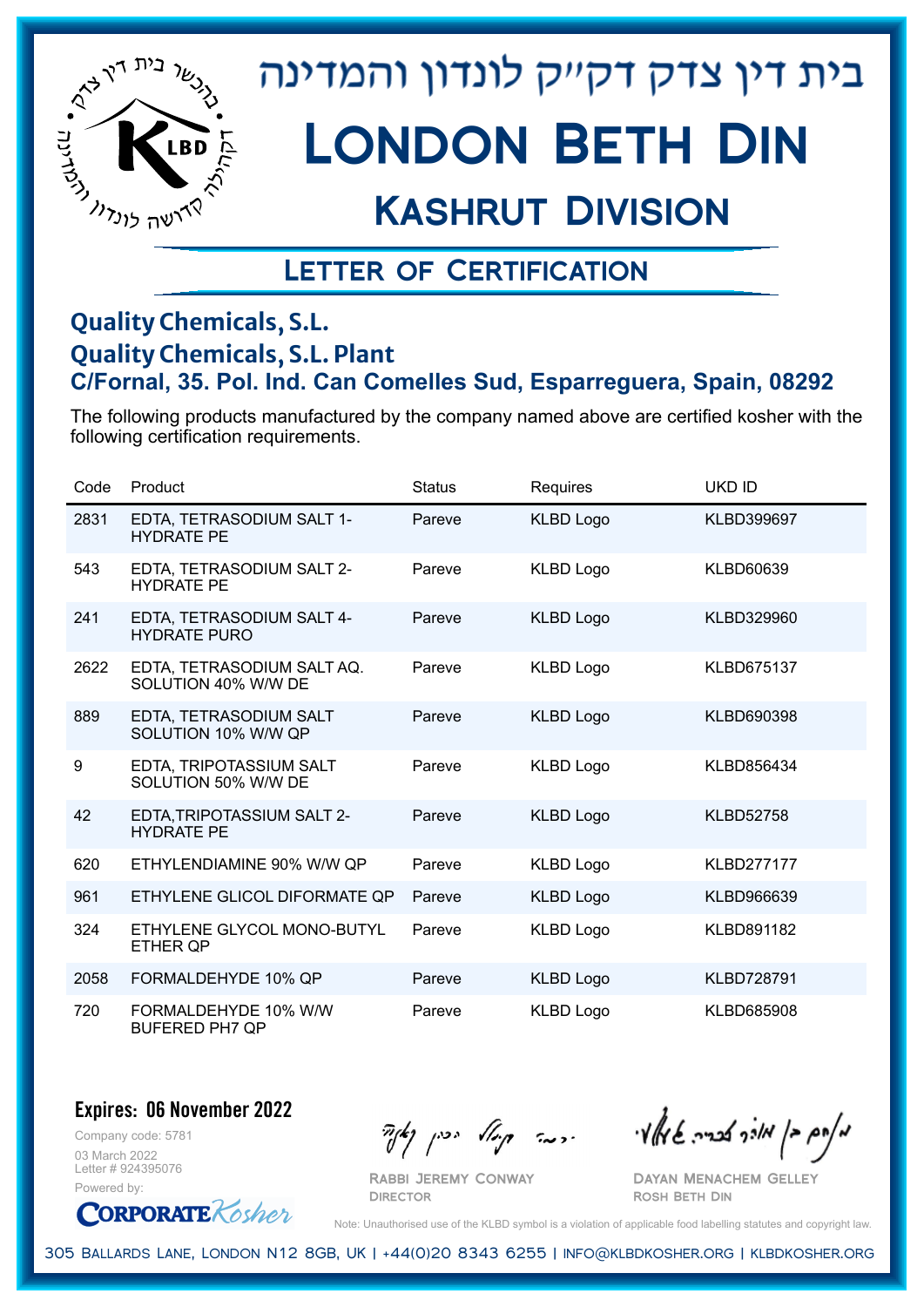

# London Beth Din

## Kashrut Division

### Letter of Certification

#### **Quality Chemicals, S.L. Quality Chemicals, S.L. Plant C/Fornal, 35. Pol. Ind. Can Comelles Sud, Esparreguera, Spain, 08292**

The following products manufactured by the company named above are certified kosher with the following certification requirements.

| Code | Product                                          | <b>Status</b> | Requires         | <b>UKD ID</b>     |
|------|--------------------------------------------------|---------------|------------------|-------------------|
| 2733 | FORMALDEHYDE 4% W/W (NO<br><b>BUFERED) QP</b>    | Pareve        | <b>KLBD Logo</b> | KLBD700487        |
| 2732 | FORMALDEHYDE 8% W/W<br><b>BUFERED PH7 QP</b>     | Pareve        | <b>KLBD Logo</b> | KLBD769090        |
| 122  | FORMIC ACID 85% W/W PRS                          | Pareve        | <b>KLBD Logo</b> | KLBD398684        |
| 123  | FORMIC ACID 90% W/W QP                           | Pareve        | <b>KLBD Logo</b> | KLBD119066        |
| 275  | FORMIC ACID 96% W/W RA                           | Pareve        | <b>KLBD Logo</b> | <b>KLBD792525</b> |
| 3061 | <b>FUMARIC ACID GMP</b>                          | Pareve        | <b>KLBD Logo</b> | KLBD998502        |
| 128  | <b>FUMARIC ACID PURO</b>                         | Pareve        | <b>KLBD Logo</b> | KLBD663102        |
| 3880 | <b>GLUTARALDEHYDE SOLUTION 25%</b><br>W/W GMP QP | Pareve        | <b>KLBD Logo</b> | KLBD328112        |
| 3084 | <b>GLUTARALDEHYDE SOLUTION 50%</b><br>W/W GMP    | Pareve        | <b>KLBD Logo</b> | KLBD762501        |
| 25   | <b>GLYCOLIC ACID 57% W/W PURO</b>                | Pareve        | <b>KLBD Logo</b> | KLBD157054        |
| 2525 | <b>GLYCOLIC ACID 98% PS</b>                      | Pareve        | <b>KLBD Logo</b> | KLBD418386        |
| 1353 | <b>GOLD SODIUM CHLORIDE PURO</b>                 | Pareve        | <b>KLBD Logo</b> | KLBD449783        |
| 940  | HEPTANE, ALKANE MIXTURE GT                       | Pareve        | <b>KLBD Logo</b> | KLBD547364        |
| 2641 | HIERRO (II) SULFATO 0,1N DV                      | Pareve        | <b>KLBD Logo</b> | KLBD614141        |
| 928  | HIERRO (III) CLORURO<br>DISOLUCION 48% P/P PURO  | Pareve        | <b>KLBD Logo</b> | <b>KLBD162011</b> |

**Expires: 06 November 2022**

Company code: 5781 03 March 2022 Letter # 924395076 Powered by:

**CORPORATE** Rosher

Rabbi Jeremy Conway

**DIRECTOR** 

 $\frac{1}{2}$ אלוק אולך לבריה שיאלץי הכבר קוואל יכין קאיר

Dayan Menachem Gelley Rosh Beth Din

Note: Unauthorised use of the KLBD symbol is a violation of applicable food labelling statutes and copyright law.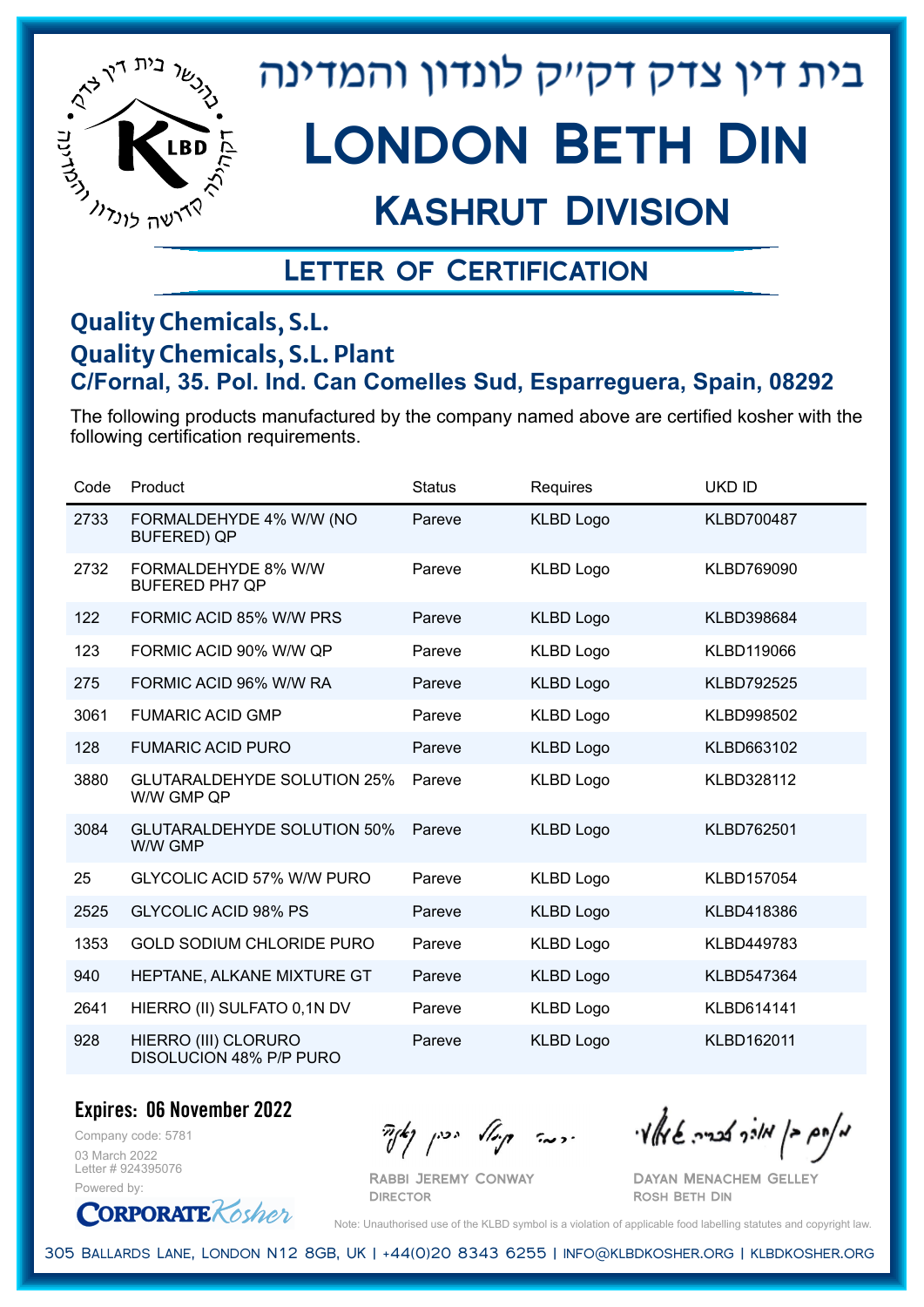

# Kashrut Division

### Letter of Certification

#### **Quality Chemicals, S.L. Quality Chemicals, S.L. Plant C/Fornal, 35. Pol. Ind. Can Comelles Sud, Esparreguera, Spain, 08292**

The following products manufactured by the company named above are certified kosher with the following certification requirements.

| Code | Product                                       | <b>Status</b> | Requires         | <b>UKD ID</b>     |
|------|-----------------------------------------------|---------------|------------------|-------------------|
| 934  | HIERRO (III) SULFATO 1N DV                    | Pareve        | <b>KLBD Logo</b> | KLBD534949        |
| 936  | HIERRO (III) Y AMONIO SULFATO<br>0,1N DV      | Pareve        | <b>KLBD Logo</b> | KLBD994735        |
| 571  | HIERRO (III) Y AMONIO SULFATO<br>0.64N DV     | Pareve        | <b>KLBD Logo</b> | KLBD738699        |
| 937  | HIERRO (III) Y AMONIO SULFATO 1N<br><b>DV</b> | Pareve        | <b>KLBD Logo</b> | KLBD519041        |
| 935  | HIERRO II Y AMONIO SULFATO 0,1N<br><b>DV</b>  | Pareve        | <b>KLBD Logo</b> | <b>KLBD615867</b> |
| 570  | HIERRO II Y AMONIO SULFATO 0,5<br>N DV        | Pareve        | <b>KLBD Logo</b> | KLBD764113        |
| 933  | HIERRO III CLORURO 1N DV                      | Pareve        | <b>KLBD Logo</b> | KLBD492708        |
| 910  | HIERRO METAL, GRANALLA PURO                   | Pareve        | <b>KLBD Logo</b> | <b>KLBD30288</b>  |
| 905  | HYDRAZINE SULPHATE QP                         | Pareve        | <b>KLBD Logo</b> | KLBD766984        |
| 290  | <b>HYDRIODIC ACID 57% W/W PURO</b>            | Pareve        | <b>KLBD Logo</b> | KLBD493768        |
| 3078 | <b>HYDROBROMIC ACID 48% W/W</b><br><b>GMP</b> | Pareve        | <b>KLBD Logo</b> | <b>KLBD53756</b>  |
| 861  | HYDROCHLORIC ACID 0,05N DV                    | Pareve        | <b>KLBD Logo</b> | KLBD293530        |
| 269  | HYDROCHLORIC ACID 0,1N DV                     | Pareve        | <b>KLBD Logo</b> | KLBD100656        |
| 1875 | HYDROCHLORIC ACID 0,25M FCC                   | Pareve        | <b>KLBD Logo</b> | KLBD379469        |
| 271  | HYDROCHLORIC ACID 0,2N DV                     | Pareve        | <b>KLBD Logo</b> | KLBD203700        |

**Expires: 06 November 2022**

**ORPORATE** Kosher

Company code: 5781 03 March 2022 Letter # 924395076 Powered by:

 $\partial_{\eta}^{A}(\theta)$  and  $\partial_{\eta}^{A}(\theta)$  and  $\partial_{\eta}^{A}(\theta)$  and  $\partial_{\eta}^{A}(\theta)$ 

Rabbi Jeremy Conway **DIRECTOR** 

Dayan Menachem Gelley Rosh Beth Din

Note: Unauthorised use of the KLBD symbol is a violation of applicable food labelling statutes and copyright law.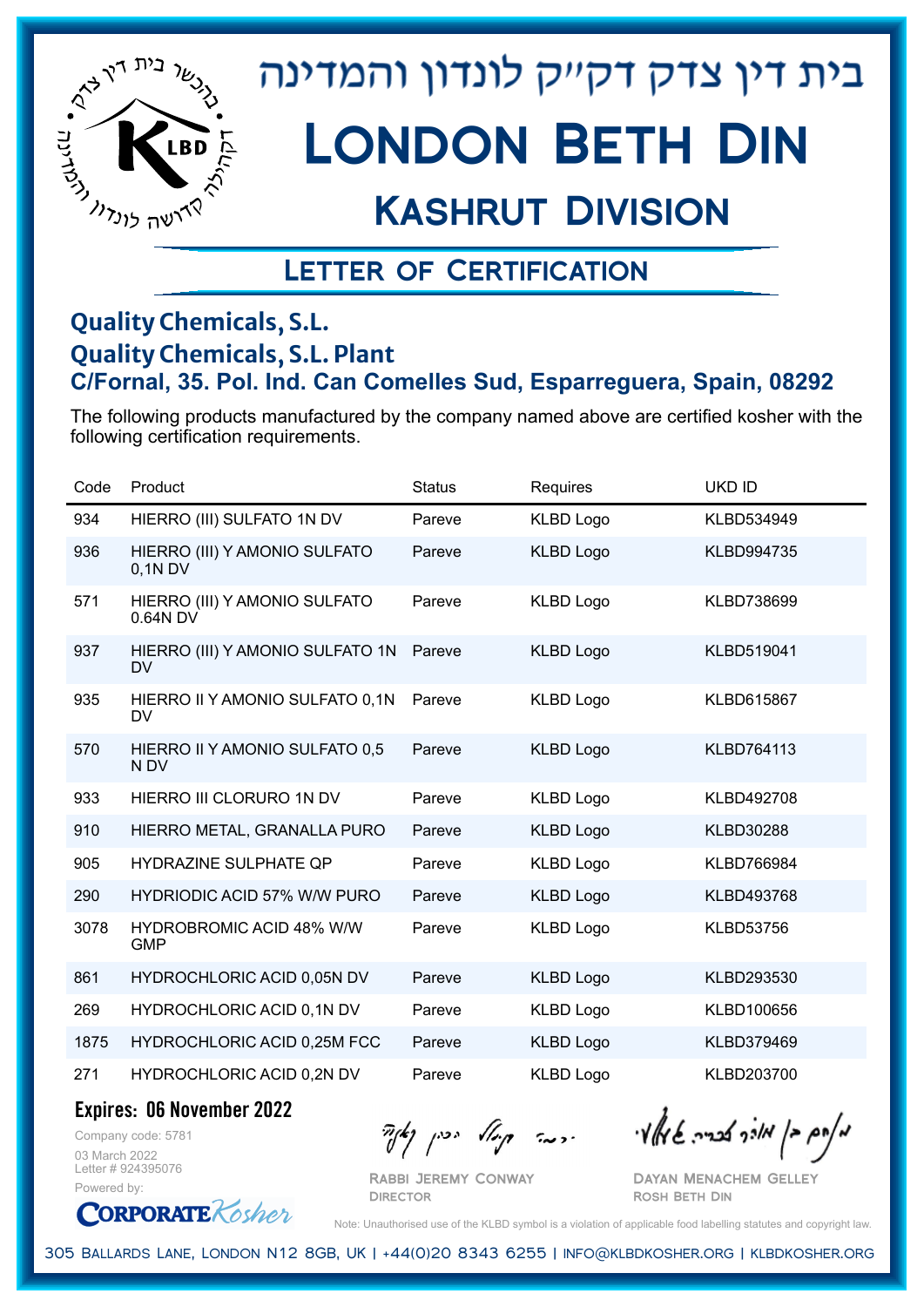

## Kashrut Division

### Letter of Certification

#### **Quality Chemicals, S.L. Quality Chemicals, S.L. Plant C/Fornal, 35. Pol. Ind. Can Comelles Sud, Esparreguera, Spain, 08292**

The following products manufactured by the company named above are certified kosher with the following certification requirements.

| Code | Product                                           | <b>Status</b> | Requires         | UKD ID            |
|------|---------------------------------------------------|---------------|------------------|-------------------|
| 972  | HYDROCHLORIC ACID 0,355N DV                       | Pareve        | <b>KLBD Logo</b> | <b>KLBD875225</b> |
| 964  | HYDROCHLORIC ACID 0,4N DV                         | Pareve        | <b>KLBD Logo</b> | KLBD446845        |
| 14   | <b>HYDROCHLORIC ACID 0,5N DV</b>                  | Pareve        | <b>KLBD Logo</b> | KLBD423703        |
| 2821 | HYDROCHLORIC ACID 1/0,28 N DV                     | Pareve        | <b>KLBD Logo</b> | KLBD638758        |
| 2820 | HYDROCHLORIC ACID 1/2,8 N DV                      | Pareve        | <b>KLBD Logo</b> | KLBD424646        |
| 2822 | <b>HYDROCHLORIC ACID 1/28 N DV</b>                | Pareve        | <b>KLBD Logo</b> | KLBD958824        |
| 2874 | <b>HYDROCHLORIC ACID 10% IN 2-</b><br>PROPANOL QP | Pareve        | <b>KLBD Logo</b> | KLBD753482        |
| 386  | <b>HYDROCHLORIC ACID 10% W/W QP</b>               | Pareve        | <b>KLBD Logo</b> | KLBD498185        |
| 2836 | <b>HYDROCHLORIC ACID 18% W/W DE</b>               | Pareve        | <b>KLBD Logo</b> | KLBD504821        |
| 1131 | <b>HYDROCHLORIC ACID 18.5% W/W</b><br>QP          | Pareve        | <b>KLBD Logo</b> | KLBD553466        |
| 270  | <b>HYDROCHLORIC ACID 1N DV</b>                    | Pareve        | <b>KLBD Logo</b> | KLBD283870        |
| 2886 | HYDROCHLORIC ACID 25% W/W QP                      | Pareve        | <b>KLBD Logo</b> | <b>KLBD788980</b> |
| 2611 | <b>HYDROCHLORIC ACID 2N QP</b>                    | Pareve        | <b>KLBD Logo</b> | <b>KLBD83198</b>  |
| 3    | <b>HYDROCHLORIC ACID 32% W/W QP</b>               | Pareve        | <b>KLBD Logo</b> | KLBD290387        |
| 983  | <b>HYDROCHLORIC ACID 34% W/W RA</b>               | Pareve        | <b>KLBD Logo</b> | KLBD713359        |
| 116  | <b>HYDROCHLORIC ACID 35% W/W PS</b>               | Pareve        | <b>KLBD Logo</b> | <b>KLBD772601</b> |

**Expires: 06 November 2022**

Company code: 5781 03 March 2022 Letter # 924395076 Powered by:



 $\partial_{\eta}^{A}(\theta)$  and  $\partial_{\eta}^{A}(\theta)$  and  $\partial_{\eta}^{A}(\theta)$  and  $\partial_{\eta}^{A}(\theta)$ 

Dayan Menachem Gelley Rosh Beth Din

Note: Unauthorised use of the KLBD symbol is a violation of applicable food labelling statutes and copyright law.

305 Ballards Lane, London N12 8GB, UK | +44(0)20 8343 6255 | info@klbdkosher.org | klbdkosher.org

Rabbi Jeremy Conway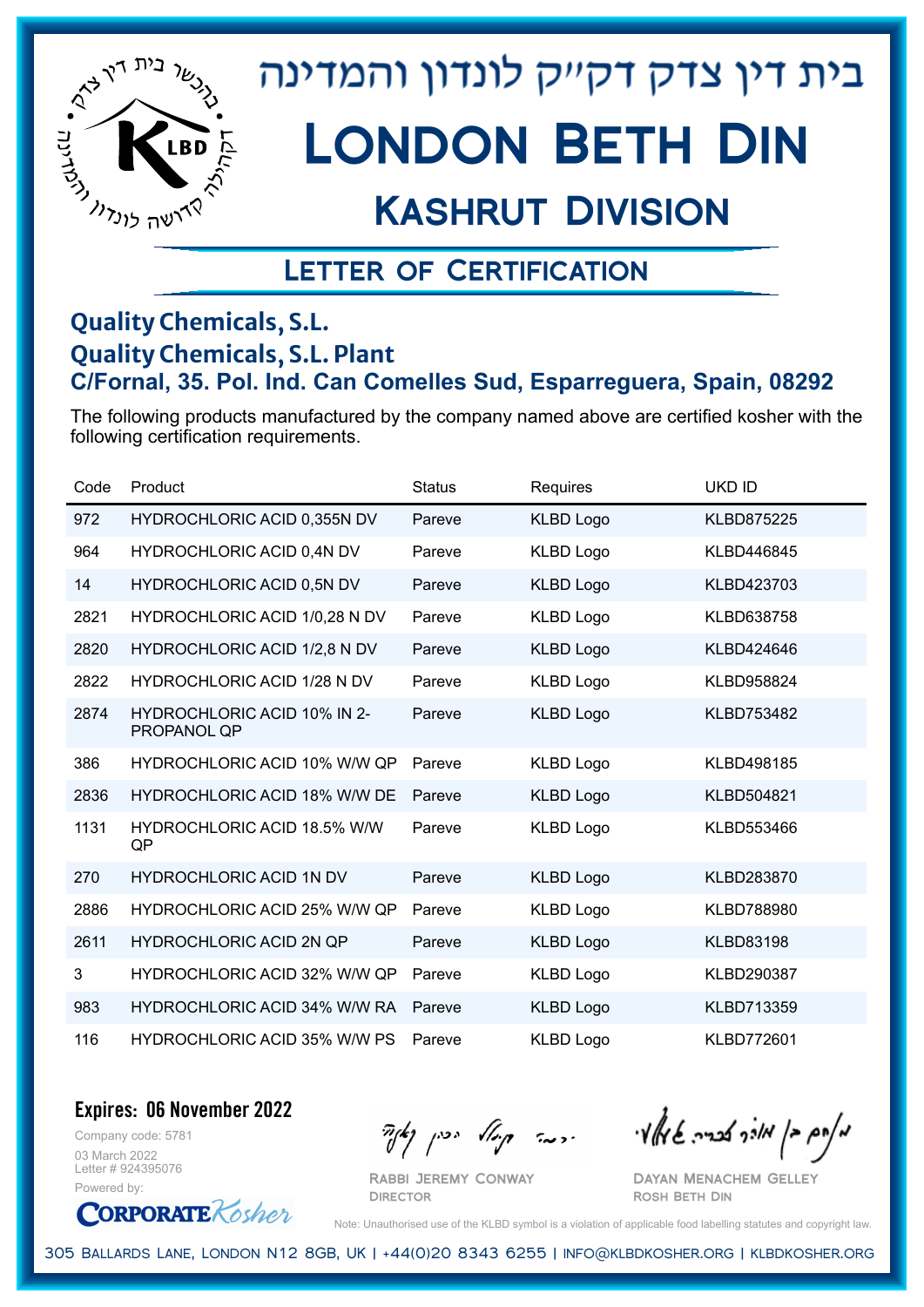

## Kashrut Division

### Letter of Certification

#### **Quality Chemicals, S.L. Quality Chemicals, S.L. Plant C/Fornal, 35. Pol. Ind. Can Comelles Sud, Esparreguera, Spain, 08292**

The following products manufactured by the company named above are certified kosher with the following certification requirements.

| Code | Product                                         | <b>Status</b> | Requires         | <b>UKD ID</b>     |
|------|-------------------------------------------------|---------------|------------------|-------------------|
| 3067 | <b>HYDROCHLORIC ACID 37% W/W</b><br><b>GMP</b>  | Pareve        | <b>KLBD Logo</b> | KLBD236570        |
| 267  | <b>HYDROCHLORIC ACID 37% W/W PS</b>             | Pareve        | <b>KLBD Logo</b> | KLBD282993        |
| 1068 | <b>HYDROCHLORIC ACID 3N DV</b>                  | Pareve        | <b>KLBD Logo</b> | KLBD604402        |
| 2613 | <b>HYDROCHLORIC ACID 4N DV</b>                  | Pareve        | <b>KLBD Logo</b> | KLBD604214        |
| 2725 | <b>HYDROCHLORIC ACID 5% W/W DV</b>              | Pareve        | <b>KLBD Logo</b> | KLBD357862        |
| 12   | <b>HYDROCHLORIC ACID 5N DV</b>                  | Pareve        | <b>KLBD Logo</b> | KLBD441819        |
| 27   | <b>HYDROCHLORIC ACID 6N DV</b>                  | Pareve        | <b>KLBD Logo</b> | <b>KLBD80187</b>  |
| 763  | <b>HYDROCHLORIC ACID 9% W/W</b><br><b>PURO</b>  | Pareve        | <b>KLBD Logo</b> | KLBD368232        |
| 2832 | HYDROCHLORIDE ACID 0,02N DV                     | Pareve        | <b>KLBD Logo</b> | KLBD867042        |
| 857  | HYDROCHLORIDE ACID 0,04N DV                     | Pareve        | <b>KLBD Logo</b> | <b>KLBD977078</b> |
| 528  | <b>HYDROFLUORIC ACID 40% W/W</b><br><b>ELC</b>  | Pareve        | <b>KLBD Logo</b> | <b>KLBD723259</b> |
| 3079 | <b>HYDROFLUORIC ACID 40% W/W</b><br><b>GMP</b>  | Pareve        | <b>KLBD Logo</b> | KLBD107372        |
| 121  | <b>HYDROFLUORIC ACID 48% W/W</b><br><b>PRS</b>  | Pareve        | <b>KLBD Logo</b> | KLBD632966        |
| 28   | <b>HYDROFLUORIC ACID 75% W/W</b><br><b>PURO</b> | Pareve        | <b>KLBD Logo</b> | <b>KLBD518768</b> |

**Expires: 06 November 2022**

Company code: 5781 03 March 2022 Letter # 924395076 Powered by:

**CORPORATE** Rosher

מאוס בן מורך אבריה שיואל וי<br>מאוס בן מורך אבריה שיואל וי

Dayan Menachem Gelley Rosh Beth Din

Note: Unauthorised use of the KLBD symbol is a violation of applicable food labelling statutes and copyright law.

305 Ballards Lane, London N12 8GB, UK | +44(0)20 8343 6255 | info@klbdkosher.org | klbdkosher.org

Rabbi Jeremy Conway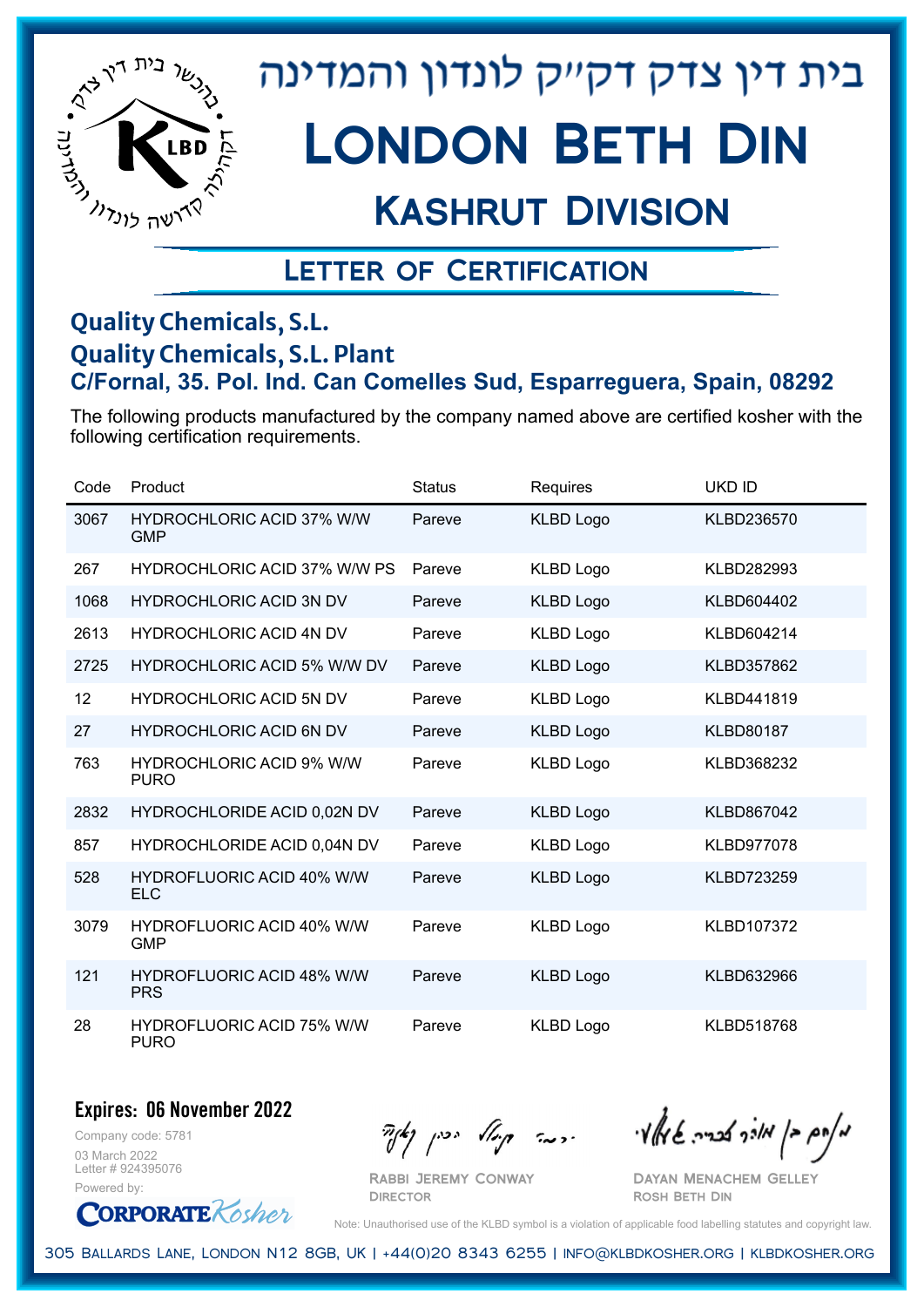

# London Beth Din

## Kashrut Division

### Letter of Certification

#### **Quality Chemicals, S.L. Quality Chemicals, S.L. Plant C/Fornal, 35. Pol. Ind. Can Comelles Sud, Esparreguera, Spain, 08292**

The following products manufactured by the company named above are certified kosher with the following certification requirements.

| Code | Product                                                             | <b>Status</b> | Requires         | <b>UKD ID</b> |
|------|---------------------------------------------------------------------|---------------|------------------|---------------|
| 2066 | HYDROFLUORIC ACID, 10% W/W<br><b>DE</b>                             | Pareve        | <b>KLBD Logo</b> | KLBD809174    |
| 824  | <b>HYDROGEN PEROXIDE 30%, ST.</b><br><b>DIPICOLINIC ACID W/W RA</b> | Pareve        | <b>KLBD Logo</b> | KLBD350063    |
| 3074 | <b>HYDROGEN PEROXIDE 50% W/W</b><br><b>GMP</b>                      | Pareve        | <b>KLBD Logo</b> | KLBD892001    |
| 1049 | <b>HYDROXYLAMINE</b><br>HYDROCHLORIDE SOLUCTION 10<br>G/L DE        | Pareve        | <b>KLBD Logo</b> | KLBD950229    |
| 1050 | <b>HYDROXYLAMINE</b><br><b>HYDROCHLORIDE SOLUCTION 4</b><br>G/L DE  | Pareve        | <b>KLBD Logo</b> | KLBD464972    |
| 3076 | <b>HYPOPHOSPHOROUS ACID 50%</b><br>W/W GMP                          | Pareve        | <b>KLBD Logo</b> | KLBD919670    |
| 1906 | HYPOPHOSPHOROUS ACID 50%<br>W/W RA                                  | Pareve        | <b>KLBD Logo</b> | KLBD800209    |
| 1001 | <b>IODINE QP</b>                                                    | Pareve        | <b>KLBD Logo</b> | KLBD505296    |
| 923  | <b>IRON (II) AND AMMONIUM</b><br>SULPHATE 6-HYDRATE PE              | Pareve        | <b>KLBD Logo</b> | KLBD839332    |
| 925  | <b>IRON (II) AND</b><br>ETHYLENDIAMMONIUM SULPHATE<br>4-HYDRATE     | Pareve        | <b>KLBD Logo</b> | KLBD850333    |
| 913  | IRON (II) CHLORIDE 4-HYDRATE PE                                     | Pareve        | <b>KLBD Logo</b> | KLBD385291    |

**Expires: 06 November 2022**

Company code: 5781 03 March 2022 Letter # 924395076 Powered by:

 $\frac{1}{2}$ אולך אברה שיאלי ויכה קייל יכין קאיר

Dayan Menachem Gelley Rosh Beth Din

**CORPORATE** Kosher

Note: Unauthorised use of the KLBD symbol is a violation of applicable food labelling statutes and copyright law.

305 Ballards Lane, London N12 8GB, UK | +44(0)20 8343 6255 | info@klbdkosher.org | klbdkosher.org

Rabbi Jeremy Conway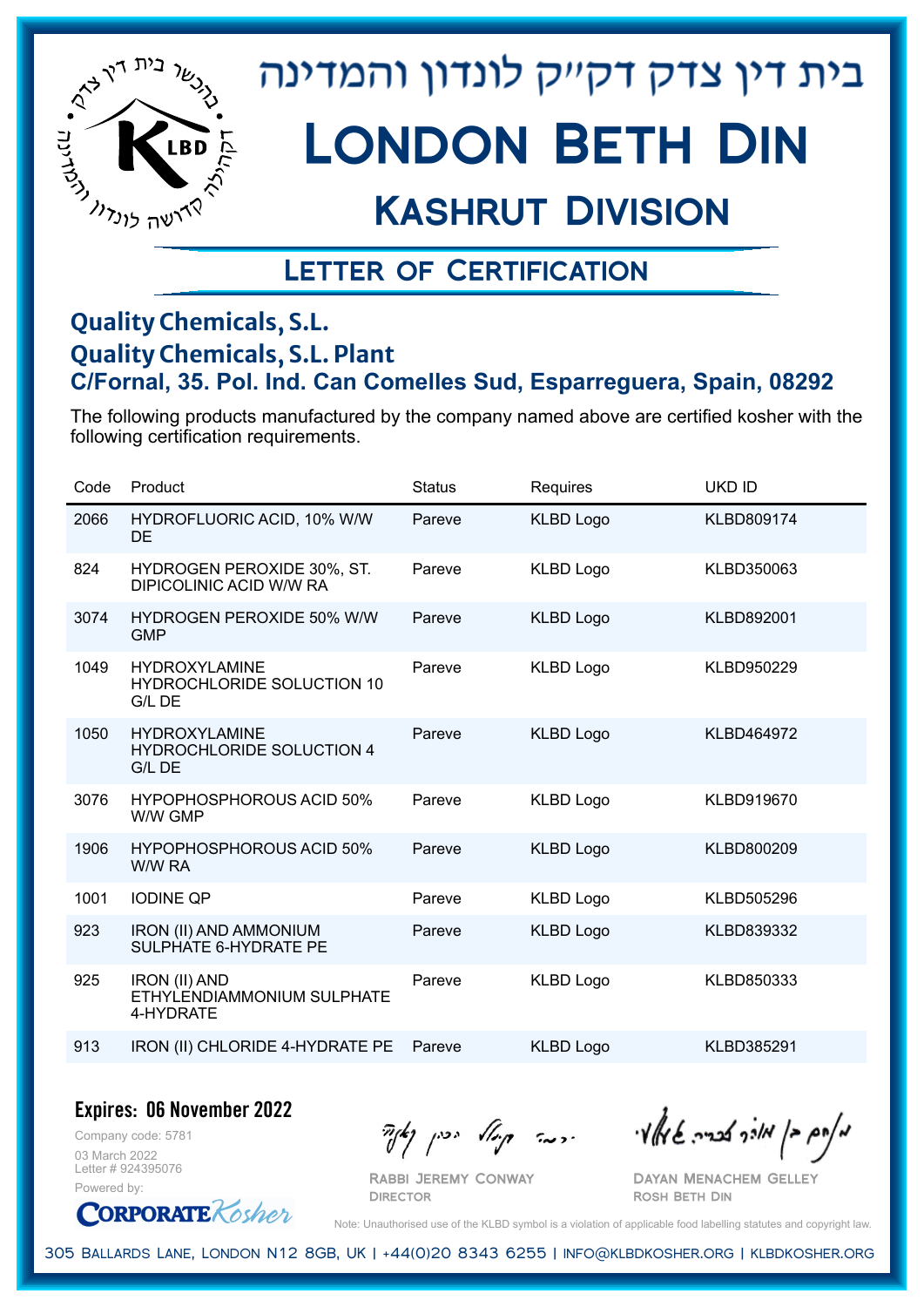

# Kashrut Division

### Letter of Certification

#### **Quality Chemicals, S.L. Quality Chemicals, S.L. Plant C/Fornal, 35. Pol. Ind. Can Comelles Sud, Esparreguera, Spain, 08292**

The following products manufactured by the company named above are certified kosher with the following certification requirements.

| Code | Product                                              | <b>Status</b> | Requires         | <b>UKD ID</b>    |
|------|------------------------------------------------------|---------------|------------------|------------------|
| 1125 | IRON (II) PHOSPHATE ANHYDROUS<br>QP                  | Pareve        | <b>KLBD Logo</b> | <b>KLBD4839</b>  |
| 921  | IRON (II) SULPHATE 7-HYDRATE PE                      | Pareve        | <b>KLBD Logo</b> | <b>KLBD84824</b> |
| 662  | IRON (II) SULPHATE HYDRATE PE                        | Pareve        | <b>KLBD Logo</b> | KLBD177106       |
| 914  | IRON (III) CHLORIDE 6-HYDRATE<br>QP                  | Pareve        | <b>KLBD Logo</b> | KLBD339828       |
| 3823 | IRON (III) CHLORIDE SOL. 10-14%<br>FE W/W GMP PE     | Pareve        | <b>KLBD Logo</b> | KLBD993233       |
| 1063 | IRON (III) CHLORIDE SOL. 10-14%<br>FE W/W PE         | Pareve        | <b>KLBD Logo</b> | KLBD106812       |
| 790  | IRON (III) CHLORIDE SOL. 12% FE<br>W/W PE            | Pareve        | <b>KLBD Logo</b> | KLBD478696       |
| 586  | IRON (III) CHLORIDE SOL. 40% W/W<br><b>PURO</b>      | Pareve        | <b>KLBD Logo</b> | KLBD143710       |
| 885  | IRON (III) NITRATE (ANH.)<br>SOLUTION 37-38% W/W QP  | Pareve        | <b>KLBD Logo</b> | KLBD681833       |
| 917  | IRON (III) NITRATE 9-HYDRATE PE                      | Pareve        | <b>KLBD Logo</b> | KLBD685249       |
| 2774 | IRON (III) NITRATE SOLUTION 50%<br>W/W QP            | Pareve        | <b>KLBD Logo</b> | <b>KLBD23374</b> |
| 336  | IRON (III) PYROPOSPHATE FCC                          | Pareve        | <b>KLBD Logo</b> | KLBD886949       |
| 894  | IRON (III) SULPHATE 9-HYDRATE<br>SOLUTION 29% W/W DE | Pareve        | <b>KLBD Logo</b> | KLBD245242       |

**Expires: 06 November 2022**

Company code: 5781 03 March 2022 Letter # 924395076 Powered by:

Rabbi Jeremy Conway

**DIRECTOR** 

 $\frac{1}{\sqrt{2\pi}}\int_{0}^{\infty}$   $\frac{1}{\sqrt{2\pi}}\int_{0}^{\infty}$   $\frac{1}{\sqrt{2\pi}}\int_{0}^{\infty}$   $\frac{1}{\sqrt{2\pi}}\int_{0}^{\infty}$   $\frac{1}{\sqrt{2\pi}}\int_{0}^{\infty}$ 

Dayan Menachem Gelley Rosh Beth Din

**CORPORATE** Kosher

Note: Unauthorised use of the KLBD symbol is a violation of applicable food labelling statutes and copyright law.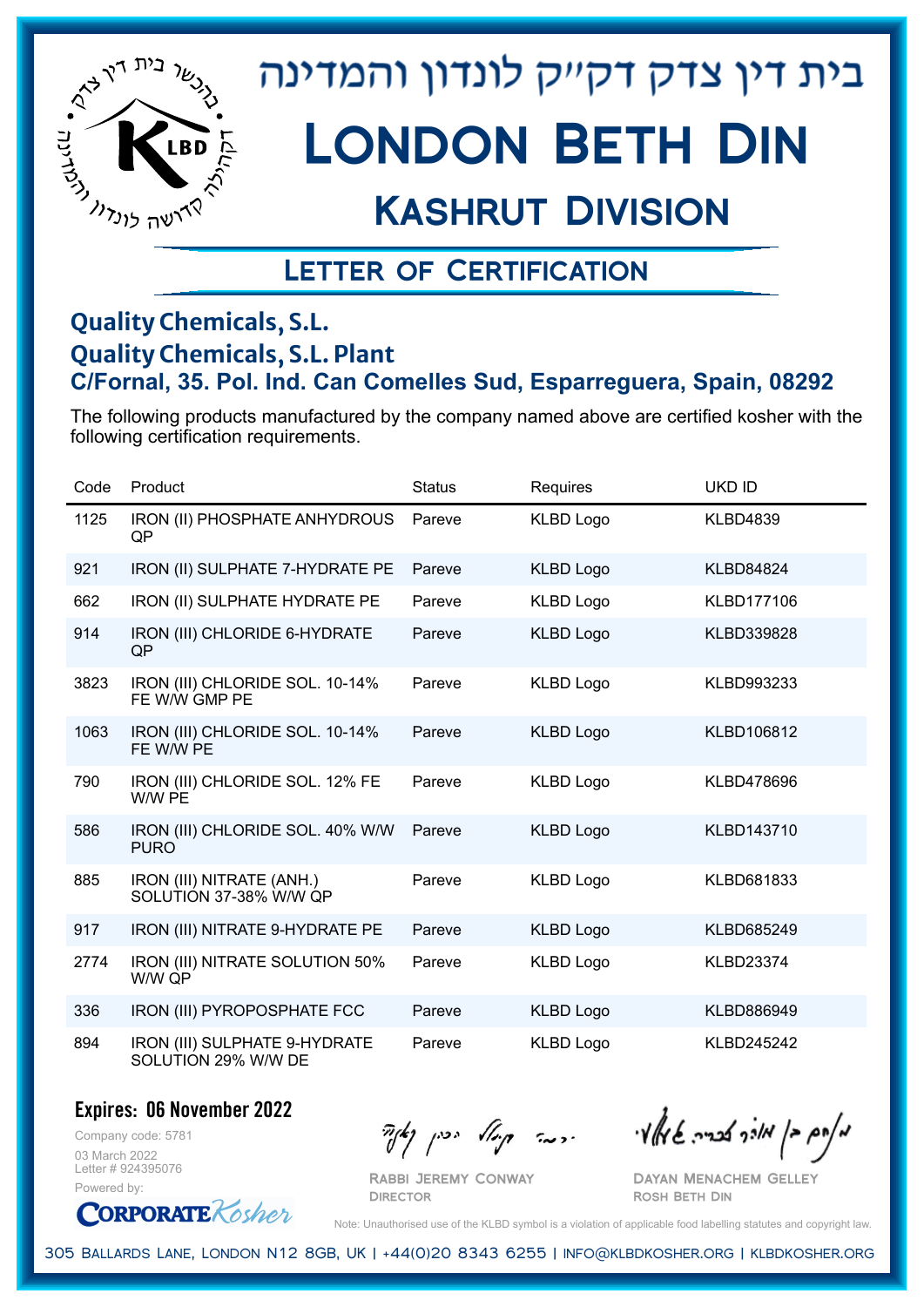

## Kashrut Division

### Letter of Certification

#### **Quality Chemicals, S.L. Quality Chemicals, S.L. Plant C/Fornal, 35. Pol. Ind. Can Comelles Sud, Esparreguera, Spain, 08292**

The following products manufactured by the company named above are certified kosher with the following certification requirements.

| Code | Product                                              | <b>Status</b> | Requires         | <b>UKD ID</b>     |
|------|------------------------------------------------------|---------------|------------------|-------------------|
| 2858 | IRON (III) SULPHATE 9-HYDRATE<br>SOLUTION 50% W/W DE | Pareve        | <b>KLBD Logo</b> | <b>KLBD945027</b> |
| 3073 | <b>IRON, POWDER GMP</b>                              | Pareve        | <b>KLBD Logo</b> | KLBD227209        |
| 911  | <b>IRON, POWDER QP</b>                               | Pareve        | <b>KLBD Logo</b> | <b>KLBD284227</b> |
| 2308 | IRON, REDUCED PURO                                   | Pareve        | <b>KLBD Logo</b> | KLBD873264        |
| 1355 | <b>ISO-OCTANE GT</b>                                 | Pareve        | <b>KLBD Logo</b> | KLBD120798        |
| 297  | <b>ISO-OCTYL ALCOHOL QP</b>                          | Pareve        | <b>KLBD Logo</b> | KLBD362869        |
| 1003 | <b>ISO-PROPILO ACETATO PRS</b>                       | Pareve        | <b>KLBD Logo</b> | KLBD992362        |
| 3529 | ISO-PROPYL ALCOHOL GMP QP                            | Pareve        | <b>KLBD Logo</b> | <b>KLBD767256</b> |
| 111  | L(+)-ASCORBIC ACID QP                                | Pareve        | <b>KLBD Logo</b> | KLBD741622        |
| 1039 | L(+)-LACTIC ACID 80% FCC                             | Pareve        | <b>KLBD Logo</b> | <b>KLBD715884</b> |
| 3070 | L(+)-LACTIC ACID GMP                                 | Pareve        | <b>KLBD Logo</b> | KLBD859113        |
| 130  | L(+)-LACTIC ACID QP                                  | Pareve        | <b>KLBD Logo</b> | KLBD161562        |
| 3012 | L(+)-TARTARIC ACID GMP                               | Pareve        | <b>KLBD Logo</b> | KLBD530779        |
| 3814 | L(+)-TARTARIC ACID GMP QP                            | Pareve        | <b>KLBD Logo</b> | <b>KLBD3603</b>   |
| 154  | L(+)-TARTARIC ACID PE                                | Pareve        | <b>KLBD Logo</b> | KLBD514439        |
| 947  | <b>L-MALIC ACID QP</b>                               | Pareve        | <b>KLBD Logo</b> | KLBD431000        |
| 5    | LEAD (II) NITRATE, SOLUTION 30%<br>W/V QP            | Pareve        | <b>KLBD Logo</b> | <b>KLBD73954</b>  |

#### **Expires: 06 November 2022**

Company code: 5781 03 March 2022 Letter # 924395076 Powered by:

**CORPORATE** Rosher

Rabbi Jeremy Conway **DIRECTOR** 

 $\frac{1}{2}$   $\frac{1}{2}$   $\frac{1}{2}$   $\frac{1}{2}$   $\frac{1}{2}$   $\frac{1}{2}$   $\frac{1}{2}$   $\frac{1}{2}$   $\frac{1}{2}$   $\frac{1}{2}$   $\frac{1}{2}$   $\frac{1}{2}$   $\frac{1}{2}$   $\frac{1}{2}$   $\frac{1}{2}$   $\frac{1}{2}$   $\frac{1}{2}$   $\frac{1}{2}$   $\frac{1}{2}$   $\frac{1}{2}$   $\frac{1}{2}$   $\frac{1}{2}$ 

Dayan Menachem Gelley Rosh Beth Din

Note: Unauthorised use of the KLBD symbol is a violation of applicable food labelling statutes and copyright law.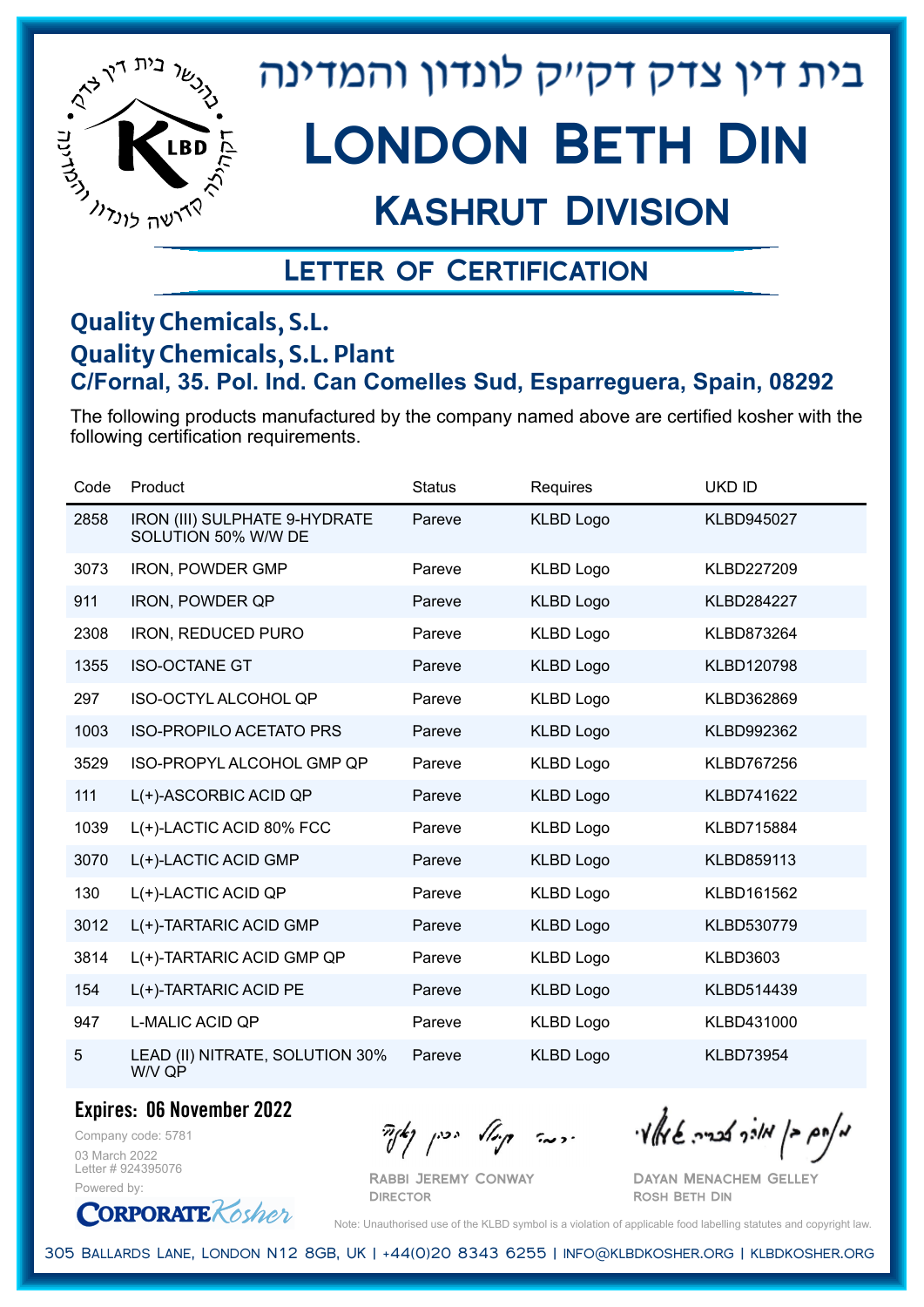

# London Beth Din

### Kashrut Division

### Letter of Certification

#### **Quality Chemicals, S.L. Quality Chemicals, S.L. Plant C/Fornal, 35. Pol. Ind. Can Comelles Sud, Esparreguera, Spain, 08292**

The following products manufactured by the company named above are certified kosher with the following certification requirements.

| Code | Product                                    | <b>Status</b> | Requires         | <b>UKD ID</b>     |
|------|--------------------------------------------|---------------|------------------|-------------------|
| 1414 | LEAD (IV) OXIDE PE                         | Pareve        | <b>KLBD Logo</b> | KLBD706011        |
| 1422 | LEAD MONOXIDE (LITHARGE)<br><b>PURO</b>    | Pareve        | <b>KLBD Logo</b> | <b>KLBD487571</b> |
| 1423 | <b>LEAD TETROXIDE QP</b>                   | Pareve        | <b>KLBD Logo</b> | <b>KLBD949866</b> |
| 1101 | LITHIUM ACETATE 2-HYDRATE QP               | Pareve        | <b>KLBD Logo</b> | KLBD542762        |
| 754  | LITHIUM BROMIDE 54% AQ.<br>SOLUTION W/W DE | Pareve        | <b>KLBD Logo</b> | KLBD133196        |
| 2875 | LITHIUM BROMIDE 60%<br>AQ.SOLUTION W/W DE  | Pareve        | <b>KLBD Logo</b> | <b>KLBD5395</b>   |
| 3873 | LITHIUM CARBONATE GMP QP                   | Pareve        | <b>KLBD Logo</b> | KLBD664443        |
| 1104 | LITHIUM CHLORIDE 1-HYDRATE QP              | Pareve        | <b>KLBD Logo</b> | <b>KLBD175657</b> |
| 1122 | LITHIUM CHLORIDE ANHYDROUS<br>QP           | Pareve        | <b>KLBD Logo</b> | KLBD589809        |
| 1018 | LITHIUM CHLORIDE SOL. 40% W/W<br>QP        | Pareve        | <b>KLBD Logo</b> | KLBD953594        |
| 1105 | <b>LITHIUM FLUORIDE PURO</b>               | Pareve        | <b>KLBD Logo</b> | KLBD421889        |
| 1106 | LITHIUM HYDROXIDE 1-HYDRATE<br>QP          | Pareve        | <b>KLBD Logo</b> | <b>KLBD7155</b>   |
| 1056 | LITHIUM HYDROXIDE 7% W/V QP                | Pareve        | <b>KLBD Logo</b> | <b>KLBD56816</b>  |
| 1107 | LITHIUM NITRATE 3-HYDRATE QP               | Pareve        | <b>KLBD Logo</b> | KLBD593077        |
| 1037 | LITHIUM NITRATE PS                         | Pareve        | <b>KLBD Logo</b> | KLBD423974        |

**Expires: 06 November 2022**

**CORPORATE** Kosher

Company code: 5781 03 March 2022 Letter # 924395076

Powered by:

 $\partial_{\eta} \partial_{\eta}$   $\partial_{\eta} \partial_{\eta}$  and  $\partial_{\eta} \partial_{\eta} \partial_{\eta}$  and  $\partial_{\eta} \partial_{\eta} \partial_{\eta}$ 

Rabbi Jeremy Conway **DIRECTOR** 

Dayan Menachem Gelley Rosh Beth Din

Note: Unauthorised use of the KLBD symbol is a violation of applicable food labelling statutes and copyright law.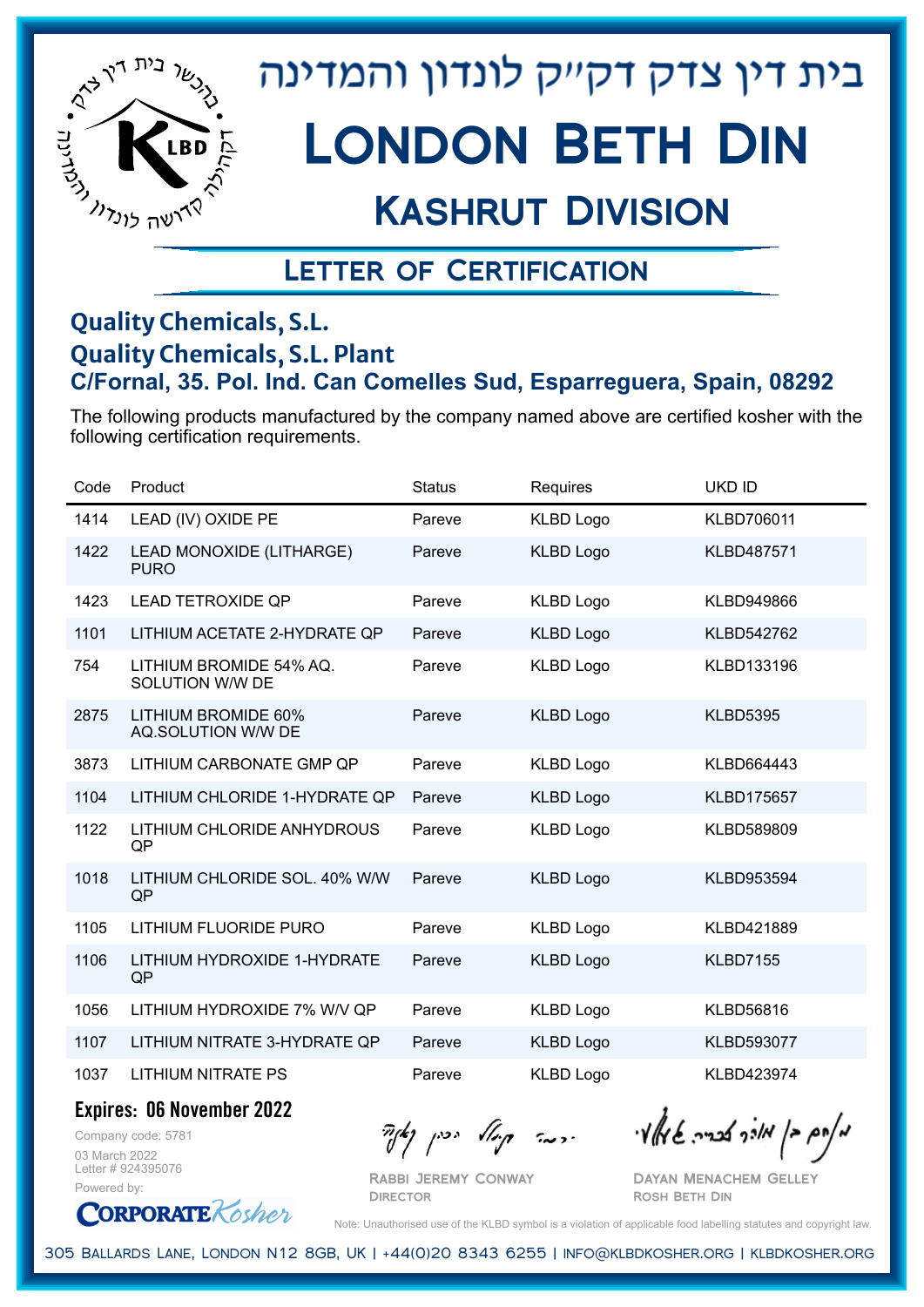

## Kashrut Division

### Letter of Certification

#### **Quality Chemicals, S.L. Quality Chemicals, S.L. Plant C/Fornal, 35. Pol. Ind. Can Comelles Sud, Esparreguera, Spain, 08292**

The following products manufactured by the company named above are certified kosher with the following certification requirements.

| Code | Product                                               | <b>Status</b> | Requires         | <b>UKD ID</b>     |
|------|-------------------------------------------------------|---------------|------------------|-------------------|
| 1108 | LITHIUM SULFATE 1-HYDRATE QP                          | Pareve        | <b>KLBD Logo</b> | <b>KLBD38706</b>  |
| 393  | LITHIUM SULPHITE 16-18% W/W QP                        | Pareve        | <b>KLBD Logo</b> | KLBD939588        |
| 1261 | MAGNESIO CLORURO 0,1M DV                              | Pareve        | <b>KLBD Logo</b> | <b>KLBD33401</b>  |
| 1278 | MAGNESIO SULFATO 0,01M DV                             | Pareve        | <b>KLBD Logo</b> | KLBD374428        |
| 1262 | MAGNESIO SULFATO 0,1M DV                              | Pareve        | <b>KLBD Logo</b> | KLBD150281        |
| 1201 | <b>MAGNESIUM ACETATE 4-HYDRATE</b><br><b>PE</b>       | Pareve        | <b>KLBD Logo</b> | KLBD418848        |
| 1214 | MAGNESIUM AND AMMONIUM<br><b>SULFATE 6-HYDRATE QP</b> | Pareve        | <b>KLBD Logo</b> | KLBD236859        |
| 1203 | <b>MAGNESIUM BASIC CARBONATE</b><br>QP                | Pareve        | <b>KLBD Logo</b> | KLBD186195        |
| 3856 | <b>MAGNESIUM BROMIDE 6-HYDRATE</b><br><b>GMP QP</b>   | Pareve        | <b>KLBD Logo</b> | <b>KLBD374824</b> |
| 1202 | <b>MAGNESIUM BROMIDE 6-HYDRATE</b><br><b>PS</b>       | Pareve        | <b>KLBD Logo</b> | KLBD258573        |
| 2878 | <b>MAGNESIUM CHLORIDE 4.5-</b><br><b>HYDRATE QP</b>   | Pareve        | <b>KLBD Logo</b> | KLBD287418        |
| 1281 | MAGNESIUM CHLORIDE 50%,<br>POWDER QP                  | Pareve        | <b>KLBD Logo</b> | KLBD251135        |
| 2618 | MAGNESIUM CHLORIDE 6-<br>HYDRATE (SPECIAL DRYING) QP  | Pareve        | <b>KLBD Logo</b> | KLBD206410        |

#### **Expires: 06 November 2022**

Company code: 5781 03 March 2022 Letter # 924395076 Powered by:

**CORPORATE** Kosher

Rabbi Jeremy Conway

 $\mathcal{H}_{\text{max}}$   $\mathcal{H}_{\text{max}}$  and  $\mathcal{H}_{\text{max}}$  . The contract  $\mathcal{H}_{\text{max}}$ 

Dayan Menachem Gelley Rosh Beth Din

Note: Unauthorised use of the KLBD symbol is a violation of applicable food labelling statutes and copyright law.

305 Ballards Lane, London N12 8GB, UK | +44(0)20 8343 6255 | info@klbdkosher.org | klbdkosher.org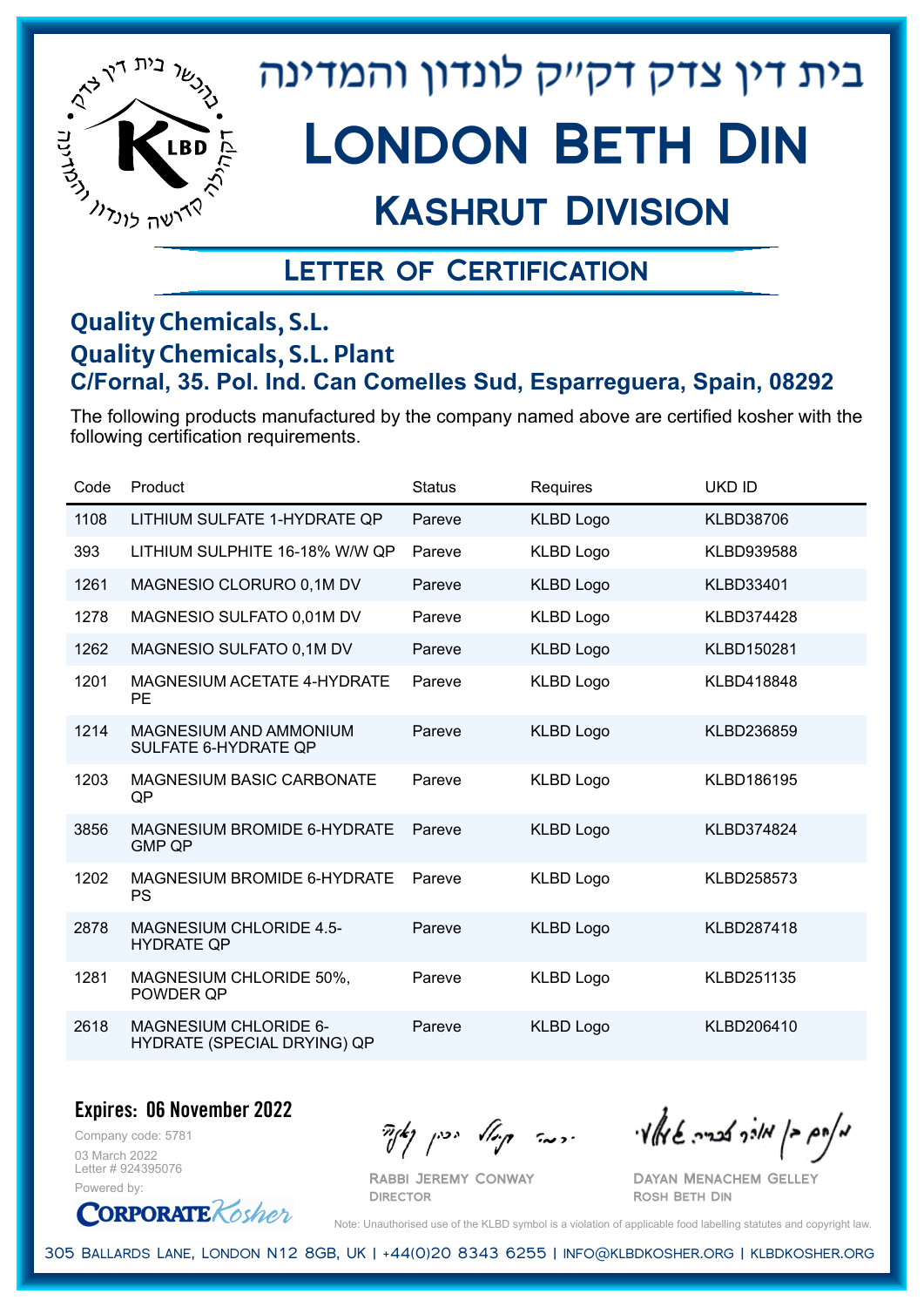

# London Beth Din

## Kashrut Division

### Letter of Certification

#### **Quality Chemicals, S.L. Quality Chemicals, S.L. Plant C/Fornal, 35. Pol. Ind. Can Comelles Sud, Esparreguera, Spain, 08292**

The following products manufactured by the company named above are certified kosher with the following certification requirements.

| Code | Product                                                    | <b>Status</b> | Requires         | <b>UKD ID</b>    |
|------|------------------------------------------------------------|---------------|------------------|------------------|
| 1204 | <b>MAGNESIUM CHLORIDE 6-</b><br><b>HYDRATE PE</b>          | Pareve        | <b>KLBD Logo</b> | <b>KLBD56756</b> |
| 1093 | <b>MAGNESIUM CHLORIDE 6-</b><br>HYDRATE SOL. 50% W/W FCC   | Pareve        | <b>KLBD Logo</b> | KLBD416581       |
| 363  | <b>MAGNESIUM CHLORIDE</b><br><b>ANHYDROUS PURO</b>         | Pareve        | <b>KLBD Logo</b> | KLBD502095       |
| 1260 | MAGNESIUM CITRATE, TRIBASIC,<br><b>HYDRATE QP</b>          | Pareve        | <b>KLBD Logo</b> | KLBD230616       |
| 3555 | MAGNESIUM FLUORIDE GMP QP                                  | Pareve        | <b>KLBD Logo</b> | KLBD215169       |
| 1207 | <b>MAGNESIUM FLUORIDE RA</b>                               | Pareve        | <b>KLBD Logo</b> | KLBD357869       |
| 809  | MAGNESIUM FORMATE 2-HYDRATE<br>RA.                         | Pareve        | <b>KLBD Logo</b> | KLBD171348       |
| 2873 | <b>MAGNESIUM HYDROGEN CITRATE</b><br><b>5-HYDRATE PURO</b> | Pareve        | <b>KLBD Logo</b> | KLBD295592       |
| 1208 | <b>MAGNESIUM HYDROGEN</b><br>PHOSPHATE 3-HYDRATE QP        | Pareve        | <b>KLBD Logo</b> | KLBD953779       |
| 893  | <b>MAGNESIUM HYDROXIDE</b><br>CARBONATE, HEAVY PURO        | Pareve        | <b>KLBD Logo</b> | KLBD359321       |
| 3051 | <b>MAGNESIUM HYDROXIDE</b><br>CARBONATE, LIGHT GMP         | Pareve        | <b>KLBD Logo</b> | <b>KLBD62053</b> |
| 1273 | <b>MAGNESIUM HYDROXIDE</b><br><b>CARBONATE, LIGHT QP</b>   | Pareve        | <b>KLBD Logo</b> | KLBD530768       |

#### **Expires: 06 November 2022**

Company code: 5781 03 March 2022 Letter # 924395076 Powered by:



Rabbi Jeremy Conway

 $\mathcal{H}_{\text{max}}$   $\mathcal{H}_{\text{max}}$  and  $\mathcal{H}_{\text{max}}$  . The contract  $\mathcal{H}_{\text{max}}$ 

Dayan Menachem Gelley Rosh Beth Din

Note: Unauthorised use of the KLBD symbol is a violation of applicable food labelling statutes and copyright law.

305 Ballards Lane, London N12 8GB, UK | +44(0)20 8343 6255 | info@klbdkosher.org | klbdkosher.org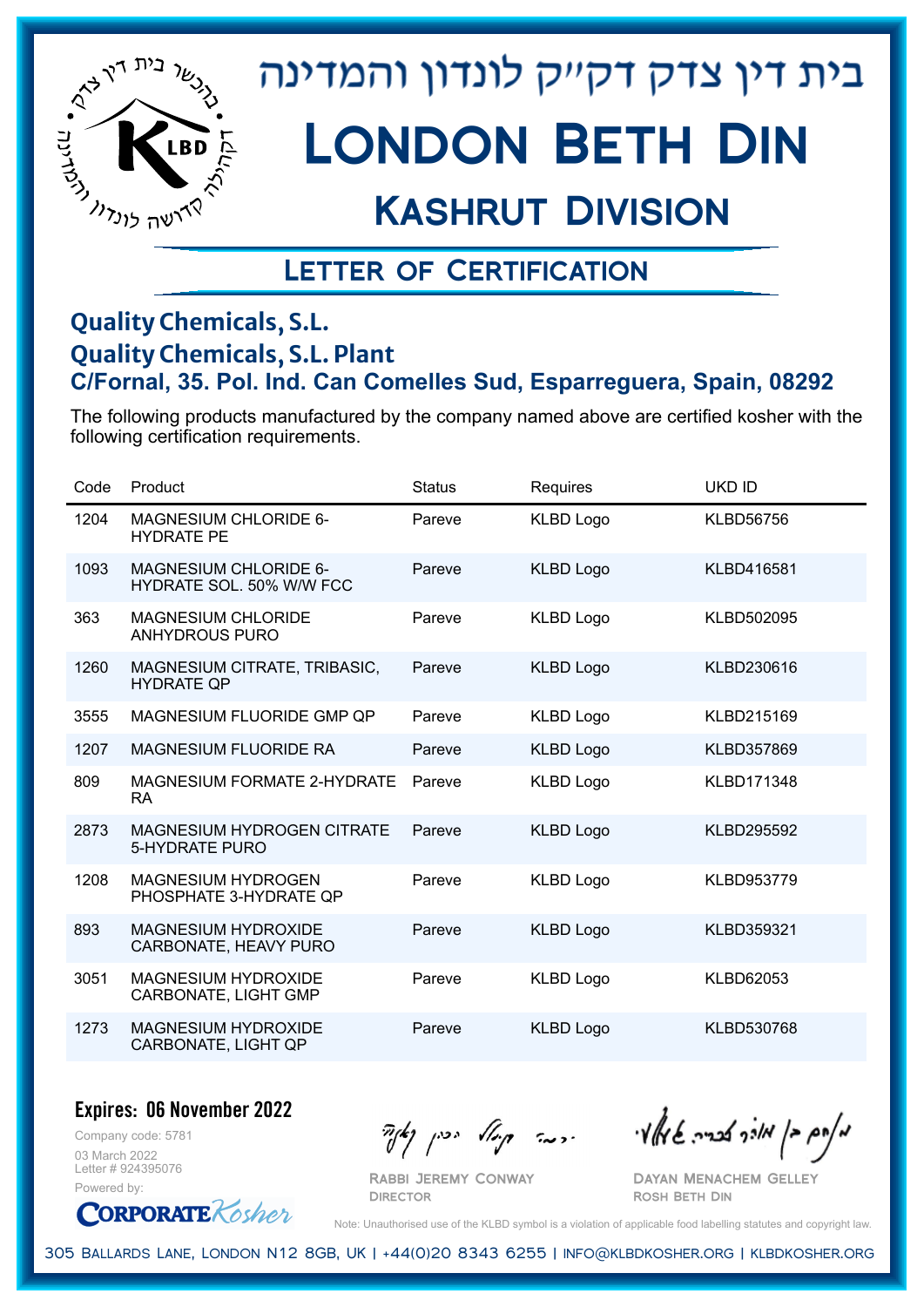

# Kashrut Division

### Letter of Certification

#### **Quality Chemicals, S.L. Quality Chemicals, S.L. Plant C/Fornal, 35. Pol. Ind. Can Comelles Sud, Esparreguera, Spain, 08292**

The following products manufactured by the company named above are certified kosher with the following certification requirements.

| Product                                                | <b>Status</b> | Requires         | UKD ID            |
|--------------------------------------------------------|---------------|------------------|-------------------|
| MAGNESIUM HYDROXIDE PURO                               | Pareve        | <b>KLBD Logo</b> | KLBD962429        |
| <b>MAGNESIUM L-LACTATE 2-</b><br><b>HYDRATE FCC</b>    | Pareve        | <b>KLBD Logo</b> | <b>KLBD791265</b> |
| <b>MAGNESIUM L-LACTATE 2-</b><br><b>HYDRATE GMP PH</b> | Pareve        | <b>KLBD Logo</b> | KLBD855308        |
| MAGNESIUM NITRATE 6-HYDRATE<br><b>PE</b>               | Pareve        | <b>KLBD Logo</b> | KLBD571002        |
| <b>MAGNESIUM OXIDE GT</b>                              | Pareve        | <b>KLBD Logo</b> | KLBD141624        |
| MAGNESIUM OXIDE, HEAVY GMP                             | Pareve        | <b>KLBD Logo</b> | <b>KLBD707015</b> |
| MAGNESIUM OXIDE, HEAVY PURO                            | Pareve        | <b>KLBD Logo</b> | <b>KLBD23178</b>  |
| <b>MAGNESIUM SULPHATE 6-</b><br><b>HYDRATE PE</b>      | Pareve        | <b>KLBD Logo</b> | KLBD809849        |
| <b>MAGNESIUM SULPHATE 7-</b><br><b>HYDRATE GT</b>      | Pareve        | <b>KLBD Logo</b> | KLBD197389        |
| <b>MAGNESIUM SULPHATE</b><br><b>ANHYDROUS PS</b>       | Pareve        | <b>KLBD Logo</b> | KLBD688070        |
| <b>MAGNESIUM SULPHATE DRIED</b><br><b>PRS</b>          | Pareve        | <b>KLBD Logo</b> | KLBD420758        |
| <b>MALACHITE OXALATE GREEN I</b>                       | Pareve        | <b>KLBD Logo</b> | <b>KLBD223757</b> |
| <b>MALEIC ACID PE</b>                                  | Pareve        | <b>KLBD Logo</b> | KLBD934221        |
| <b>MALEIC ANHYDRIDE GMP</b>                            | Pareve        | <b>KLBD Logo</b> | <b>KLBD85754</b>  |
|                                                        |               |                  |                   |

**Expires: 06 November 2022**

Company code: 5781 03 March 2022 Letter # 924395076 Powered by:

**ORPORATE** Kosher

Rabbi Jeremy Conway **DIRECTOR** 

 $\partial_{\eta}^{A}(\theta)$  and  $\partial_{\eta}^{A}(\theta)$  and  $\partial_{\eta}^{A}(\theta)$  and  $\partial_{\eta}^{A}(\theta)$ 

Dayan Menachem Gelley Rosh Beth Din

Note: Unauthorised use of the KLBD symbol is a violation of applicable food labelling statutes and copyright law.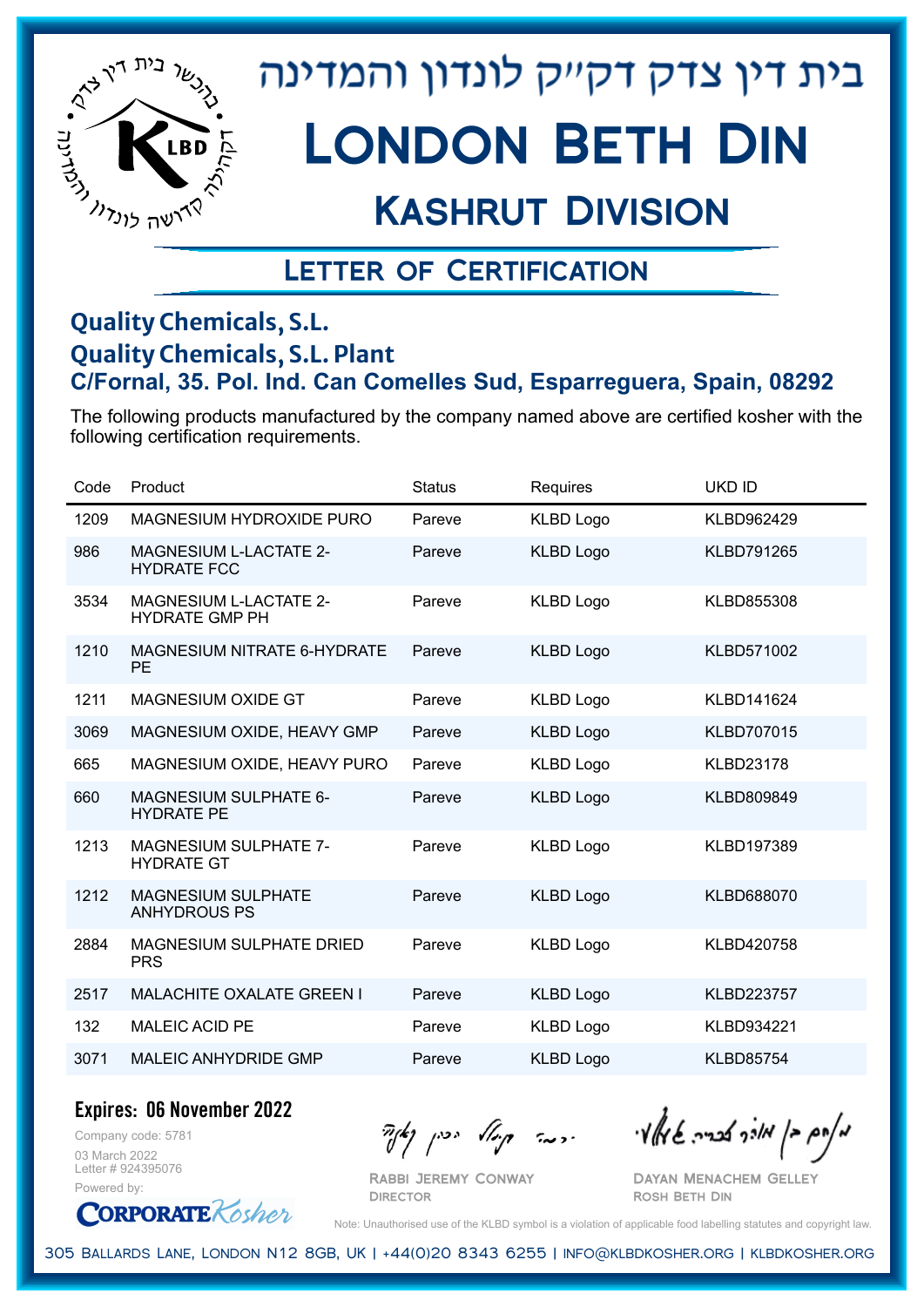

# London Beth Din

## Kashrut Division

### Letter of Certification

#### **Quality Chemicals, S.L. Quality Chemicals, S.L. Plant C/Fornal, 35. Pol. Ind. Can Comelles Sud, Esparreguera, Spain, 08292**

The following products manufactured by the company named above are certified kosher with the following certification requirements.

| Code | Product                                              | <b>Status</b> | Requires         | <b>UKD ID</b>     |
|------|------------------------------------------------------|---------------|------------------|-------------------|
| 1216 | MANGANESE (II) ACETATE<br>4HYDRATE OP                | Pareve        | <b>KLBD Logo</b> | KLBD495130        |
| 3541 | MANGANESE (II) CHLORIDE 4-<br><b>HYDRATE GMP USP</b> | Pareve        | <b>KLBD Logo</b> | KLBD600441        |
| 1219 | MANGANESE (II) CHLORIDE 4-<br><b>HYDRATE GT</b>      | Pareve        | <b>KLBD Logo</b> | KLBD567309        |
| 856  | MANGANESE (II) CHLORIDE<br>SOLUTION 25% W/W FCC      | Pareve        | <b>KLBD Logo</b> | KLBD807253        |
| 1220 | MANGANESE (II) LACTATE 3-<br><b>HYDRATE QP</b>       | Pareve        | <b>KLBD Logo</b> | <b>KLBD867475</b> |
| 1221 | MANGANESE (II) NITRATE 4-<br><b>HYDRATE PE</b>       | Pareve        | <b>KLBD Logo</b> | KLBD774414        |
| 1224 | MANGANESE (II) SULPHATE 1-<br><b>HYDRATE PE</b>      | Pareve        | <b>KLBD Logo</b> | <b>KLBD26294</b>  |
| 1217 | MANGANESE (IV) OXIDE QP                              | Pareve        | <b>KLBD Logo</b> | KLBD169374        |
| 3523 | <b>MANGANESE CARBONATE</b><br>PRECIPITATED GMP       | Pareve        | <b>KLBD Logo</b> | KLBD320928        |
| 1218 | MANGANESE CARBONATE<br><b>PRECIPITATED PE</b>        | Pareve        | <b>KLBD Logo</b> | KLBD500674        |
| 1271 | MANGANESE NITRATE, SOLUTION<br>40% W/W QP            | Pareve        | <b>KLBD Logo</b> | KLBD867749        |
| 1223 | MANGANESE OXIDE QP                                   | Pareve        | <b>KLBD Logo</b> | KLBD786070        |

**Expires: 06 November 2022**

Company code: 5781 03 March 2022 Letter # 924395076 Powered by:

**CORPORATE** Kosher

Rabbi Jeremy Conway

**DIRECTOR** 

 $\partial_{\eta}^{A}(\theta)$  and  $\partial_{\eta}^{A}(\theta)$  and  $\partial_{\eta}^{A}(\theta)$  and  $\partial_{\eta}^{A}(\theta)$ 

Dayan Menachem Gelley Rosh Beth Din

Note: Unauthorised use of the KLBD symbol is a violation of applicable food labelling statutes and copyright law.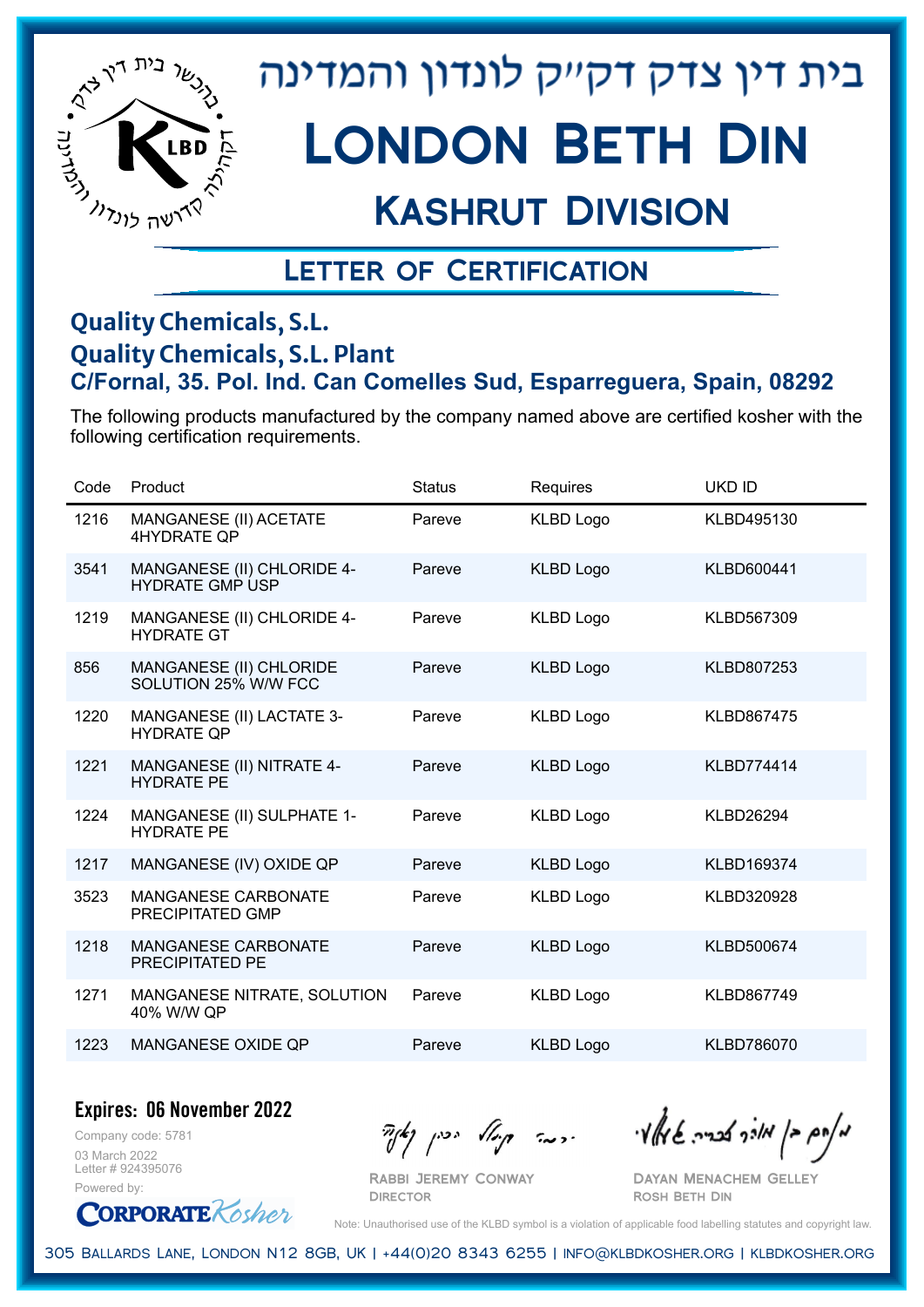

## Kashrut Division

### Letter of Certification

#### **Quality Chemicals, S.L. Quality Chemicals, S.L. Plant C/Fornal, 35. Pol. Ind. Can Comelles Sud, Esparreguera, Spain, 08292**

The following products manufactured by the company named above are certified kosher with the following certification requirements.

| Code | Product                                            | <b>Status</b> | Requires         | <b>UKD ID</b>     |
|------|----------------------------------------------------|---------------|------------------|-------------------|
| 1264 | MANGANESO SULFATO 0,1M DV                          | Pareve        | <b>KLBD Logo</b> | KLBD858274        |
| 2854 | MANITOL DISOLUCION 15% P/V DE                      | Pareve        | <b>KLBD Logo</b> | KLBD818440        |
| 2852 | <b>MERCURIO II CLORURO</b><br>DISOLUCIÓN 7% P/V DE | Pareve        | <b>KLBD Logo</b> | KLBD200500        |
| 1233 | MERCURY (II) IODIDE, RED QP                        | Pareve        | <b>KLBD Logo</b> | KLBD197186        |
| 2803 | <b>METHANESULPHONIC ACID PS</b>                    | Pareve        | <b>KLBD Logo</b> | KLBD338265        |
| 1243 | <b>METHANOL PE</b>                                 | Pareve        | <b>KLBD Logo</b> | <b>KLBD49524</b>  |
| 902  | <b>METHENAMINE QP</b>                              | Pareve        | <b>KLBD Logo</b> | KLBD605639        |
| 1251 | METHYL ACETATE GT                                  | Pareve        | <b>KLBD Logo</b> | KLBD116167        |
| 1629 | <b>METHYL RED I</b>                                | Pareve        | <b>KLBD Logo</b> | KLBD753630        |
| 505  | METHYLENE CHLORIDE GT                              | Pareve        | <b>KLBD Logo</b> | KLBD596978        |
| 3075 | MOLYBDENUM (VI) OXIDE GMP                          | Pareve        | <b>KLBD Logo</b> | KLBD800924        |
| 1255 | MOLYBDENUM (VI) OXIDE QP                           | Pareve        | <b>KLBD Logo</b> | KLBD881651        |
| 133  | MOLYBDIC ACID 85% W/W QP                           | Pareve        | <b>KLBD Logo</b> | KLBD16883         |
| 1256 | MONO-ETHANOLAMINE PE                               | Pareve        | <b>KLBD Logo</b> | <b>KLBD790967</b> |
| 544  | N,N-DIMETHYLANILINE PURO                           | Pareve        | <b>KLBD Logo</b> | KLBD533457        |
| 514  | N,N-DIMETHYLFORMAMIDE GT                           | Pareve        | <b>KLBD Logo</b> | KLBD958225        |
| 1084 | N-BUTYLAMINE QP                                    | Pareve        | <b>KLBD Logo</b> | KLBD240724        |

**Expires: 06 November 2022**

Company code: 5781 03 March 2022 Letter # 924395076 Powered by:

**CORPORATE** Rosher

 $\partial_{\eta} \partial_{\eta}$   $\partial_{\eta} \partial_{\eta}$  and  $\partial_{\eta} \partial_{\eta} \partial_{\eta}$  and  $\partial_{\eta} \partial_{\eta} \partial_{\eta}$ 

Dayan Menachem Gelley Rosh Beth Din

Note: Unauthorised use of the KLBD symbol is a violation of applicable food labelling statutes and copyright law.

305 Ballards Lane, London N12 8GB, UK | +44(0)20 8343 6255 | info@klbdkosher.org | klbdkosher.org

Rabbi Jeremy Conway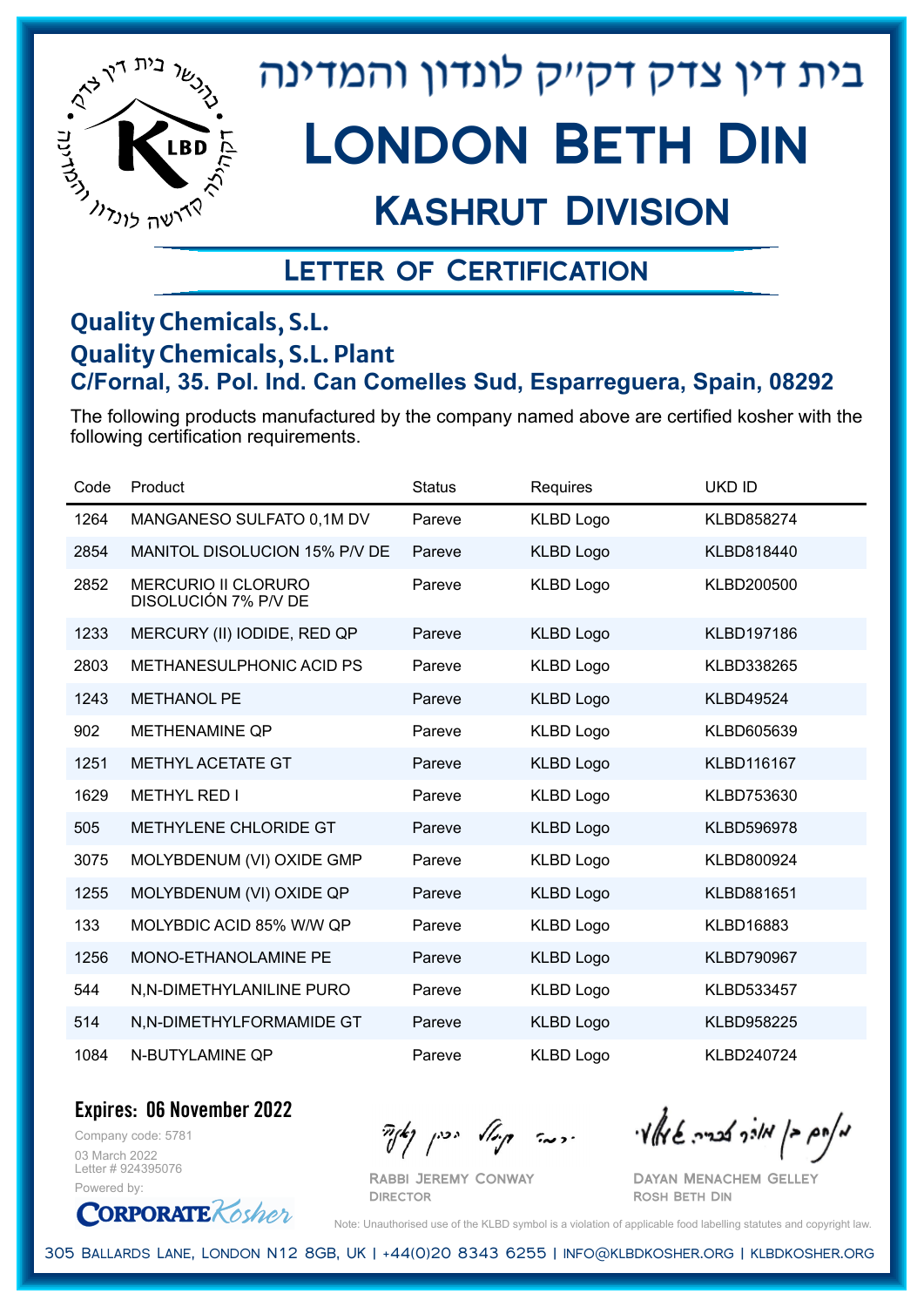

# Kashrut Division

### Letter of Certification

#### **Quality Chemicals, S.L. Quality Chemicals, S.L. Plant C/Fornal, 35. Pol. Ind. Can Comelles Sud, Esparreguera, Spain, 08292**

The following products manufactured by the company named above are certified kosher with the following certification requirements.

| Code | Product                                              | <b>Status</b> | Requires         | <b>UKD ID</b>     |
|------|------------------------------------------------------|---------------|------------------|-------------------|
| 531  | N-DIBUTYLAMINE QP                                    | Pareve        | <b>KLBD Logo</b> | <b>KLBD151372</b> |
| 931  | N-HEXANE AR                                          | Pareve        | <b>KLBD Logo</b> | <b>KLBD476552</b> |
| 299  | N-PROPYL ALCOHOL PE                                  | Pareve        | <b>KLBD Logo</b> | <b>KLBD795676</b> |
| 1305 | NICKEL (II) HYDROXIDE<br><b>CARBONATE PURO</b>       | Pareve        | <b>KLBD Logo</b> | KLBD666294        |
| 1308 | NICKEL (II) NITRATE 6-HYDRATE PE                     | Pareve        | <b>KLBD Logo</b> | KLBD364402        |
| 3875 | NICKEL (II) SULPHATE 6-HYDRATE<br><b>GMP QP</b>      | Pareve        | <b>KLBD Logo</b> | <b>KLBD747246</b> |
| 1309 | NICKEL (II) SULPHATE 6-HYDRATE<br><b>PURO</b>        | Pareve        | <b>KLBD Logo</b> | KLBD983373        |
| 1304 | NICKEL ACETATE 4-HYDRATE QP                          | Pareve        | <b>KLBD Logo</b> | KLBD446395        |
| 1310 | NICKEL AND AMMONIUM SULFATE<br><b>6-HYDRATE PURO</b> | Pareve        | <b>KLBD Logo</b> | KLBD563351        |
| 1306 | NICKEL CHLORIDE 6-HYDRATE PE                         | Pareve        | <b>KLBD Logo</b> | <b>KLBD949577</b> |
| 1307 | NICKEL FORMATE 2-HYDRATE QP                          | Pareve        | <b>KLBD Logo</b> | <b>KLBD750445</b> |
| 279  | NITRIC ACID 0,1N DV                                  | Pareve        | <b>KLBD Logo</b> | KLBD833592        |
| 2749 | NITRIC ACID 0,2N DV                                  | Pareve        | <b>KLBD Logo</b> | KLBD282293        |
| 2840 | NITRIC ACID 1:1 V/V PH                               | Pareve        | <b>KLBD Logo</b> | <b>KLBD50595</b>  |
| 2491 | NITRIC ACID 2N DV                                    | Pareve        | <b>KLBD Logo</b> | KLBD536384        |
| 2746 | NITRIC ACID 30% W/W QP                               | Pareve        | <b>KLBD Logo</b> | KLBD287630        |

**Expires: 06 November 2022**

Company code: 5781 03 March 2022 Letter # 924395076 Powered by:

**CORPORATE** Kosher

Rabbi Jeremy Conway **DIRECTOR** 

 $\partial_{\eta} \partial_{\eta}$   $\partial_{\eta} \partial_{\eta}$  and  $\partial_{\eta} \partial_{\eta} \partial_{\eta}$  and  $\partial_{\eta} \partial_{\eta} \partial_{\eta}$ 

Dayan Menachem Gelley Rosh Beth Din

Note: Unauthorised use of the KLBD symbol is a violation of applicable food labelling statutes and copyright law.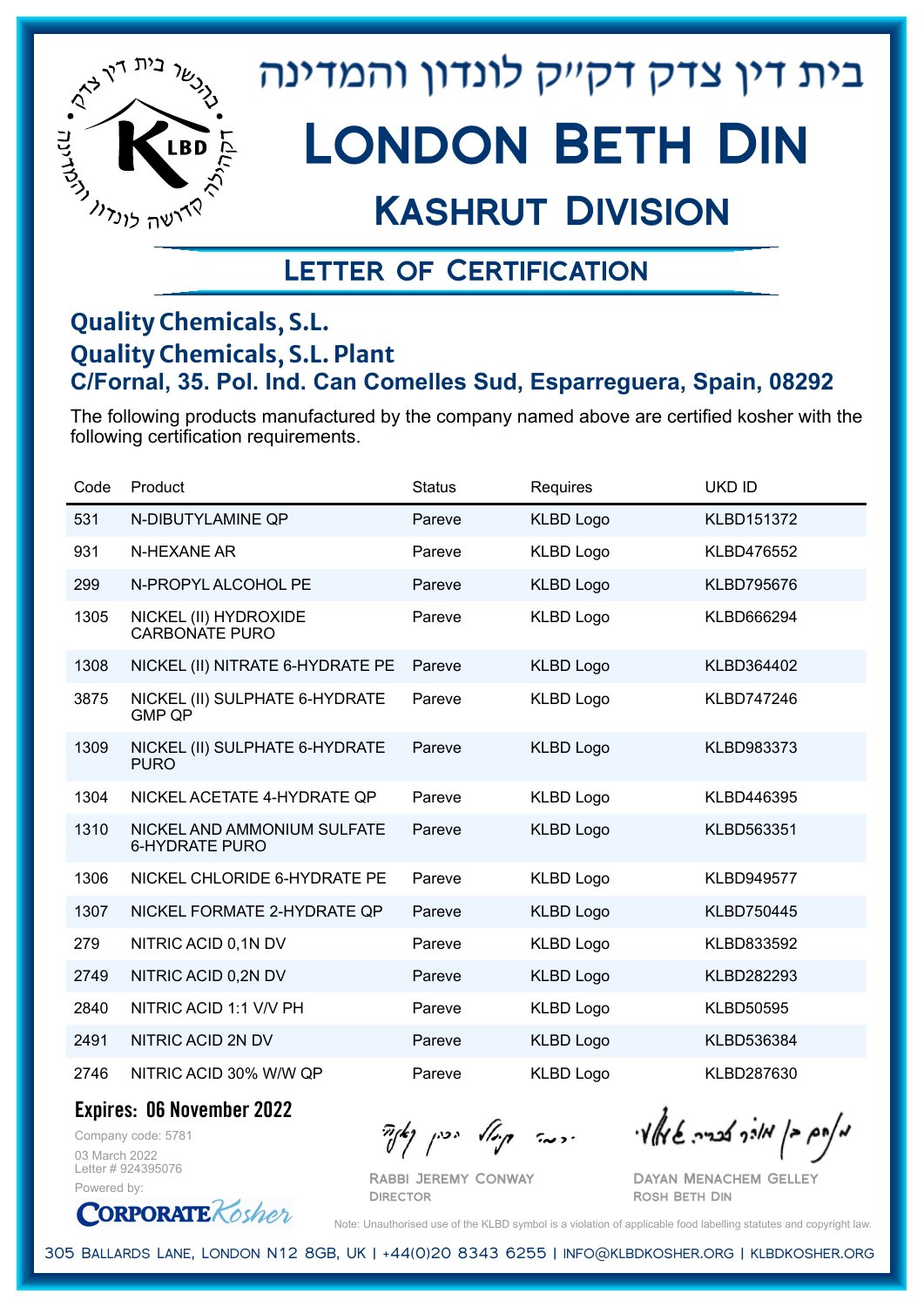

## Kashrut Division

### Letter of Certification

#### **Quality Chemicals, S.L. Quality Chemicals, S.L. Plant C/Fornal, 35. Pol. Ind. Can Comelles Sud, Esparreguera, Spain, 08292**

The following products manufactured by the company named above are certified kosher with the following certification requirements.

| Code | Product                                     | <b>Status</b> | Requires         | <b>UKD ID</b>     |
|------|---------------------------------------------|---------------|------------------|-------------------|
| 2809 | NITRIC ACID 40% W/W QP                      | Pareve        | <b>KLBD Logo</b> | KLBD321335        |
| 135  | NITRIC ACID 53% W/W PURO                    | Pareve        | <b>KLBD Logo</b> | <b>KLBD874155</b> |
| 860  | NITRIC ACID 55% W/W PE                      | Pareve        | <b>KLBD Logo</b> | <b>KLBD65587</b>  |
| 136  | NITRIC ACID 60% W/W PRS                     | Pareve        | <b>KLBD Logo</b> | KLBD517509        |
| 53   | NITRIC ACID 70% W/W QP                      | Pareve        | <b>KLBD Logo</b> | <b>KLBD267797</b> |
| 280  | NITRIC ACID, 1N DV                          | Pareve        | <b>KLBD Logo</b> | KLBD623046        |
| 2882 | ORTO PHOSPHORIC ACID 75% W/W<br><b>PURO</b> | Pareve        | <b>KLBD Logo</b> | <b>KLBD703475</b> |
| 1066 | ORTO-PHOSPHORIC ACID 33%<br>W/W QP          | Pareve        | <b>KLBD Logo</b> | KLBD668262        |
| 871  | ORTO-PHOSPHORIC ACID 50%<br>W/W PA          | Pareve        | <b>KLBD Logo</b> | KLBD232821        |
| 3068 | ORTO-PHOSPHORIC ACID 85%<br>W/W GMP         | Pareve        | <b>KLBD Logo</b> | <b>KLBD95428</b>  |
| 139  | <b>OXALIC ACID 2-HYDRATE PE</b>             | Pareve        | <b>KLBD Logo</b> | KLBD524648        |
| 2002 | <b>PARAFFIN PA</b>                          | Pareve        | <b>KLBD Logo</b> | KLBD611462        |
| 140  | PERCHLORIC ACID 20% W/W QP                  | Pareve        | <b>KLBD Logo</b> | KLBD820512        |
| 283  | PERCHLORIC ACID 70% W/W QP                  | Pareve        | <b>KLBD Logo</b> | KLBD427035        |
| 987  | PHENOL 85% W/W, AQUEOUS<br>SOLUTION QP      | Pareve        | <b>KLBD Logo</b> | KLBD261226        |

**Expires: 06 November 2022**

Company code: 5781 03 March 2022 Letter # 924395076 Powered by:

**CORPORATE** Kosher

 $\frac{1}{2}$ אולך אולך בריה שיאלי ויכה קיול יכין קאיד

Dayan Menachem Gelley Rosh Beth Din

Note: Unauthorised use of the KLBD symbol is a violation of applicable food labelling statutes and copyright law.

305 Ballards Lane, London N12 8GB, UK | +44(0)20 8343 6255 | info@klbdkosher.org | klbdkosher.org

Rabbi Jeremy Conway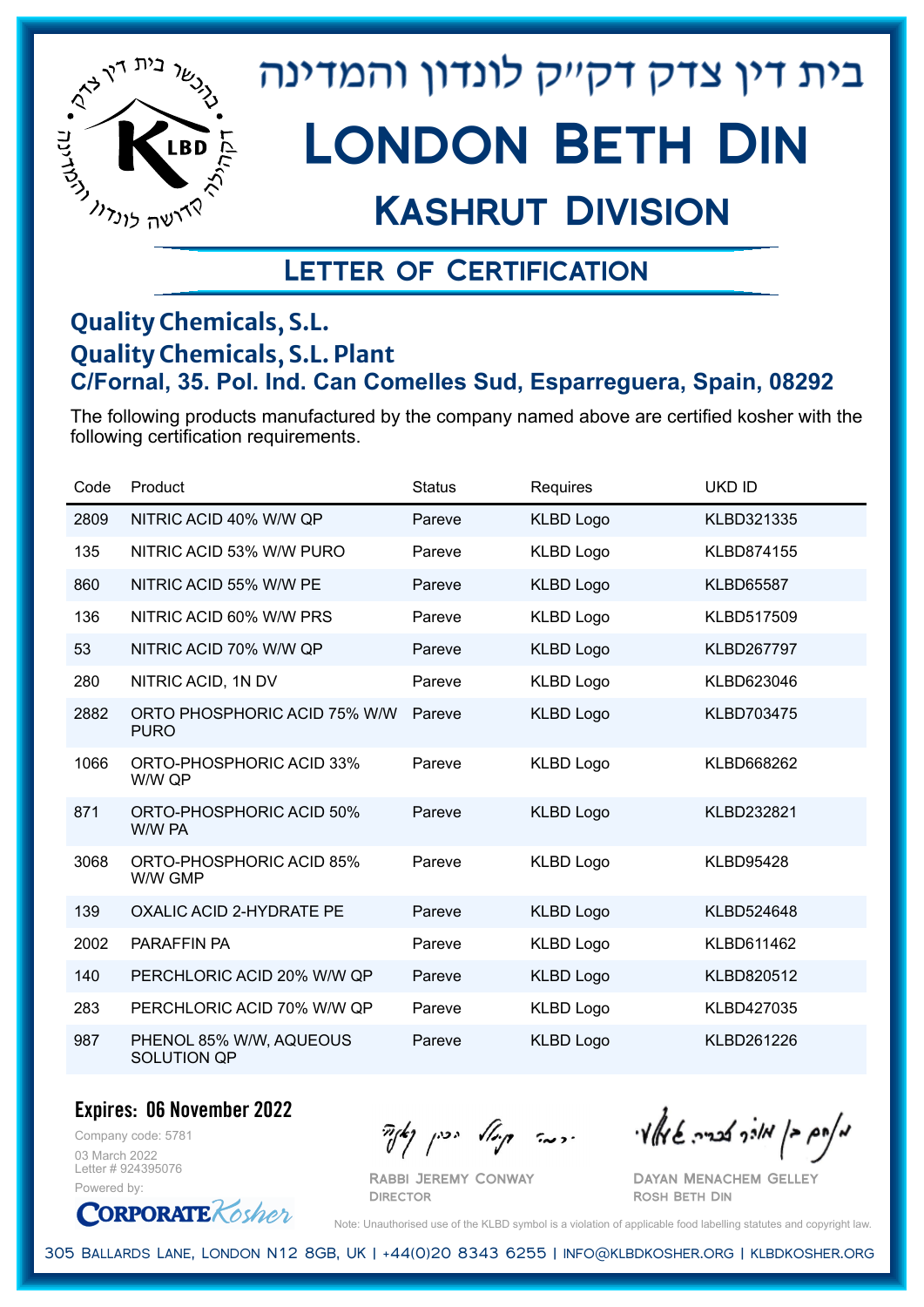

# London Beth Din

## Kashrut Division

### Letter of Certification

#### **Quality Chemicals, S.L. Quality Chemicals, S.L. Plant C/Fornal, 35. Pol. Ind. Can Comelles Sud, Esparreguera, Spain, 08292**

The following products manufactured by the company named above are certified kosher with the following certification requirements.

| Code | Product                                           | <b>Status</b> | Requires         | <b>UKD ID</b>     |
|------|---------------------------------------------------|---------------|------------------|-------------------|
| 3825 | PHENOL 90%, W/W AQUEOUS<br><b>SOLUTION GMP QP</b> | Pareve        | <b>KLBD Logo</b> | KLBD664711        |
| 710  | PHENOL 90%, W/W AQUEOUS<br>SOLUTION QP            | Pareve        | <b>KLBD Logo</b> | KLBD496443        |
| 3526 | PHENOL GMP QP                                     | Pareve        | <b>KLBD Logo</b> | KLBD143489        |
| 703  | PHENOL PS                                         | Pareve        | <b>KLBD Logo</b> | <b>KLBD262677</b> |
| 2824 | PHENOL, CRYSTALLIZED QP                           | Pareve        | <b>KLBD Logo</b> | KLBD167690        |
| 704  | PHENOLPHTHALEIN PE                                | Pareve        | <b>KLBD Logo</b> | KLBD395941        |
| 718  | PHOSPHORIC ACID 0,3M DV                           | Pareve        | <b>KLBD Logo</b> | KLBD854340        |
| 397  | PHOSPHORIC ACID 1M DV                             | Pareve        | <b>KLBD Logo</b> | KLBD460259        |
| 2893 | PHOSPHOROUS ACID,<br><b>CRYSTALLINE PE</b>        | Pareve        | <b>KLBD Logo</b> | <b>KLBD117627</b> |
| 1185 | PLOMO NITRATO 0.05M R-DV                          | Pareve        | <b>KLBD Logo</b> | KLBD493756        |
| 1186 | PLOMO NITRATO 0.1M R-DV                           | Pareve        | <b>KLBD Logo</b> | KLBD848413        |
| 1489 | POTASIO BROMATO 0,1N DV                           | Pareve        | <b>KLBD Logo</b> | KLBD969882        |
| 1490 | POTASIO CARBONATO 0,1N DV                         | Pareve        | <b>KLBD Logo</b> | <b>KLBD65089</b>  |
| 1491 | POTASIO CARBONATO 1N DV                           | Pareve        | <b>KLBD Logo</b> | KLBD628265        |
| 1516 | POTASIO FERROCIANURO 0,2 N DV                     | Pareve        | <b>KLBD Logo</b> | KLBD972502        |
| 1487 | POTASIO HIDROGENOFTALATO<br>$0,1N$ DV             | Pareve        | <b>KLBD Logo</b> | KLBD297501        |

**Expires: 06 November 2022**

Company code: 5781 03 March 2022 Letter # 924395076 Powered by:

**CORPORATE** Rosher

Rabbi Jeremy Conway

**DIRECTOR** 

 $\frac{1}{2}$ אולך אברה שיאלי ויכה קייל יכין קאיר

Dayan Menachem Gelley Rosh Beth Din

Note: Unauthorised use of the KLBD symbol is a violation of applicable food labelling statutes and copyright law.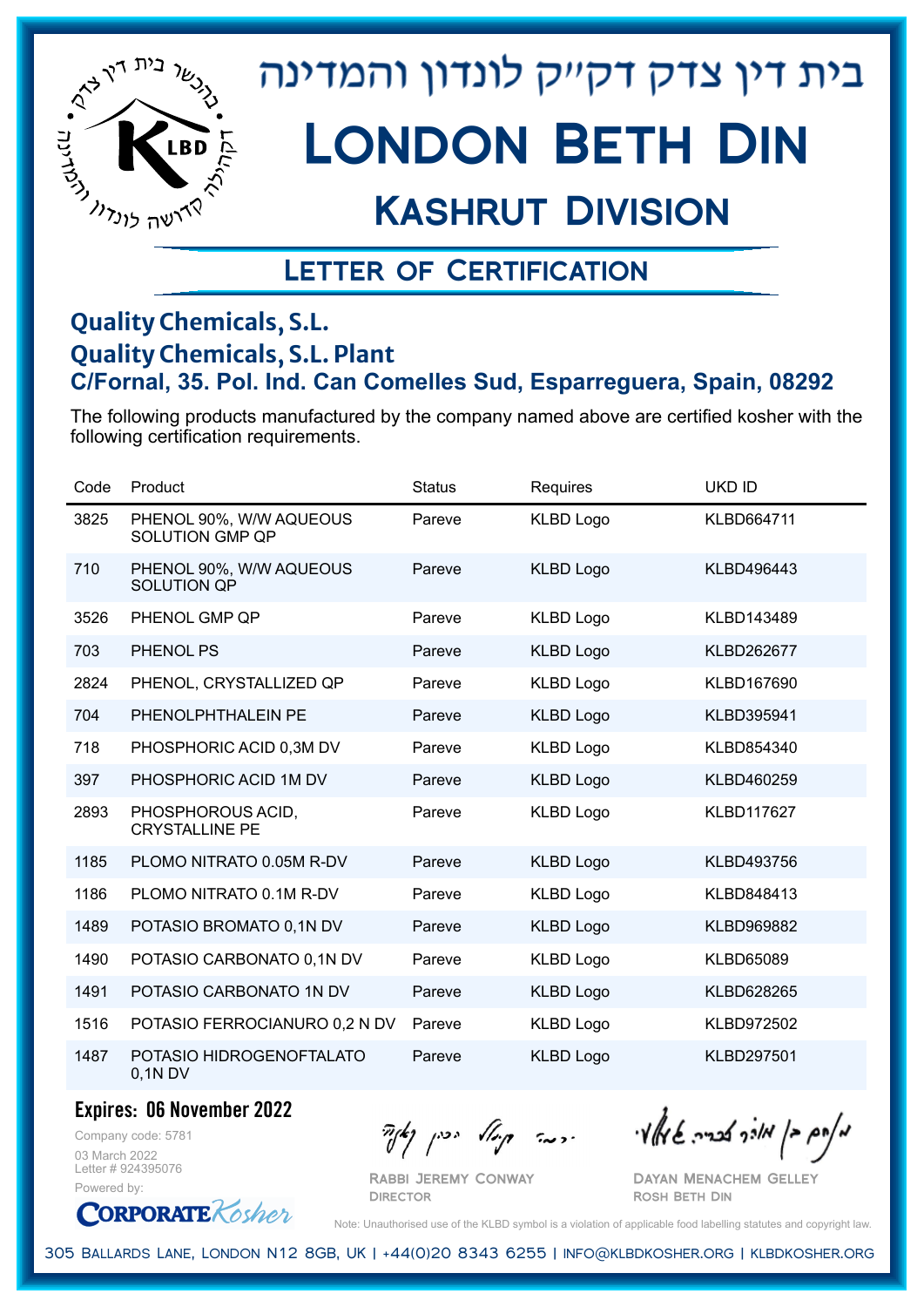

## Kashrut Division

### Letter of Certification

#### **Quality Chemicals, S.L. Quality Chemicals, S.L. Plant C/Fornal, 35. Pol. Ind. Can Comelles Sud, Esparreguera, Spain, 08292**

The following products manufactured by the company named above are certified kosher with the following certification requirements.

| Code | Product                                 | <b>Status</b> | Requires         | <b>UKD ID</b>     |
|------|-----------------------------------------|---------------|------------------|-------------------|
| 2205 | POTASIO IODATO 0,05M DV                 | Pareve        | <b>KLBD Logo</b> | <b>KLBD93155</b>  |
| 2511 | POTASIO IODATO 0,1N DV                  | Pareve        | <b>KLBD Logo</b> | KLBD177705        |
| 2206 | POTASIO IODURO 0,1N DV                  | Pareve        | <b>KLBD Logo</b> | KLBD728234        |
| 739  | POTASIO IODURO 1,2N DV                  | Pareve        | <b>KLBD Logo</b> | <b>KLBD46777</b>  |
| 2053 | POTASIO IODURO 10% P/P DE               | Pareve        | <b>KLBD Logo</b> | KLBD481218        |
| 2207 | POTASIO IODURO 1N DV                    | Pareve        | <b>KLBD Logo</b> | KLBD935140        |
| 1524 | POTASIO IODURO DISOL, 30% P/P<br>DE     | Pareve        | <b>KLBD Logo</b> | <b>KLBD888667</b> |
| 2711 | POTASIO IODURO DISOL.AQ.20%<br>P/P DE   | Pareve        | <b>KLBD Logo</b> | <b>KLBD777220</b> |
| 2028 | POTASIO OXALATO SOL.5% P/P DE           | Pareve        | <b>KLBD Logo</b> | <b>KLBD193787</b> |
| 1506 | POTASIO PERMANGANATO 0,01N<br><b>DV</b> | Pareve        | <b>KLBD Logo</b> | KLBD347666        |
| 2726 | POTASIO PERMANGANATO 0,05N<br>DV        | Pareve        | <b>KLBD Logo</b> | <b>KLBD96420</b>  |
| 1518 | POTASIO PERMANGANATO 0,2N DV            | Pareve        | <b>KLBD Logo</b> | KLBD290632        |
| 2213 | POTASIO PERMANGANATO 1N DV              | Pareve        | <b>KLBD Logo</b> | KLBD168908        |
| 1473 | POTASIO SULFITO SOL.42% P/P DE          | Pareve        | <b>KLBD Logo</b> | <b>KLBD9070</b>   |
| 2215 | POTASIO SULFOCIANURO 0,1N DV            | Pareve        | <b>KLBD Logo</b> | KLBD978993        |
| 2050 | POTASIO SULFOCIANURO 1N DV              | Pareve        | <b>KLBD Logo</b> | <b>KLBD39432</b>  |

**Expires: 06 November 2022**

**ORPORATE** Kosher

Company code: 5781 03 March 2022 Letter # 924395076 Powered by:

 $\partial_{\eta}^{A}(\theta)$  and  $\partial_{\eta}^{A}(\theta)$  and  $\partial_{\eta}^{A}(\theta)$  and  $\partial_{\eta}^{A}(\theta)$ 

Rabbi Jeremy Conway **DIRECTOR** 

Dayan Menachem Gelley Rosh Beth Din

Note: Unauthorised use of the KLBD symbol is a violation of applicable food labelling statutes and copyright law.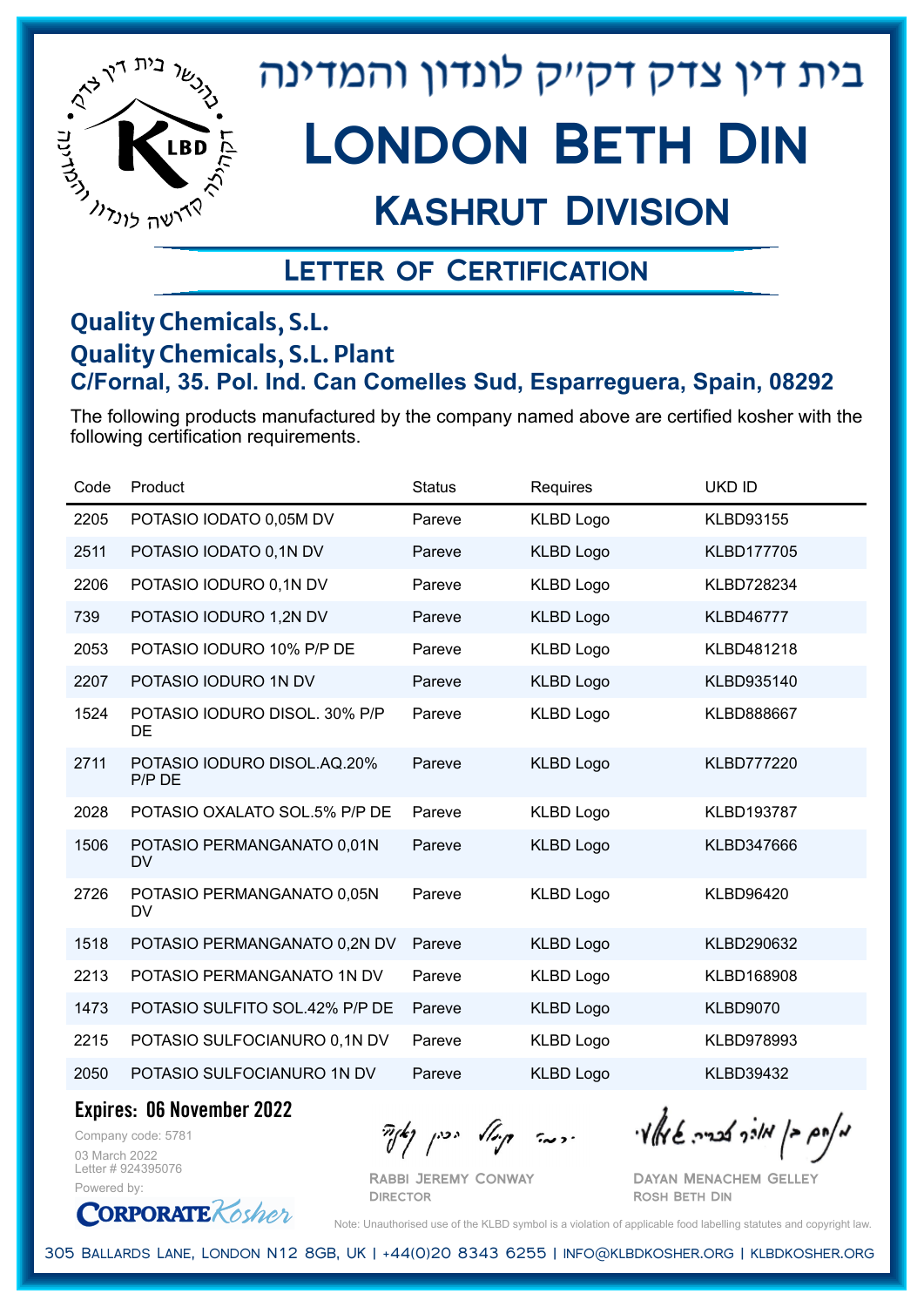

# London Beth Din

### Kashrut Division

### Letter of Certification

#### **Quality Chemicals, S.L. Quality Chemicals, S.L. Plant C/Fornal, 35. Pol. Ind. Can Comelles Sud, Esparreguera, Spain, 08292**

The following products manufactured by the company named above are certified kosher with the following certification requirements.

| Code | Product                                                        | <b>Status</b> | Requires         | <b>UKD ID</b>     |
|------|----------------------------------------------------------------|---------------|------------------|-------------------|
| 3713 | POTASSIUM ACETATE GMP (LOW<br>NA) QP                           | Pareve        | <b>KLBD Logo</b> | KLBD134128        |
| 1431 | POTASSIUM ACETATE QP                                           | Pareve        | <b>KLBD Logo</b> | <b>KLBD91890</b>  |
| 3518 | POTASSIUM BROMIDE GMP PH                                       | Pareve        | <b>KLBD Logo</b> | <b>KLBD847944</b> |
| 1438 | POTASSIUM BROMIDE GT                                           | Pareve        | <b>KLBD Logo</b> | KLBD432190        |
| 1440 | POTASSIUM CARBONATE 1,5-<br><b>HYDRATE QP</b>                  | Pareve        | <b>KLBD Logo</b> | KLBD220718        |
| 1439 | POTASSIUM CARBONATE<br>ANHYDROUS, GRANULATED PE                | Pareve        | <b>KLBD Logo</b> | <b>KLBD298754</b> |
| 2333 | POTASSIUM CARBONATE<br>ANHYDROUS, CRYSTAL. POWDER<br><b>PE</b> | Pareve        | <b>KLBD Logo</b> | KLBD396509        |
| 3846 | POTASSIUM CHLORATE GMP                                         | Pareve        | <b>KLBD Logo</b> | <b>KLBD30011</b>  |
| 1442 | POTASSIUM CHLORATE GT                                          | Pareve        | KLBD Logo        | KLBD519220        |
| 2753 | POTASSIUM CHLORIDE 0,01N DV                                    | Pareve        | <b>KLBD Logo</b> | KLBD488530        |
| 1494 | POTASSIUM CHLORIDE 0,1N DV                                     | Pareve        | KLBD Logo        | KLBD339374        |
| 1495 | POTASSIUM CHLORIDE 1N DV                                       | Pareve        | <b>KLBD Logo</b> | <b>KLBD928849</b> |
| 1443 | POTASSIUM CHLORIDE GT                                          | Pareve        | KLBD Logo        | <b>KLBD187715</b> |
| 832  | POTASSIUM CHLORIDE, FREE-<br><b>FLOWING AL</b>                 | Pareve        | <b>KLBD Logo</b> | <b>KLBD773218</b> |

#### **Expires: 06 November 2022**

Company code: 5781 03 March 2022 Letter # 924395076 Powered by:



 $\frac{1}{2}$   $\frac{1}{2}$   $\frac{1}{2}$   $\frac{1}{2}$   $\frac{1}{2}$   $\frac{1}{2}$   $\frac{1}{2}$   $\frac{1}{2}$   $\frac{1}{2}$   $\frac{1}{2}$   $\frac{1}{2}$   $\frac{1}{2}$   $\frac{1}{2}$   $\frac{1}{2}$   $\frac{1}{2}$   $\frac{1}{2}$   $\frac{1}{2}$   $\frac{1}{2}$   $\frac{1}{2}$   $\frac{1}{2}$   $\frac{1}{2}$   $\frac{1}{2}$ 

Dayan Menachem Gelley Rosh Beth Din

Note: Unauthorised use of the KLBD symbol is a violation of applicable food labelling statutes and copyright law.

305 Ballards Lane, London N12 8GB, UK | +44(0)20 8343 6255 | info@klbdkosher.org | klbdkosher.org

Rabbi Jeremy Conway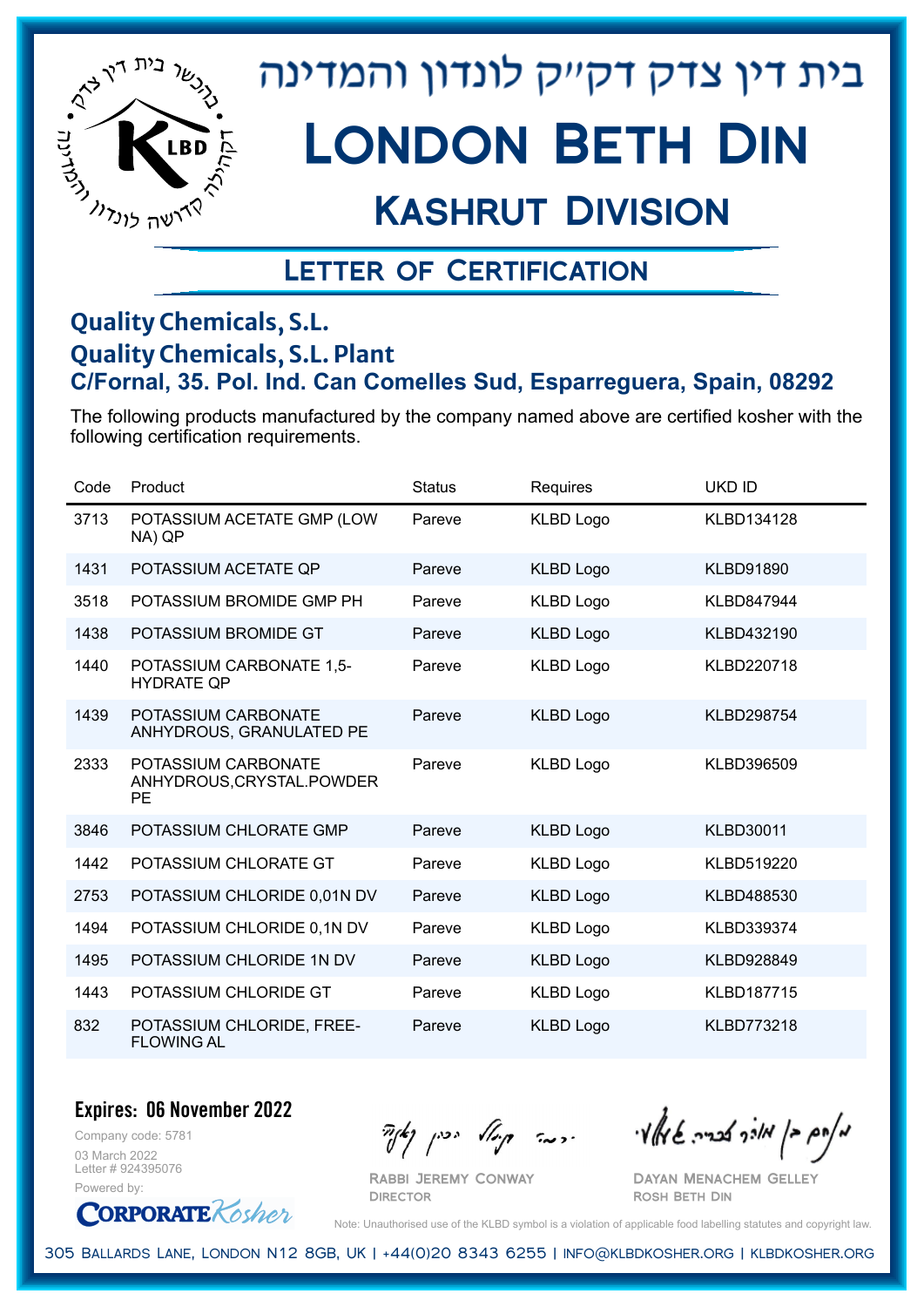

# London Beth Din

## Kashrut Division

### Letter of Certification

#### **Quality Chemicals, S.L. Quality Chemicals, S.L. Plant C/Fornal, 35. Pol. Ind. Can Comelles Sud, Esparreguera, Spain, 08292**

The following products manufactured by the company named above are certified kosher with the following certification requirements.

| Code | Product                                          | <b>Status</b> | <b>Requires</b>  | <b>UKD ID</b>     |
|------|--------------------------------------------------|---------------|------------------|-------------------|
| 855  | POTASSIUM CHLORIDE, WITH<br><b>ANTICAKING PE</b> | Pareve        | <b>KLBD Logo</b> | KLBD760092        |
| 819  | POTASSIUM DICHROMATE,<br>SOLUTION 5% W/W DE      | Pareve        | <b>KLBD Logo</b> | <b>KLBD66436</b>  |
| 3507 | POTASSIUM DIHYDROGEN<br>PHOSPHATE GMP QP         | Pareve        | <b>KLBD Logo</b> | <b>KLBD81070</b>  |
| 1450 | POTASSIUM DIHYDROGEN<br>PHOSPHATE GT             | Pareve        | <b>KLBD Logo</b> | KLBD924996        |
| 1446 | POTASSIUM FERRICYANIDE PRS                       | Pareve        | <b>KLBD Logo</b> | KLBD945418        |
| 1448 | POTASSIUM FLUORIDE 2-HYDRATE<br>QP               | Pareve        | <b>KLBD Logo</b> | KLBD291399        |
| 2714 | POTASSIUM FLUORIDE<br><b>ANHYDROUS PS</b>        | Pareve        | <b>KLBD Logo</b> | KLBD892990        |
| 1521 | POTASSIUM FLUORIDE WATER<br>SOLUTION 25% W/W DE  | Pareve        | <b>KLBD Logo</b> | <b>KLBD427148</b> |
| 1449 | POTASSIUM FORMATE PE                             | Pareve        | <b>KLBD Logo</b> | KLBD918269        |
| 3865 | POTASSIUM HYDROGEN<br><b>CARBONATE GMP QP</b>    | Pareve        | <b>KLBD Logo</b> | KLBD298893        |
| 1434 | POTASSIUM HYDROGEN<br>PHTHALATE PE               | Pareve        | <b>KLBD Logo</b> | KLBD838158        |
| 1435 | POTASSIUM HYDROGEN<br><b>SULPHATE PS</b>         | Pareve        | <b>KLBD Logo</b> | KLBD232022        |

#### **Expires: 06 November 2022**

Company code: 5781 03 March 2022 Letter # 924395076 Powered by:

**CORPORATE** Kosher

Rabbi Jeremy Conway

 $\mathcal{H}_{\text{max}}$   $\mathcal{H}_{\text{max}}$  and  $\mathcal{H}_{\text{max}}$  . The contract  $\mathcal{H}_{\text{max}}$ 

Dayan Menachem Gelley Rosh Beth Din

Note: Unauthorised use of the KLBD symbol is a violation of applicable food labelling statutes and copyright law.

305 Ballards Lane, London N12 8GB, UK | +44(0)20 8343 6255 | info@klbdkosher.org | klbdkosher.org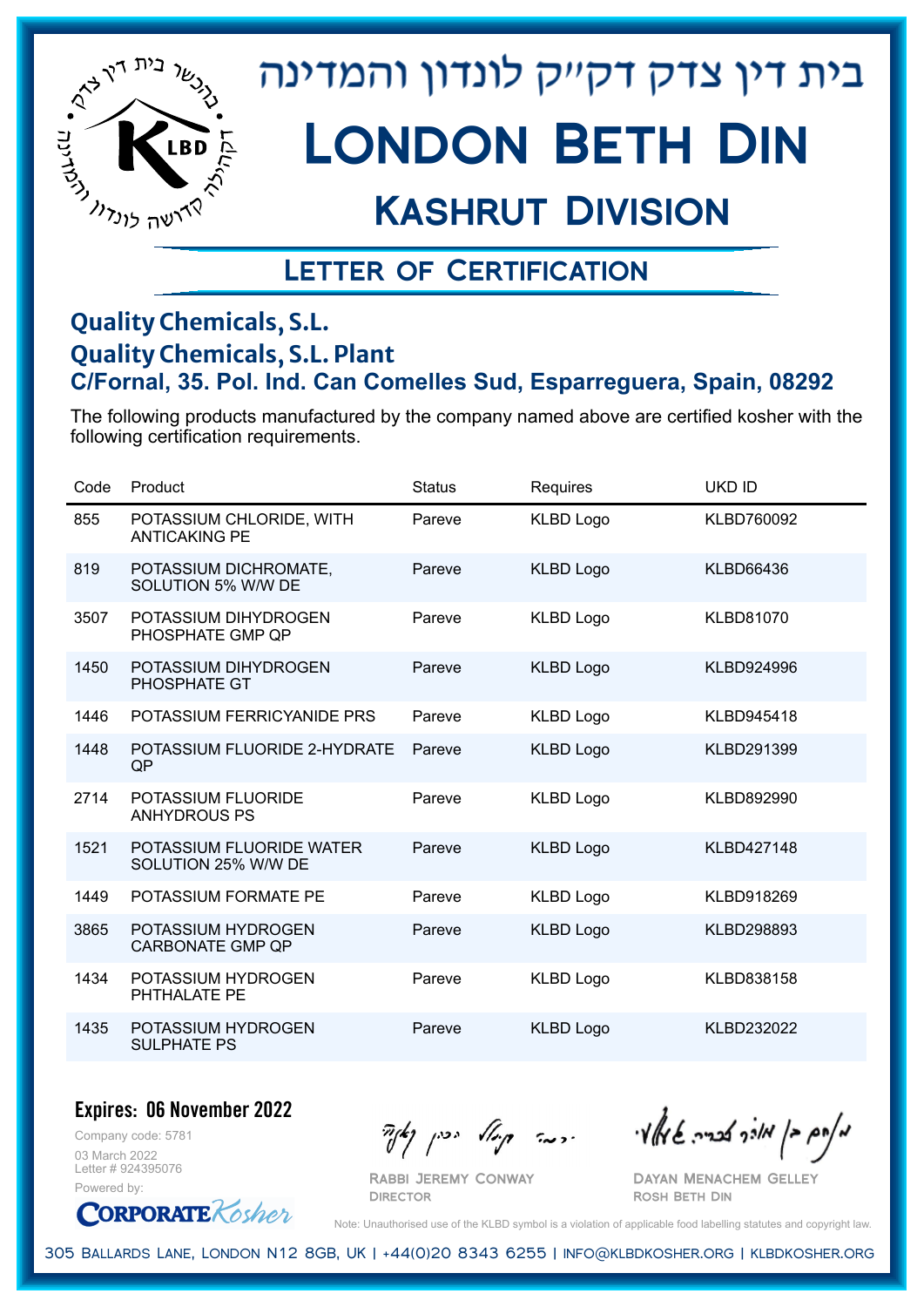

## Kashrut Division

### Letter of Certification

#### **Quality Chemicals, S.L. Quality Chemicals, S.L. Plant C/Fornal, 35. Pol. Ind. Can Comelles Sud, Esparreguera, Spain, 08292**

The following products manufactured by the company named above are certified kosher with the following certification requirements.

| Code | Product                                   | <b>Status</b> | Requires         | <b>UKD ID</b>     |
|------|-------------------------------------------|---------------|------------------|-------------------|
| 1436 | POTASSIUM HYDROGEN<br><b>TARTRATE PE</b>  | Pareve        | <b>KLBD Logo</b> | KLBD847607        |
| 1500 | POTASSIUM HYDROXIDE 0,1N DV               | Pareve        | <b>KLBD Logo</b> | <b>KLBD206177</b> |
| 863  | POTASSIUM HYDROXIDE 0,325N DV             | Pareve        | <b>KLBD Logo</b> | KLBD754103        |
| 2027 | POTASSIUM HYDROXIDE 0,5N DV               | Pareve        | <b>KLBD Logo</b> | KLBD335124        |
| 2202 | POTASSIUM HYDROXIDE 1N DV                 | Pareve        | <b>KLBD Logo</b> | KLBD460879        |
| 749  | POTASSIUM HYDROXIDE 25% W/W<br><b>FCC</b> | Pareve        | <b>KLBD Logo</b> | KLBD789384        |
| 2552 | POTASSIUM HYDROXIDE 40% W/W<br>DE         | Pareve        | <b>KLBD Logo</b> | KLBD379596        |
| 2231 | POTASSIUM HYDROXIDE 45% W/W<br>QP         | Pareve        | <b>KLBD Logo</b> | KLBD974344        |
| 3844 | POTASSIUM HYDROXIDE 50% W/W<br><b>GMP</b> | Pareve        | <b>KLBD Logo</b> | <b>KLBD766688</b> |
| 1471 | POTASSIUM HYDROXIDE 50% W/W<br><b>PE</b>  | Pareve        | <b>KLBD Logo</b> | KLBD206267        |
| 1453 | POTASSIUM HYDROXIDE, FLAKES<br><b>PE</b>  | Pareve        | <b>KLBD Logo</b> | KLBD609684        |
| 379  | POTASSIUM HYDROXIDE, POWDER<br>PE         | Pareve        | <b>KLBD Logo</b> | <b>KLBD789387</b> |
| 815  | POTASSIUM IODATE 0,25N DV                 | Pareve        | <b>KLBD Logo</b> | KLBD449161        |

**Expires: 06 November 2022**

Company code: 5781 03 March 2022 Letter # 924395076 Powered by:

**DIRECTOR** 

Rabbi Jeremy Conway

 $\partial_{\eta} \partial_{\eta}$   $\partial_{\eta} \partial_{\eta}$  and  $\partial_{\eta} \partial_{\eta} \partial_{\eta}$  and  $\partial_{\eta} \partial_{\eta} \partial_{\eta}$ 

Dayan Menachem Gelley Rosh Beth Din

**CORPORATE** Kosher

Note: Unauthorised use of the KLBD symbol is a violation of applicable food labelling statutes and copyright law.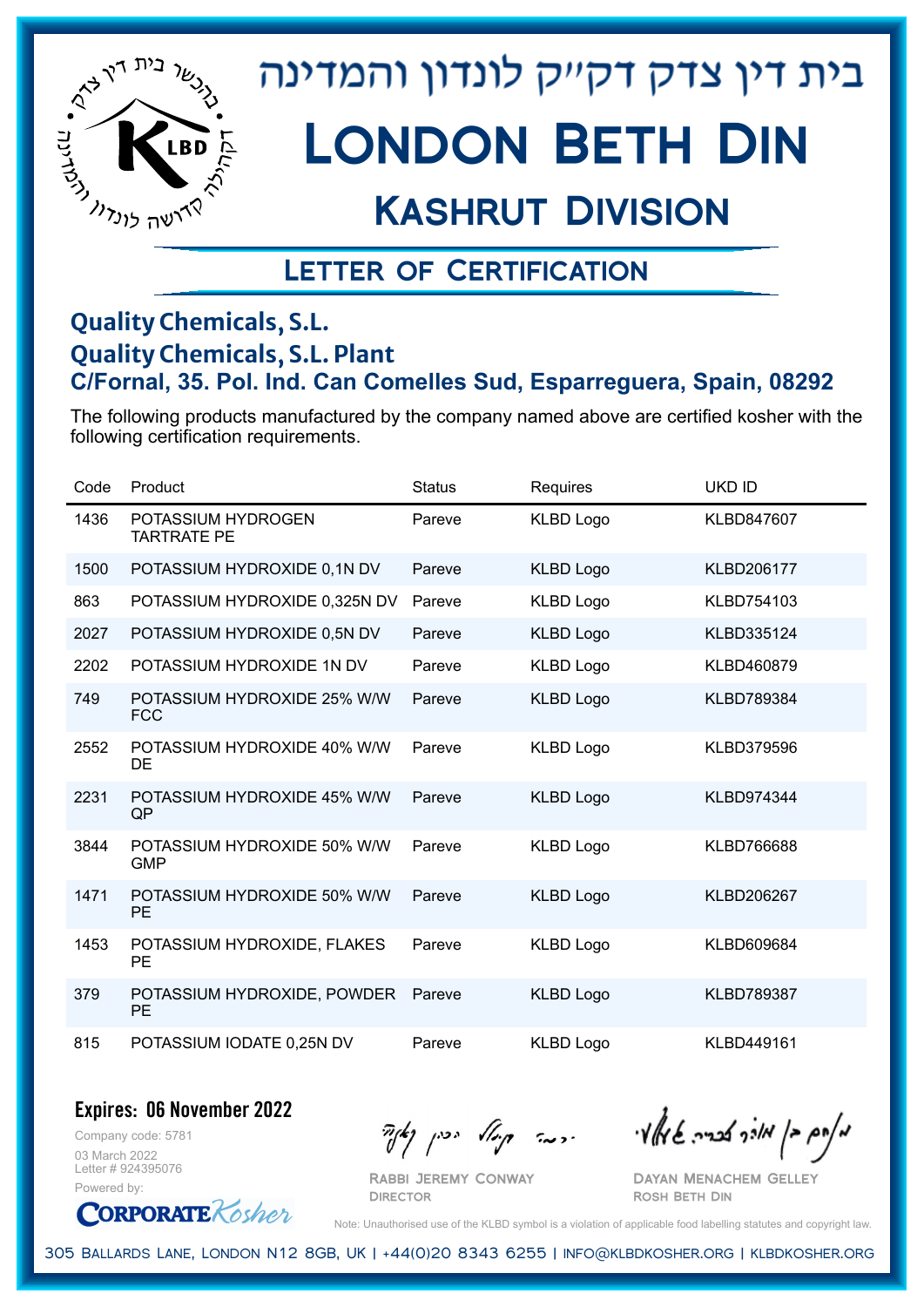

## Kashrut Division

### Letter of Certification

#### **Quality Chemicals, S.L. Quality Chemicals, S.L. Plant C/Fornal, 35. Pol. Ind. Can Comelles Sud, Esparreguera, Spain, 08292**

The following products manufactured by the company named above are certified kosher with the following certification requirements.

| Code | Product                                         | <b>Status</b> | Requires         | <b>UKD ID</b>     |
|------|-------------------------------------------------|---------------|------------------|-------------------|
| 1455 | POTASSIUM IODATE EP                             | Pareve        | <b>KLBD Logo</b> | KLBD343360        |
| 3868 | POTASSIUM IODATE GMP FCC                        | Pareve        | <b>KLBD Logo</b> | KLBD906780        |
| 1456 | POTASSIUM IODIDE PURO                           | Pareve        | <b>KLBD Logo</b> | KLBD169879        |
| 1457 | POTASSIUM METABISULPHITE QP                     | Pareve        | <b>KLBD Logo</b> | KLBD503335        |
| 2849 | POTASSIUM NITRATE 20% W/V DE                    | Pareve        | <b>KLBD Logo</b> | <b>KLBD89850</b>  |
| 3836 | POTASSIUM NITRATE FREE<br><b>FLOWING GMP QP</b> | Pareve        | <b>KLBD Logo</b> | KLBD920622        |
| 1062 | POTASSIUM NITRATE FREE<br><b>FLOWING PE</b>     | Pareve        | <b>KLBD Logo</b> | KLBD382035        |
| 3501 | POTASSIUM NITRATE GMP QP                        | Pareve        | <b>KLBD Logo</b> | KLBD466021        |
| 1458 | POTASSIUM NITRATE PE                            | Pareve        | <b>KLBD Logo</b> | KLBD554309        |
| 968  | POTASSIUM NITRATE, WITH<br>ANTICAKING (SIO2) PS | Pareve        | <b>KLBD Logo</b> | <b>KLBD45961</b>  |
| 2063 | POTASSIUM NITRATE, WITH<br><b>ANTICAKING PS</b> | Pareve        | <b>KLBD Logo</b> | <b>KLBD724108</b> |
| 2212 | POTASSIUM PERMANGANATE 0,1N<br>DV               | Pareve        | <b>KLBD Logo</b> | <b>KLBD167428</b> |
| 1515 | POTASSIUM PERMANGANATE 0,5N<br><b>DV</b>        | Pareve        | <b>KLBD Logo</b> | <b>KLBD518288</b> |
| 1051 | POTASSIUM PERMANGANATE<br>SOLUTION 0,5 G/L DE   | Pareve        | <b>KLBD Logo</b> | KLBD644039        |

**Expires: 06 November 2022**

Company code: 5781 03 March 2022 Letter # 924395076 Powered by:

 $\partial_{\eta}^{A}(\theta)$  and  $\partial_{\eta}^{A}(\theta)$  and  $\partial_{\eta}^{A}(\theta)$  and  $\partial_{\eta}^{A}(\theta)$ 

Dayan Menachem Gelley Rosh Beth Din

**CORPORATE** Rosher

Note: Unauthorised use of the KLBD symbol is a violation of applicable food labelling statutes and copyright law.

305 Ballards Lane, London N12 8GB, UK | +44(0)20 8343 6255 | info@klbdkosher.org | klbdkosher.org

Rabbi Jeremy Conway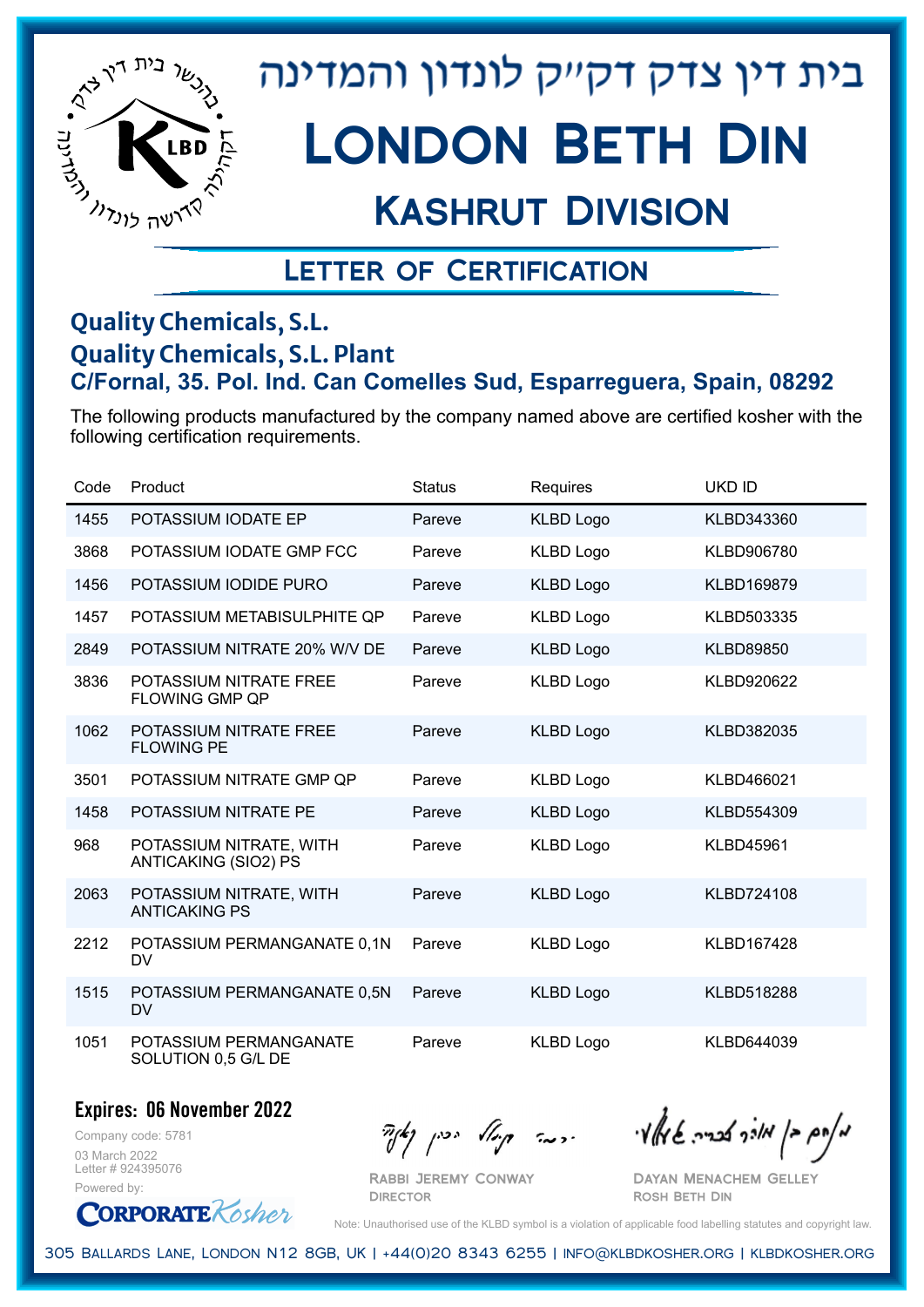

# Kashrut Division

### Letter of Certification

#### **Quality Chemicals, S.L. Quality Chemicals, S.L. Plant C/Fornal, 35. Pol. Ind. Can Comelles Sud, Esparreguera, Spain, 08292**

The following products manufactured by the company named above are certified kosher with the following certification requirements.

| Code | Product                                             | <b>Status</b> | <b>Requires</b>  | <b>UKD ID</b>     |
|------|-----------------------------------------------------|---------------|------------------|-------------------|
| 1467 | POTASSIUM SODIUM TARTRATE 4-<br><b>HYDRATE QP</b>   | Pareve        | <b>KLBD Logo</b> | KLBD678083        |
| 2214 | POTASSIUM SORBATE QP                                | Pareve        | <b>KLBD Logo</b> | KLBD193659        |
| 3508 | POTASSIUM SULPHATE GMP PRS                          | Pareve        | <b>KLBD Logo</b> | <b>KLBD177464</b> |
| 1463 | POTASSIUM SULPHATE PE                               | Pareve        | <b>KLBD Logo</b> | <b>KLBD275522</b> |
| 1466 | <b>POTASSIUM TARTRATE 1/2-</b><br><b>HYDRATE QP</b> | Pareve        | <b>KLBD Logo</b> | <b>KLBD871837</b> |
| 1465 | POTASSIUM THIOCYANATE PURO                          | Pareve        | <b>KLBD Logo</b> | <b>KLBD91865</b>  |
| 2051 | PUMICE NATURAL GRANULATED<br><b>PE</b>              | Pareve        | <b>KLBD Logo</b> | <b>KLBD123527</b> |
| 1601 | <b>RESORCINOL RA</b>                                | Pareve        | <b>KLBD Logo</b> | KLBD519520        |
| 144  | <b>SALICYLIC ACID QP</b>                            | Pareve        | <b>KLBD Logo</b> | KLBD946699        |
| 237  | SEA SAND, WASHED AND IGNITED,<br><b>FINE PURO</b>   | Pareve        | <b>KLBD Logo</b> | KLBD555466        |
| 236  | SEA SAND, WASHED, FINE PURO                         | Pareve        | <b>KLBD Logo</b> | <b>KLBD768712</b> |
| 36   | SEA SAND, WASHED, THICK PURO                        | Pareve        | <b>KLBD Logo</b> | KLBD426240        |
| 3850 | SELENIUM (IV) OXIDE GMP                             | Pareve        | <b>KLBD Logo</b> | <b>KLBD584884</b> |
| 228  | SELENIUM (IV) OXIDE QP                              | Pareve        | <b>KLBD Logo</b> | <b>KLBD58741</b>  |
| 801  | SILICA WITH INDICATOR FREE OF<br>CO (2.5-6MM) PURO  | Pareve        | <b>KLBD Logo</b> | <b>KLBD700510</b> |

**Expires: 06 November 2022**

Company code: 5781 03 March 2022 Letter # 924395076 Powered by:

**CORPORATE** Kosher

Rabbi Jeremy Conway

**DIRECTOR** 

 $\frac{1}{2}$ אלוק אולך לבריה שיאלץי הכבר קוואל יכין קאיר

Dayan Menachem Gelley Rosh Beth Din

Note: Unauthorised use of the KLBD symbol is a violation of applicable food labelling statutes and copyright law.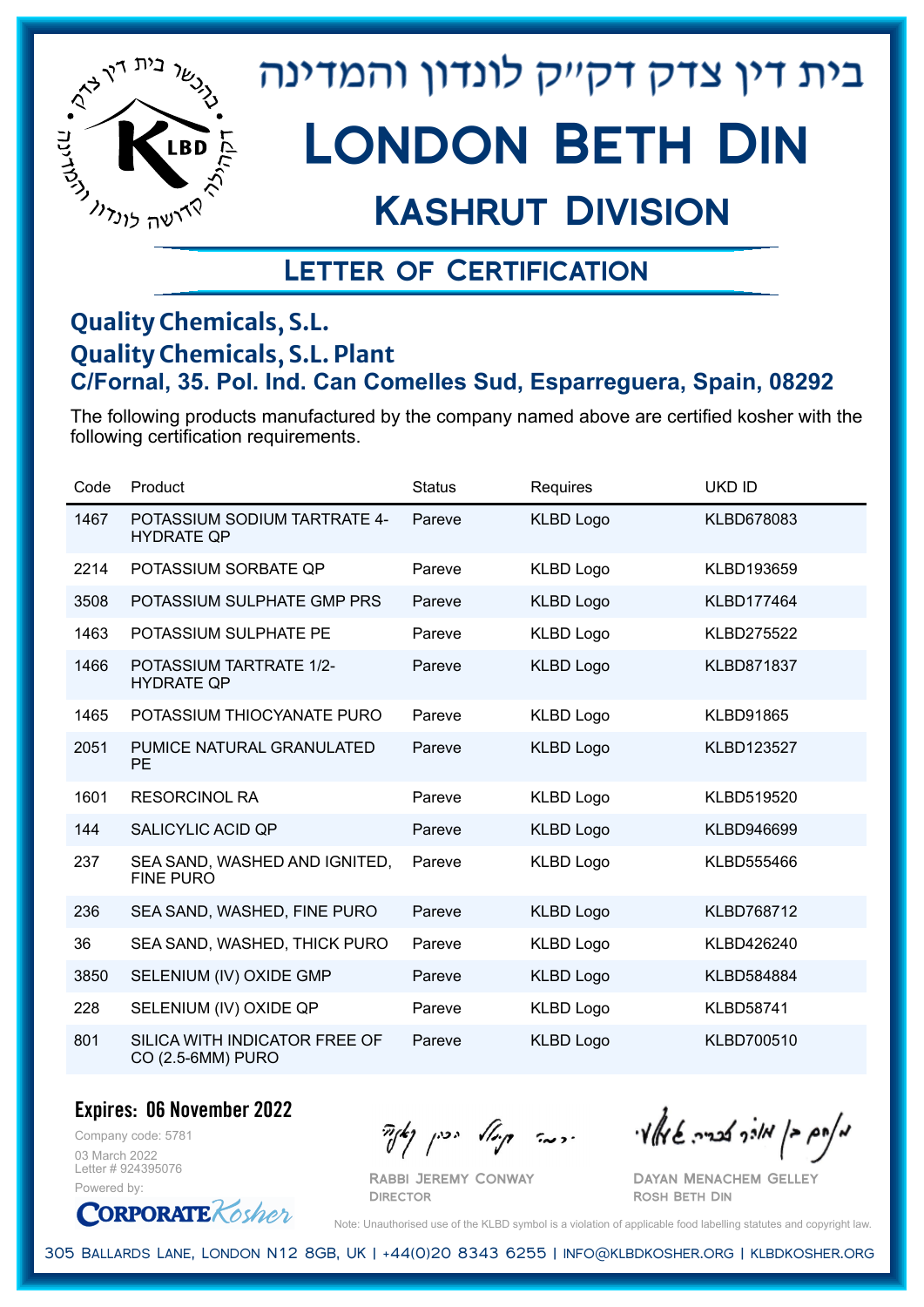

# London Beth Din

### Kashrut Division

### Letter of Certification

#### **Quality Chemicals, S.L. Quality Chemicals, S.L. Plant C/Fornal, 35. Pol. Ind. Can Comelles Sud, Esparreguera, Spain, 08292**

The following products manufactured by the company named above are certified kosher with the following certification requirements.

| Code | Product                                               | <b>Status</b> | Requires         | <b>UKD ID</b>     |
|------|-------------------------------------------------------|---------------|------------------|-------------------|
| 1409 | <b>SILVER NITRATE EP</b>                              | Pareve        | <b>KLBD Logo</b> | KLBD791930        |
| 1411 | SILVER SULPHATE QP                                    | Pareve        | <b>KLBD Logo</b> | <b>KLBD667324</b> |
| 549  | SODA LIME WITH INDICATOR<br><b>WHITE/VIOLET PURO</b>  | Pareve        | <b>KLBD Logo</b> | KLBD835197        |
| 2034 | SODIO BORATO (META) 0,5M DV                           | Pareve        | <b>KLBD Logo</b> | <b>KLBD807650</b> |
| 536  | SODIO CARBONATO INDUSTRIAL<br><b>DENSO INDUSTRIAL</b> | Pareve        | <b>KLBD Logo</b> | KLBD950216        |
| 1774 | SODIO CLORURO 0,1N DV                                 | Pareve        | <b>KLBD Logo</b> | KLBD852836        |
| 2035 | SODIO CLORURO, PARA<br><b>DESCALCIFICACION PA</b>     | Pareve        | <b>KLBD Logo</b> | <b>KLBD877275</b> |
| 2693 | SODIO FOSFATO 0,1M DV                                 | Pareve        | <b>KLBD Logo</b> | KLBD255658        |
| 2745 | SODIO METASILICATO ANHIDRO<br><b>PURO</b>             | Pareve        | <b>KLBD Logo</b> | KLBD305995        |
| 2536 | SODIO NITRITO 0,1N DV                                 | Pareve        | <b>KLBD Logo</b> | KLBD839004        |
| 1830 | SODIO OXALATO 0,1M DV                                 | Pareve        | <b>KLBD Logo</b> | KLBD850741        |
| 2756 | SODIO SULFATO SOLUCION 0,3%<br>P/P DE                 | Pareve        | <b>KLBD Logo</b> | KLBD326653        |
| 2758 | SODIO SULFATO SOLUCION 1% P/P<br>DE                   | Pareve        | <b>KLBD Logo</b> | KLBD103745        |
| 745  | SODIO SULFATO SOLUCION 2% P/P<br><b>DE</b>            | Pareve        | <b>KLBD Logo</b> | KLBD233691        |

**Expires: 06 November 2022**

Company code: 5781 03 March 2022 Letter # 924395076 Powered by:

**CORPORATE** Kosher

Rabbi Jeremy Conway

**DIRECTOR** 

 $\frac{1}{2}$ אלוק אולך לבריה שיאלץי הכבר קוואל יכין קאיר

Dayan Menachem Gelley Rosh Beth Din

Note: Unauthorised use of the KLBD symbol is a violation of applicable food labelling statutes and copyright law.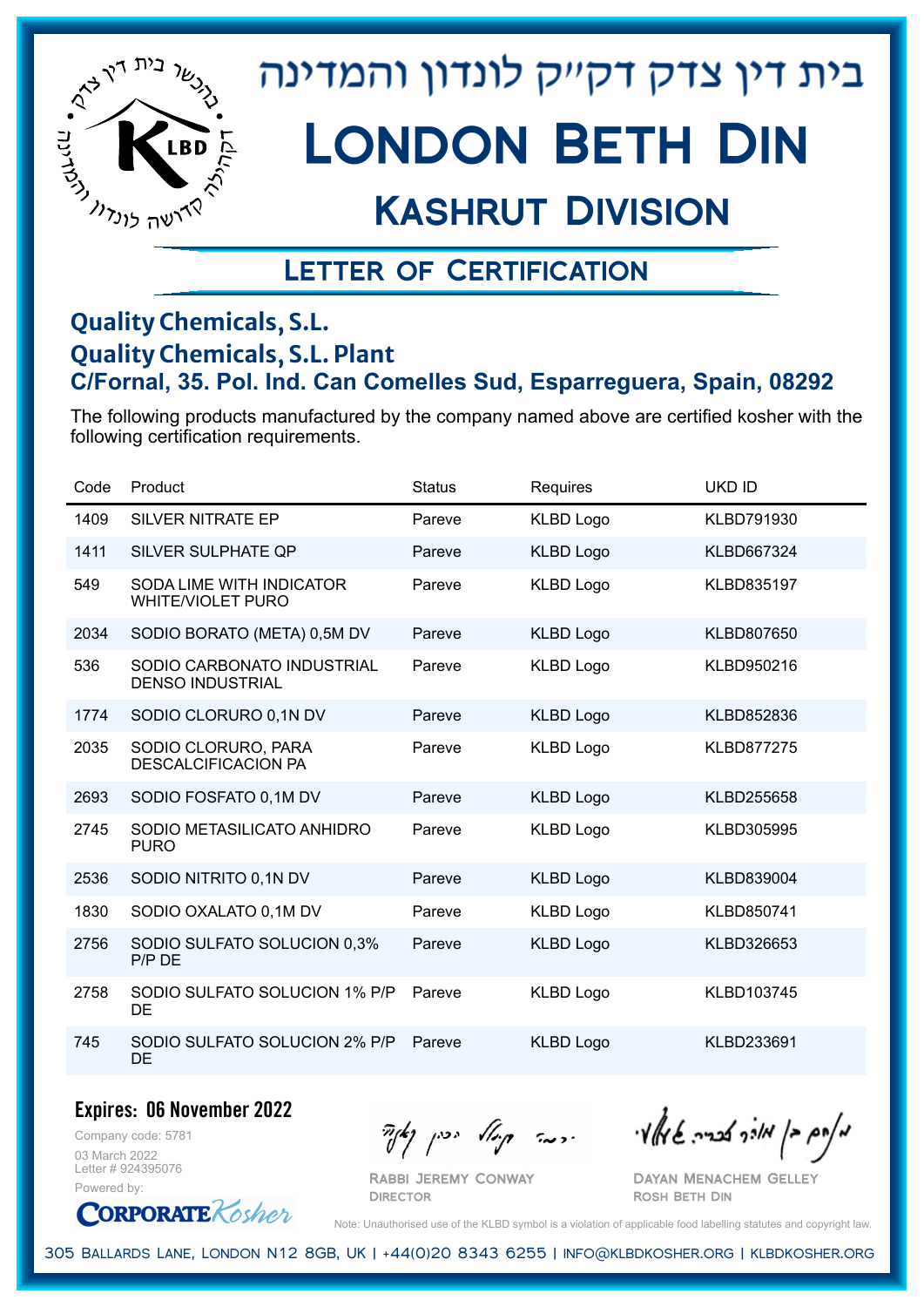

## Kashrut Division

### Letter of Certification

#### **Quality Chemicals, S.L. Quality Chemicals, S.L. Plant C/Fornal, 35. Pol. Ind. Can Comelles Sud, Esparreguera, Spain, 08292**

The following products manufactured by the company named above are certified kosher with the following certification requirements.

| Code | Product                                  | <b>Status</b> | Requires         | <b>UKD ID</b>     |
|------|------------------------------------------|---------------|------------------|-------------------|
| 1845 | SODIO SULFITO SOL.20% P/P QP             | Pareve        | <b>KLBD Logo</b> | KLBD682850        |
| 2045 | SODIO TIOSULFATO 0,002M DV               | Pareve        | <b>KLBD Logo</b> | KLBD240943        |
| 2482 | SODIO TIOSULFATO 0,01 N DV               | Pareve        | <b>KLBD Logo</b> | <b>KLBD777730</b> |
| 1821 | SODIO TIOSULFATO 0,0394 N DV             | Pareve        | <b>KLBD Logo</b> | KLBD473295        |
| 1825 | SODIO TIOSULFATO 0,5N DV                 | Pareve        | <b>KLBD Logo</b> | <b>KLBD922957</b> |
| 1788 | SODIO TIOSULFATO 1N DV                   | Pareve        | <b>KLBD Logo</b> | KLBD171604        |
| 3509 | SODIUM ACETATE 3-HYDRATE GMP<br>QP       | Pareve        | <b>KLBD Logo</b> | KLBD692648        |
| 1703 | SODIUM ACETATE 3-HYDRATE PE              | Pareve        | <b>KLBD Logo</b> | KLBD788623        |
| 1704 | SODIUM ACETATE ANHYDROUS PE              | Pareve        | <b>KLBD Logo</b> | KLBD109043        |
| 1705 | SODIUM ALUMINATE PURO                    | Pareve        | <b>KLBD Logo</b> | <b>KLBD30433</b>  |
| 390  | SODIUM BENZOATE SOLUTION<br>30% W/W PE   | Pareve        | <b>KLBD Logo</b> | KLBD503164        |
| 384  | SODIUM BISULPHITE SOLUTION<br>30% W/W DE | Pareve        | <b>KLBD Logo</b> | KLBD124441        |
| 2759 | SODIUM BISULPHITE SOLUTION<br>35% W/W DE | Pareve        | <b>KLBD Logo</b> | KLBD406955        |
| 1711 | SODIUM BISULPHITE SOLUTION<br>40% W/W QP | Pareve        | <b>KLBD Logo</b> | KLBD871523        |
| 1772 | SODIUM CARBONATE 0,1N DV                 | Pareve        | <b>KLBD Logo</b> | <b>KLBD70927</b>  |

**Expires: 06 November 2022**

Company code: 5781 03 March 2022 Letter # 924395076 Powered by:

 $\partial_{\eta}^{A}(\theta)$  and  $\partial_{\eta}^{A}(\theta)$  and  $\partial_{\eta}^{A}(\theta)$  and  $\partial_{\eta}^{A}(\theta)$ 

Rabbi Jeremy Conway **DIRECTOR** 

Dayan Menachem Gelley Rosh Beth Din

**CORPORATE** Rosher Note: Unauthorised use of the KLBD symbol is a violation of applicable food labelling statutes and copyright law.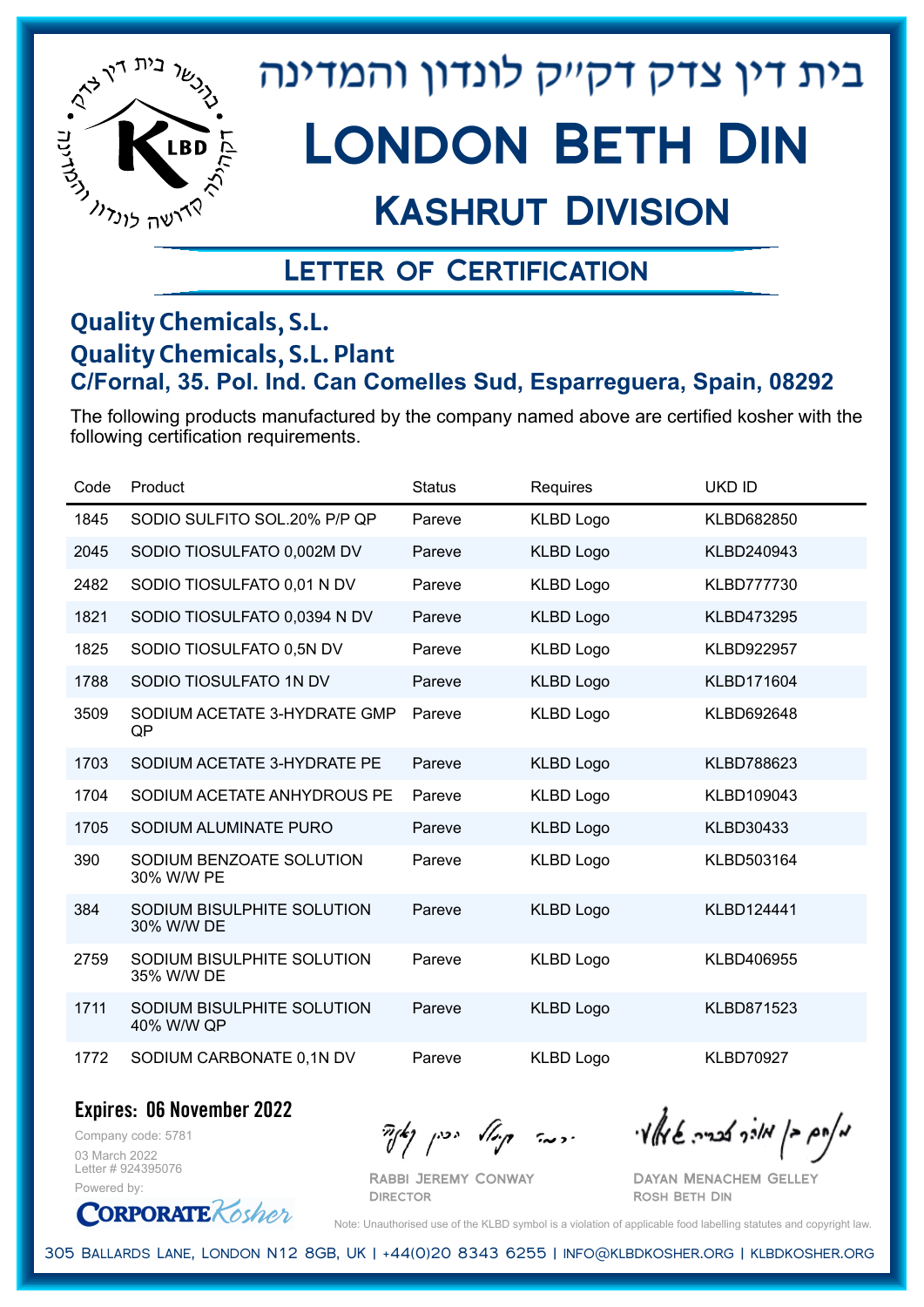

# London Beth Din

### Kashrut Division

### Letter of Certification

#### **Quality Chemicals, S.L. Quality Chemicals, S.L. Plant C/Fornal, 35. Pol. Ind. Can Comelles Sud, Esparreguera, Spain, 08292**

The following products manufactured by the company named above are certified kosher with the following certification requirements.

| Code | Product                                          | <b>Status</b> | Requires         | <b>UKD ID</b>     |
|------|--------------------------------------------------|---------------|------------------|-------------------|
| 1719 | SODIUM CARBONATE 10-HYDRATE<br><b>PE</b>         | Pareve        | <b>KLBD Logo</b> | KLBD580760        |
| 1773 | SODIUM CARBONATE 1N DV                           | Pareve        | <b>KLBD Logo</b> | <b>KLBD279975</b> |
| 3532 | SODIUM CARBONATE ANHYDROUS<br><b>GMP</b>         | Pareve        | <b>KLBD Logo</b> | KLBD643879        |
| 1717 | SODIUM CARBONATE ANHYDROUS<br>GT                 | Pareve        | <b>KLBD Logo</b> | <b>KLBD70849</b>  |
| 1721 | SODIUM CHLORATE PURO                             | Pareve        | <b>KLBD Logo</b> | KLBD711333        |
| 3060 | SODIUM CHLORIDE GMP                              | Pareve        | <b>KLBD Logo</b> | <b>KLBD22749</b>  |
| 1722 | SODIUM CHLORIDE PE                               | Pareve        | <b>KLBD Logo</b> | KLBD315482        |
| 1073 | SODIUM CHLORIDE SOLUTION 10<br>G/L DE            | Pareve        | <b>KLBD Logo</b> | KLBD805859        |
| 971  | SODIUM CHLORIDE SOLUTION 20%<br>W/W QP           | Pareve        | <b>KLBD Logo</b> | KLBD324           |
| 1071 | SODIUM CHLORIDE SOLUTION 25-<br>28% W/W DE       | Pareve        | <b>KLBD Logo</b> | KLBD469390        |
| 391  | SODIUM CHLORITE PURO                             | Pareve        | <b>KLBD Logo</b> | KLBD338791        |
| 897  | SODIUM CHLORITE SOLUTION<br>7.5% W/W DE          | Pareve        | <b>KLBD Logo</b> | KLBD665753        |
| 2642 | SODIUM DIHYDROGEN CITRATE<br><b>ANHYDROUS PE</b> | Pareve        | <b>KLBD Logo</b> | <b>KLBD791920</b> |

**Expires: 06 November 2022**

Company code: 5781 03 March 2022 Letter # 924395076 Powered by:

**CORPORATE** Kosher

 $\mathcal{H}_{\mathcal{C}}$   $\mathcal{H}_{\mathcal{C}}$   $\mathcal{H}_{\mathcal{C}}$   $\mathcal{H}_{\mathcal{C}}$   $\mathcal{H}_{\mathcal{C}}$   $\mathcal{H}_{\mathcal{C}}$   $\mathcal{H}_{\mathcal{C}}$   $\mathcal{H}_{\mathcal{C}}$   $\mathcal{H}_{\mathcal{C}}$   $\mathcal{H}_{\mathcal{C}}$   $\mathcal{H}_{\mathcal{C}}$   $\mathcal{H}_{\mathcal{C}}$ 

Dayan Menachem Gelley Rosh Beth Din

Note: Unauthorised use of the KLBD symbol is a violation of applicable food labelling statutes and copyright law.

305 Ballards Lane, London N12 8GB, UK | +44(0)20 8343 6255 | info@klbdkosher.org | klbdkosher.org

Rabbi Jeremy Conway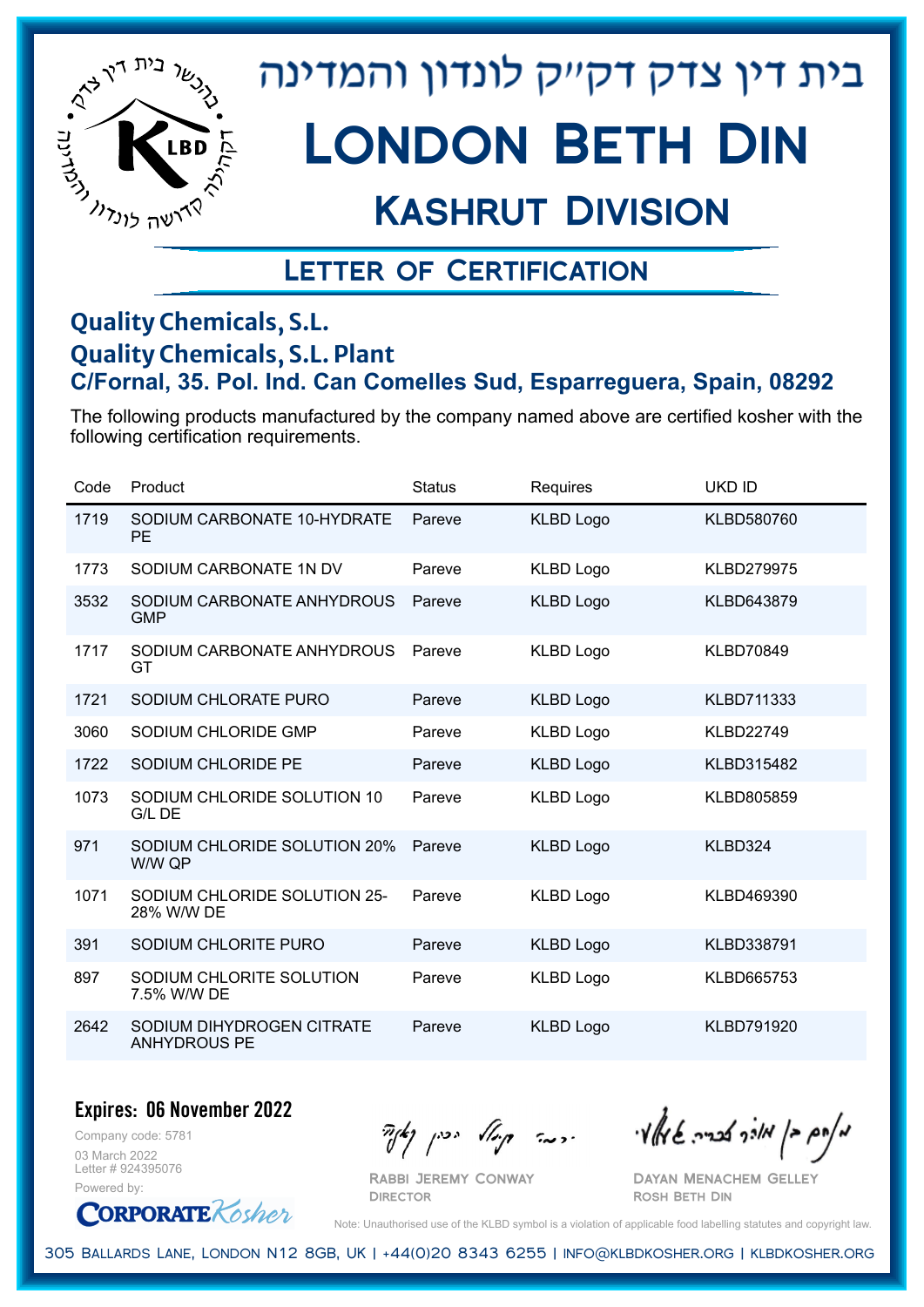

# London Beth Din

## Kashrut Division

### Letter of Certification

#### **Quality Chemicals, S.L. Quality Chemicals, S.L. Plant C/Fornal, 35. Pol. Ind. Can Comelles Sud, Esparreguera, Spain, 08292**

The following products manufactured by the company named above are certified kosher with the following certification requirements.

| Code | Product                                                    | <b>Status</b> | Requires         | <b>UKD ID</b>     |
|------|------------------------------------------------------------|---------------|------------------|-------------------|
| 1837 | SODIUM DIHYDROGEN<br>PHOSPHATE 1-HYDRATE PE                | Pareve        | <b>KLBD Logo</b> | KLBD233162        |
| 3511 | SODIUM DIHYDROGEN<br>PHOSPHATE 2-HYDRATE GMP QP            | Pareve        | <b>KLBD Logo</b> | <b>KLBD372805</b> |
| 1730 | SODIUM DIHYDROGEN<br>PHOSPHATE 2-HYDRATE PE                | Pareve        | <b>KLBD Logo</b> | KLBD960315        |
| 3820 | SODIUM DIHYDROGEN<br>PHOSPHATE ANHYDROUS GMP<br><b>USP</b> | Pareve        | <b>KLBD Logo</b> | KLBD601768        |
| 2603 | SODIUM DIHYDROGEN<br>PHOSPHATE ANHYDROUS PE                | Pareve        | <b>KLBD Logo</b> | <b>KLBD12501</b>  |
| 1712 | SODIUM DISULPHITE GT                                       | Pareve        | <b>KLBD Logo</b> | KLBD982681        |
| 1778 | SODIUM DITHIONITE PURO                                     | Pareve        | <b>KLBD Logo</b> | KLBD989421        |
| 3533 | SODIUM FLUORIDE GMP QP                                     | Pareve        | <b>KLBD Logo</b> | KLBD807131        |
| 1728 | SODIUM FLUORIDE PE                                         | Pareve        | <b>KLBD Logo</b> | KLBD350818        |
| 1144 | SODIUM FLUORIDE SOLUTION<br>3.14% W/W DE                   | Pareve        | <b>KLBD Logo</b> | KLBD985816        |
| 1729 | SODIUM FORMATE QP                                          | Pareve        | <b>KLBD Logo</b> | <b>KLBD272173</b> |
| 892  | SODIUM HIDROXIDE SOLUTION<br>1.25% W/W DE                  | Pareve        | <b>KLBD Logo</b> | KLBD143864        |
| 3062 | SODIUM HYDROGEN CARBONATE<br><b>GMP</b>                    | Pareve        | <b>KLBD Logo</b> | <b>KLBD573548</b> |

#### **Expires: 06 November 2022**

Company code: 5781 03 March 2022 Letter # 924395076 Powered by:

**CORPORATE** Rosher

 $\partial_{\eta}^{A}(\theta)$  and  $\partial_{\eta}^{A}(\theta)$  and  $\partial_{\eta}^{A}(\theta)$  and  $\partial_{\eta}^{A}(\theta)$ 

Dayan Menachem Gelley Rosh Beth Din

Note: Unauthorised use of the KLBD symbol is a violation of applicable food labelling statutes and copyright law.

305 Ballards Lane, London N12 8GB, UK | +44(0)20 8343 6255 | info@klbdkosher.org | klbdkosher.org

Rabbi Jeremy Conway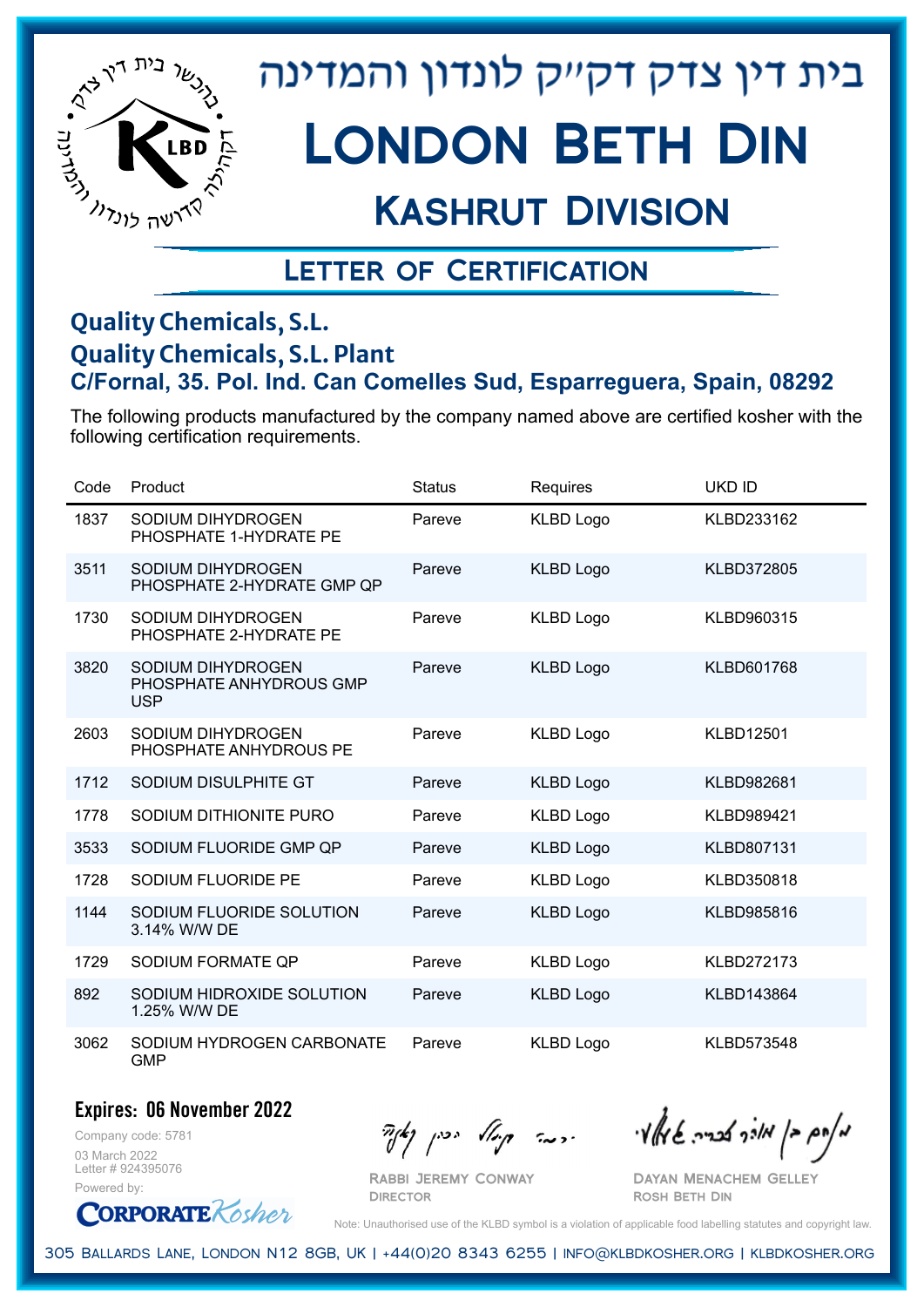

# London Beth Din

## Kashrut Division

### Letter of Certification

#### **Quality Chemicals, S.L. Quality Chemicals, S.L. Plant C/Fornal, 35. Pol. Ind. Can Comelles Sud, Esparreguera, Spain, 08292**

The following products manufactured by the company named above are certified kosher with the following certification requirements.

| Code | Product                                             | <b>Status</b> | Requires         | <b>UKD ID</b>     |
|------|-----------------------------------------------------|---------------|------------------|-------------------|
| 1708 | SODIUM HYDROGEN CARBONATE<br><b>PE</b>              | Pareve        | <b>KLBD Logo</b> | KLBD953196        |
| 1150 | SODIUM HYDROGEN CARBONATE<br>SOLUTION 4% W/W DE     | Pareve        | <b>KLBD Logo</b> | <b>KLBD84247</b>  |
| 671  | SODIUM HYDROGEN CARBONATE<br>SOLUTION 7% W/W DE     | Pareve        | <b>KLBD Logo</b> | <b>KLBD275718</b> |
| 823  | SODIUM HYDROGEN CARBONATE,<br><b>POWDER PS</b>      | Pareve        | <b>KLBD Logo</b> | <b>KLBD157755</b> |
| 2841 | SODIUM HYDROGEN CARBONATE,<br>SATURATED SOLUTION DE | Pareve        | <b>KLBD Logo</b> | <b>KLBD24956</b>  |
| 668  | SODIUM HYDROGEN SULPHATE 1-<br><b>HYDRATE QP</b>    | Pareve        | <b>KLBD Logo</b> | <b>KLBD725812</b> |
| 1710 | SODIUM HYDROGEN SULPHATE<br><b>ANHYDROUS QP</b>     | Pareve        | <b>KLBD Logo</b> | <b>KLBD277976</b> |
| 1714 | SODIUM HYDROGEN TARTRATE 1-<br><b>HYDRATE QP</b>    | Pareve        | <b>KLBD Logo</b> | <b>KLBD597188</b> |
| 980  | SODIUM HYDROXIDE 0,02N DV                           | Pareve        | <b>KLBD Logo</b> | <b>KLBD887134</b> |
| 1782 | SODIUM HYDROXIDE 0,1 N DV                           | Pareve        | <b>KLBD Logo</b> | KLBD218423        |
| 988  | SODIUM HYDROXIDE 0,313N DV                          | Pareve        | <b>KLBD Logo</b> | KLBD470634        |
| 1053 | SODIUM HYDROXIDE 0,3546N DV                         | Pareve        | <b>KLBD Logo</b> | <b>KLBD710627</b> |
| 1794 | SODIUM HYDROXIDE 0,5MOL/L DV                        | Pareve        | <b>KLBD Logo</b> | <b>KLBD181967</b> |

**Expires: 06 November 2022**

Company code: 5781 03 March 2022 Letter # 924395076 Powered by:

**CORPORATE** Kosher

Rabbi Jeremy Conway

**DIRECTOR** 

 $\frac{1}{2}$ אולך אברה שיאלי ויכה קייל יכין קאיר

Dayan Menachem Gelley Rosh Beth Din

Note: Unauthorised use of the KLBD symbol is a violation of applicable food labelling statutes and copyright law.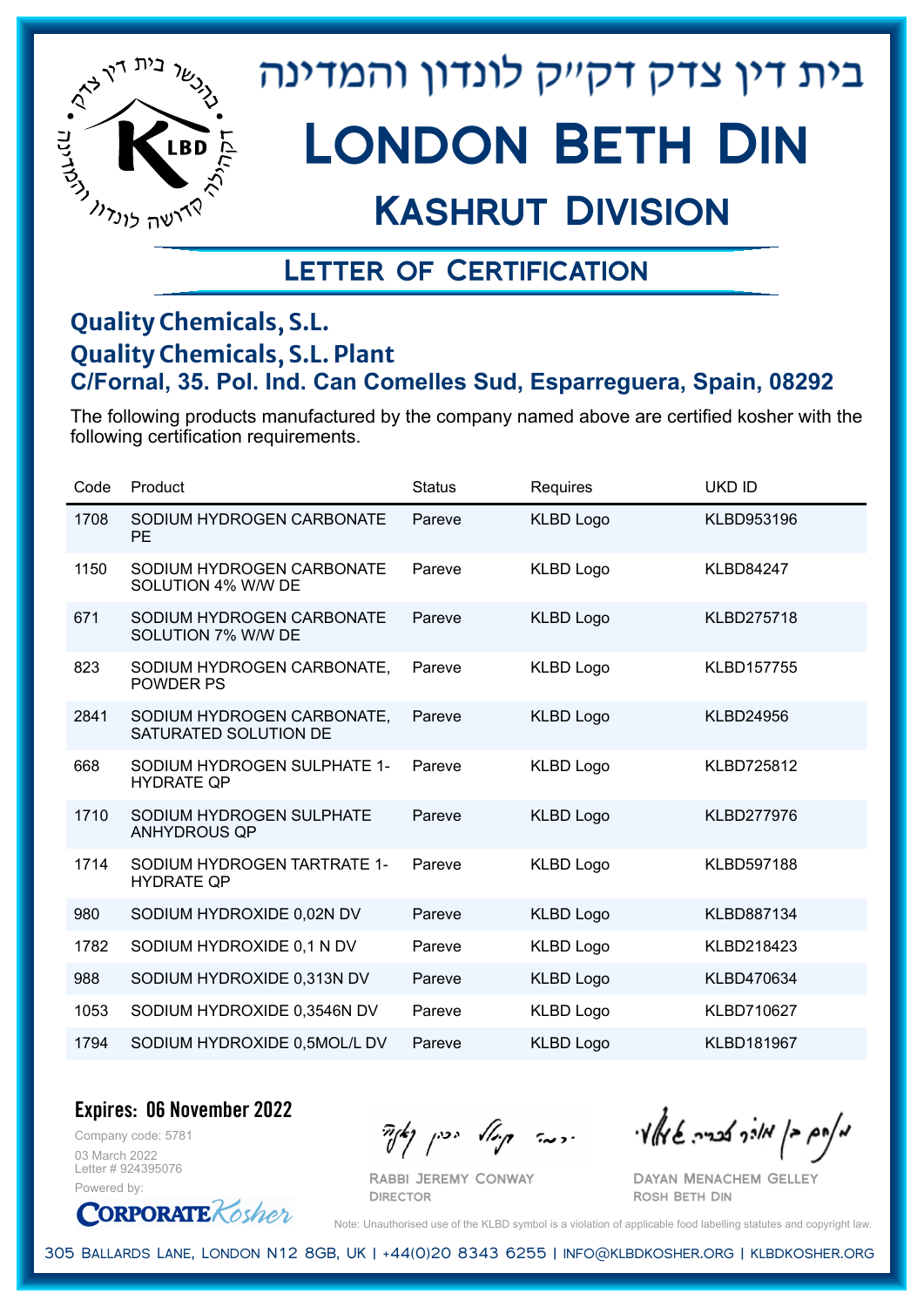

## Kashrut Division

### Letter of Certification

#### **Quality Chemicals, S.L. Quality Chemicals, S.L. Plant C/Fornal, 35. Pol. Ind. Can Comelles Sud, Esparreguera, Spain, 08292**

The following products manufactured by the company named above are certified kosher with the following certification requirements.

| Code | Product                                                         | <b>Status</b> | Requires         | <b>UKD ID</b>     |
|------|-----------------------------------------------------------------|---------------|------------------|-------------------|
| 3861 | SODIUM HYDROXIDE 0.1M GMP DV                                    | Pareve        | <b>KLBD Logo</b> | <b>KLBD788986</b> |
| 3862 | SODIUM HYDROXIDE 0.5M GMP DV                                    | Pareve        | <b>KLBD Logo</b> | KLBD792660        |
| 975  | SODIUM HYDROXIDE 1,2N DV                                        | Pareve        | <b>KLBD Logo</b> | KLBD983385        |
| 814  | SODIUM HYDROXIDE 1,6N DV                                        | Pareve        | <b>KLBD Logo</b> | <b>KLBD197513</b> |
| 2823 | SODIUM HYDROXIDE 1/2.8 N DV                                     | Pareve        | <b>KLBD Logo</b> | KLBD549670        |
| 773  | SODIUM HYDROXIDE 1/28 N DV                                      | Pareve        | <b>KLBD Logo</b> | KLBD134908        |
| 2347 | SODIUM HYDROXIDE 10% W/W PH                                     | Pareve        | <b>KLBD Logo</b> | KLBD153735        |
| 3870 | SODIUM HYDROXIDE 10M GMP QP                                     | Pareve        | <b>KLBD Logo</b> | <b>KLBD557274</b> |
| 677  | SODIUM HYDROXIDE 1M FCC                                         | Pareve        | <b>KLBD Logo</b> | KLBD148234        |
| 3879 | SODIUM HYDROXIDE 1M GMP DV                                      | Pareve        | <b>KLBD Logo</b> | KLBD378342        |
| 1783 | SODIUM HYDROXIDE 1N<br>PHENOLPHTHALEIN DV                       | Pareve        | <b>KLBD Logo</b> | KLBD555013        |
| 2039 | SODIUM HYDROXIDE 2N DV                                          | Pareve        | <b>KLBD Logo</b> | KLBD889491        |
| 1081 | SODIUM HYDROXIDE 3M DV                                          | Pareve        | <b>KLBD Logo</b> | KLBD954294        |
| 3848 | SODIUM HYDROXIDE 3M GMP DV                                      | Pareve        | <b>KLBD Logo</b> | KLBD904766        |
| 900  | SODIUM HYDROXIDE 4N<br>INDICATOR: BROMOPHENOL BLUE<br><b>DV</b> | Pareve        | <b>KLBD Logo</b> | KLBD51619         |
| 2706 | SODIUM HYDROXIDE 8N DV                                          | Pareve        | <b>KLBD Logo</b> | KLBD600800        |

**Expires: 06 November 2022**

Company code: 5781 03 March 2022 Letter # 924395076 Powered by:

**ORPORATE** Kosher

Rabbi Jeremy Conway **DIRECTOR** 

מאוס בן מוכך אבריה שמאי זי יו יו יודע ייכן נאדי

Dayan Menachem Gelley Rosh Beth Din

Note: Unauthorised use of the KLBD symbol is a violation of applicable food labelling statutes and copyright law.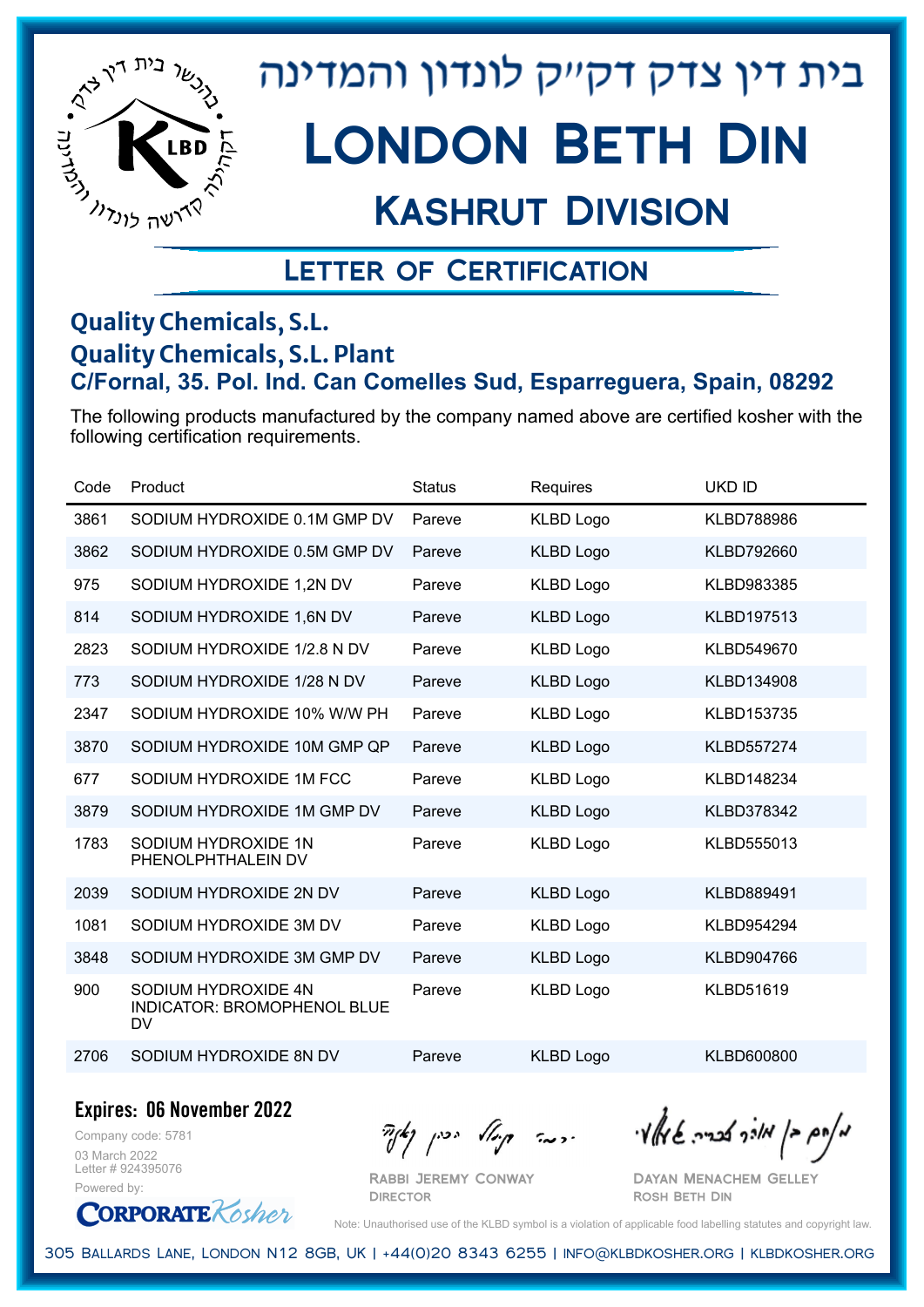

# London Beth Din

## Kashrut Division

### Letter of Certification

#### **Quality Chemicals, S.L. Quality Chemicals, S.L. Plant C/Fornal, 35. Pol. Ind. Can Comelles Sud, Esparreguera, Spain, 08292**

The following products manufactured by the company named above are certified kosher with the following certification requirements.

| Code | Product                                       | <b>Status</b> | Requires         | <b>UKD ID</b> |
|------|-----------------------------------------------|---------------|------------------|---------------|
| 963  | SODIUM HYDROXIDE SOL, 32%<br>W/W PE           | Pareve        | <b>KLBD Logo</b> | KLBD165649    |
| 884  | SODIUM HYDROXIDE SOL, 40 G/L<br><b>DE</b>     | Pareve        | <b>KLBD Logo</b> | KLBD936137    |
| 3874 | SODIUM HYDROXIDE SOL.20% W/W<br><b>GMP QP</b> | Pareve        | <b>KLBD Logo</b> | KLBD902644    |
| 2346 | SODIUM HYDROXIDE SOL.20% W/W<br>GT            | Pareve        | <b>KLBD Logo</b> | KLBD174826    |
| 1798 | SODIUM HYDROXIDE SOL.25% W/W<br>GT            | Pareve        | <b>KLBD Logo</b> | KLBD881503    |
| 3813 | SODIUM HYDROXIDE SOL.30% W/W<br><b>GMP PE</b> | Pareve        | <b>KLBD Logo</b> | KLBD749880    |
| 1864 | SODIUM HYDROXIDE SOL.30% W/W<br>QP            | Pareve        | <b>KLBD Logo</b> | KLBD432799    |
| 3840 | SODIUM HYDROXIDE SOL.32% W/W<br><b>GMP PE</b> | Pareve        | <b>KLBD Logo</b> | KLBD483555    |
| 1200 | SODIUM HYDROXIDE SOL.33% W/W<br>QP            | Pareve        | <b>KLBD Logo</b> | KLBD502507    |
| 2860 | SODIUM HYDROXIDE SOL.35% W/W<br><b>DE</b>     | Pareve        | <b>KLBD Logo</b> | KLBD415793    |
| 849  | SODIUM HYDROXIDE SOL.36% W/W<br>DE            | Pareve        | <b>KLBD Logo</b> | KLBD912972    |

**Expires: 06 November 2022**

Company code: 5781 03 March 2022 Letter # 924395076 Powered by:

**CORPORATE** Kosher

Rabbi Jeremy Conway

**DIRECTOR** 

Dayan Menachem Gelley Rosh Beth Din

Note: Unauthorised use of the KLBD symbol is a violation of applicable food labelling statutes and copyright law.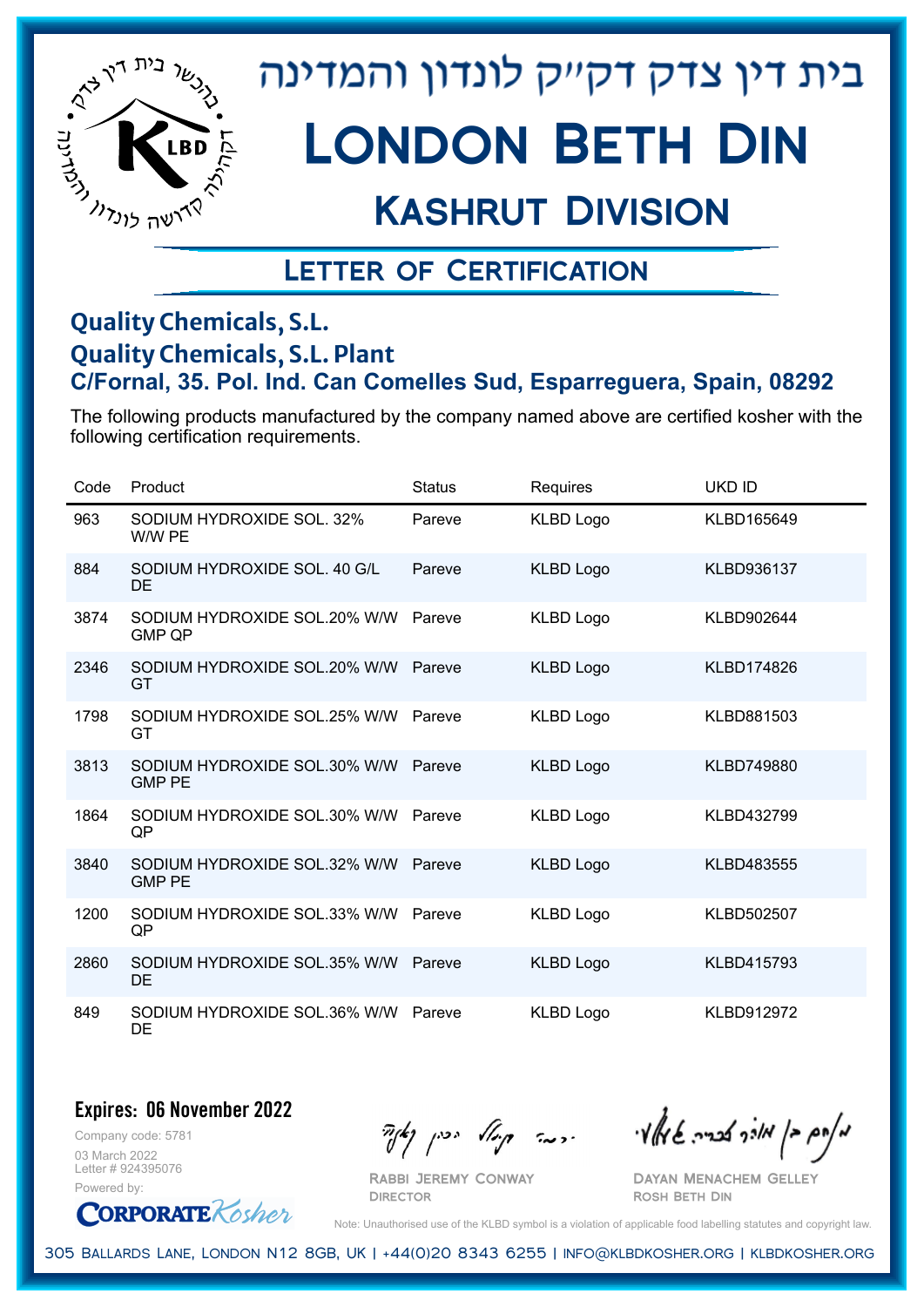

# London Beth Din

## Kashrut Division

### Letter of Certification

#### **Quality Chemicals, S.L. Quality Chemicals, S.L. Plant C/Fornal, 35. Pol. Ind. Can Comelles Sud, Esparreguera, Spain, 08292**

The following products manufactured by the company named above are certified kosher with the following certification requirements.

| Code | Product                                     | <b>Status</b> | Requires         | <b>UKD ID</b>     |
|------|---------------------------------------------|---------------|------------------|-------------------|
| 2815 | SODIUM HYDROXIDE SOL.40% W/V<br>QP          | Pareve        | <b>KLBD Logo</b> | KLBD903936        |
| 2682 | SODIUM HYDROXIDE SOL.40% W/W<br>(DET.N2) DE | Pareve        | <b>KLBD Logo</b> | <b>KLBD870717</b> |
| 1061 | SODIUM HYDROXIDE SOL.40% W/W<br>QP          | Pareve        | <b>KLBD Logo</b> | <b>KLBD31222</b>  |
| 2565 | SODIUM HYDROXIDE SOL.45% W/W<br>QP          | Pareve        | <b>KLBD Logo</b> | <b>KLBD954828</b> |
| 3843 | SODIUM HYDROXIDE SOL.50% W/W<br><b>GMP</b>  | Pareve        | <b>KLBD Logo</b> | <b>KLBD205728</b> |
| 1767 | SODIUM HYDROXIDE SOL.50% W/W<br><b>PURO</b> | Pareve        | <b>KLBD Logo</b> | KLBD244305        |
| 1784 | SODIUM HYDROXIDE, 1N DV                     | Pareve        | <b>KLBD Logo</b> | KLBD538846        |
| 3072 | SODIUM HYDROXIDE, BEADS GMP                 | Pareve        | <b>KLBD Logo</b> | KLBD408082        |
| 1799 | SODIUM HYDROXIDE, FLAKES QP                 | Pareve        | <b>KLBD Logo</b> | KLBD733423        |
| 3013 | SODIUM HYDROXIDE, PELLETS<br><b>GMP QP</b>  | Pareve        | KLBD Logo        | <b>KLBD575011</b> |
| 1736 | SODIUM HYDROXIDE, PELLETS PE                | Pareve        | <b>KLBD Logo</b> | KLBD291909        |
| 97   | SODIUM HYDROXIDE, POWDER PE                 | Pareve        | <b>KLBD Logo</b> | <b>KLBD922773</b> |
| 738  | SODIUM HYDROXIDE, SOLUTION<br>12% W/W DE    | Pareve        | <b>KLBD Logo</b> | <b>KLBD247458</b> |

**Expires: 06 November 2022**

Company code: 5781 03 March 2022 Letter # 924395076 Powered by:



Rabbi Jeremy Conway

**DIRECTOR** 

 $\mathcal{H}_{\text{max}}$   $\mathcal{H}_{\text{max}}$  and  $\mathcal{H}_{\text{max}}$  . The contract  $\mathcal{H}_{\text{max}}$ 

Dayan Menachem Gelley Rosh Beth Din

Note: Unauthorised use of the KLBD symbol is a violation of applicable food labelling statutes and copyright law.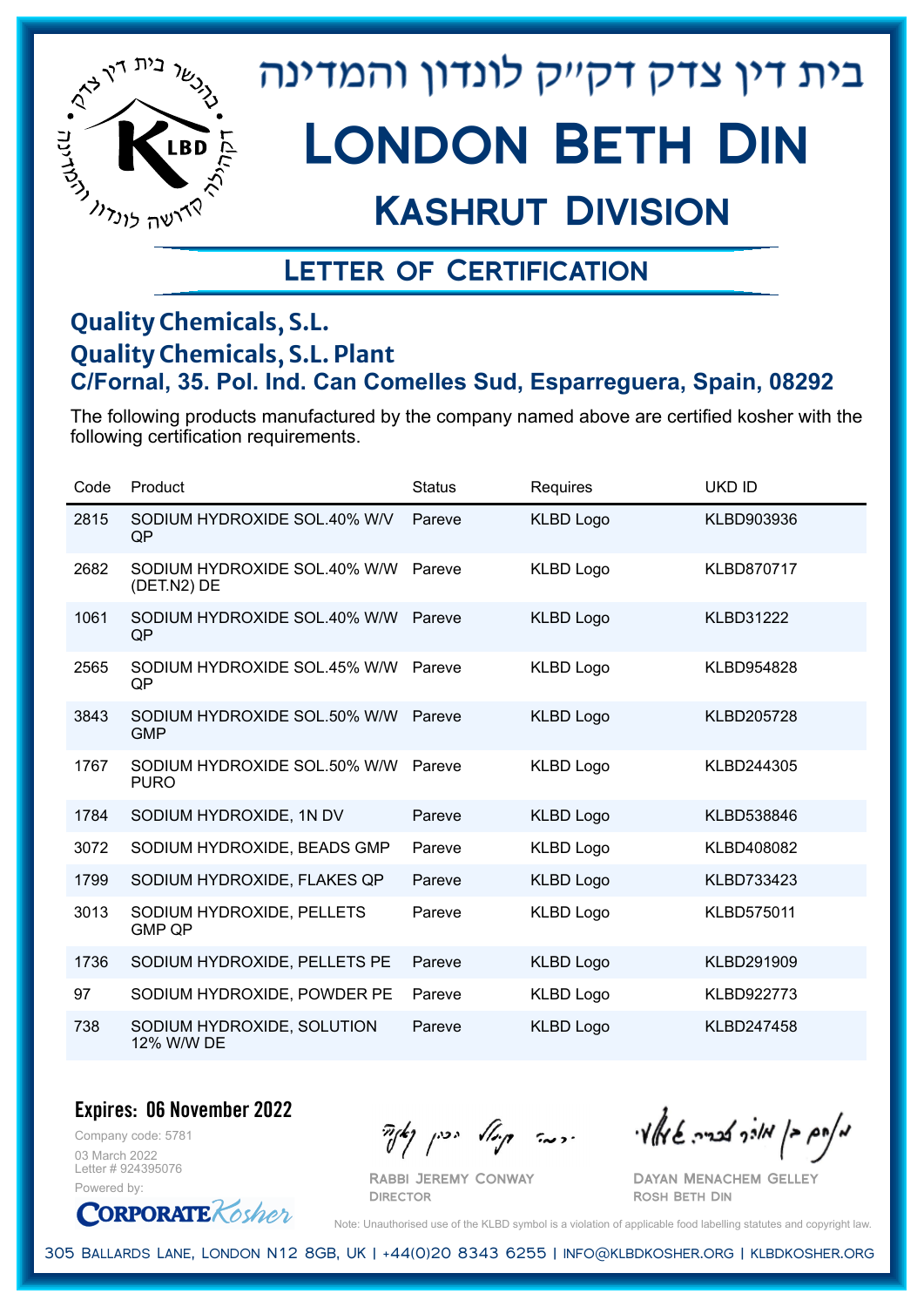

# London Beth Din

## Kashrut Division

### Letter of Certification

#### **Quality Chemicals, S.L. Quality Chemicals, S.L. Plant C/Fornal, 35. Pol. Ind. Can Comelles Sud, Esparreguera, Spain, 08292**

The following products manufactured by the company named above are certified kosher with the following certification requirements.

| Code | Product                                      | <b>Status</b> | Requires         | <b>UKD ID</b>     |
|------|----------------------------------------------|---------------|------------------|-------------------|
| 388  | SODIUM HYDROXIDE, SOLUTION<br>15% W/W QP     | Pareve        | <b>KLBD Logo</b> | KLBD380885        |
| 765  | SODIUM HYDROXIDE, SOLUTION<br>5% W/W DE      | Pareve        | <b>KLBD Logo</b> | KLBD215027        |
| 948  | SODIUM HYDROXIDE, SOLUTION<br>6% W/W DE      | Pareve        | <b>KLBD Logo</b> | KLBD471934        |
| 1737 | SODIUM HYPOPHOSPHITE 1-<br><b>HYDRATE QP</b> | Pareve        | <b>KLBD Logo</b> | KLBD138766        |
| 2897 | SODIUM HYPOPHOSPHITE<br>SOLUTION 500 G/L DE  | Pareve        | <b>KLBD Logo</b> | KLBD695656        |
| 588  | SODIUM HYPOPHOSPHITE,<br>SOLUTION 810 G/L DE | Pareve        | <b>KLBD Logo</b> | <b>KLBD895115</b> |
| 1865 | SODIUM IODIDE ANHYDROUS PS                   | Pareve        | <b>KLBD Logo</b> | KLBD827297        |
| 1036 | SODIUM L(+)-ASCORBATE FCC                    | Pareve        | <b>KLBD Logo</b> | KLBD481808        |
| 3876 | SODIUM MOLYBDATE 2-HYDRATE<br><b>GMP OP</b>  | Pareve        | <b>KLBD Logo</b> | KLBD242395        |
| 1814 | SODIUM MOLYBDATE 2-HYDRATE<br><b>PS</b>      | Pareve        | <b>KLBD Logo</b> | <b>KLBD50937</b>  |
| 1740 | SODIUM MOLYBDATE ANHYDROUS<br>QP             | Pareve        | <b>KLBD Logo</b> | KLBD338992        |
| 1741 | SODIUM NITRATE PE                            | Pareve        | <b>KLBD Logo</b> | KLBD561555        |

**Expires: 06 November 2022**

Company code: 5781 03 March 2022 Letter # 924395076 Powered by:

**CORPORATE** Kosher

Rabbi Jeremy Conway

**DIRECTOR** 

 $\mathcal{H}_{\mathcal{C}}$   $\mathcal{H}_{\mathcal{C}}$   $\mathcal{H}_{\mathcal{C}}$   $\mathcal{H}_{\mathcal{C}}$   $\mathcal{H}_{\mathcal{C}}$   $\mathcal{H}_{\mathcal{C}}$   $\mathcal{H}_{\mathcal{C}}$   $\mathcal{H}_{\mathcal{C}}$   $\mathcal{H}_{\mathcal{C}}$   $\mathcal{H}_{\mathcal{C}}$   $\mathcal{H}_{\mathcal{C}}$   $\mathcal{H}_{\mathcal{C}}$ 

Dayan Menachem Gelley Rosh Beth Din

Note: Unauthorised use of the KLBD symbol is a violation of applicable food labelling statutes and copyright law.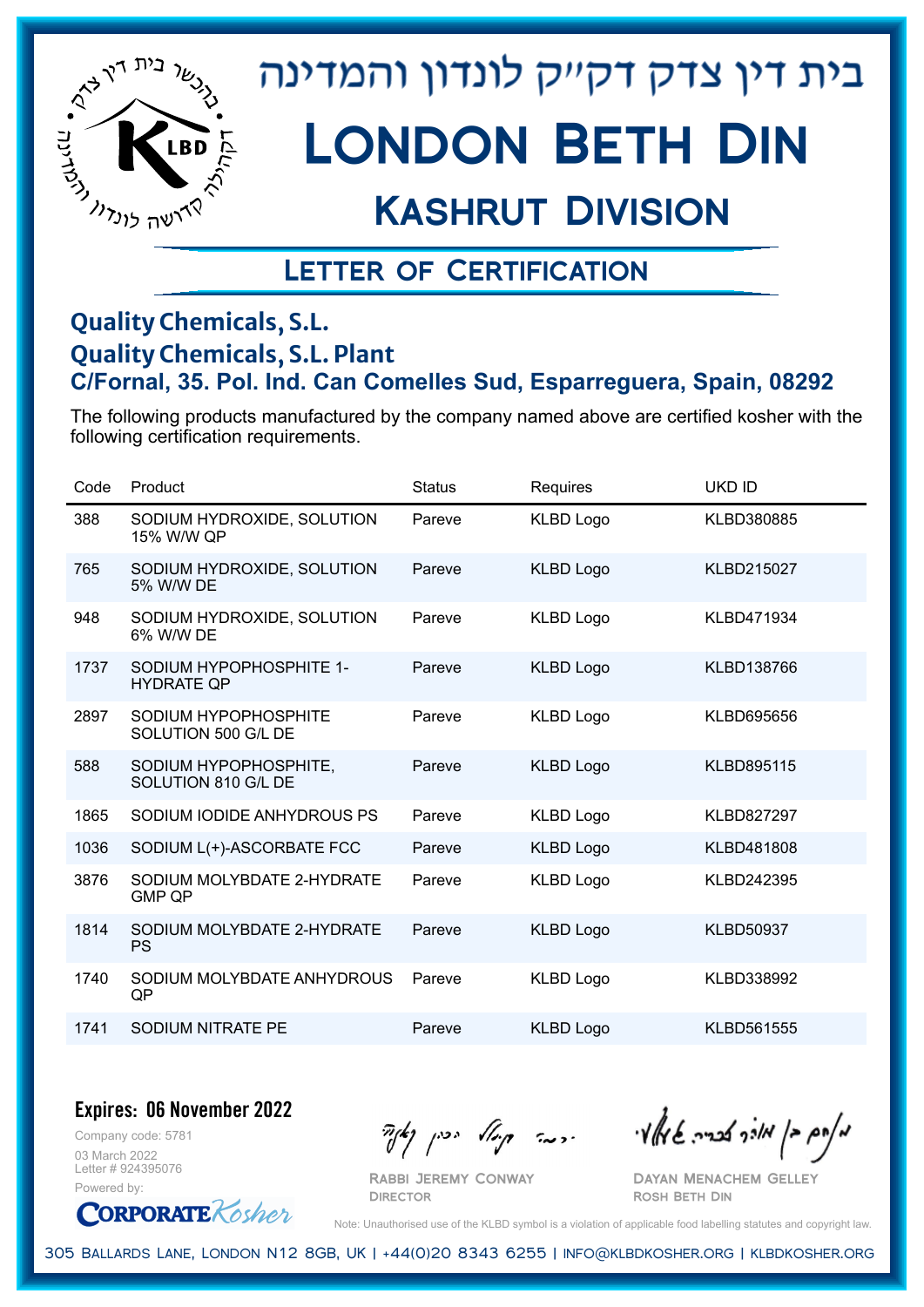

# London Beth Din

## Kashrut Division

### Letter of Certification

#### **Quality Chemicals, S.L. Quality Chemicals, S.L. Plant C/Fornal, 35. Pol. Ind. Can Comelles Sud, Esparreguera, Spain, 08292**

The following products manufactured by the company named above are certified kosher with the following certification requirements.

| Code | Product                                                         | <b>Status</b> | <b>Requires</b>  | <b>UKD ID</b>     |
|------|-----------------------------------------------------------------|---------------|------------------|-------------------|
| 676  | SODIUM NITRITE 40% W/W<br>SOLUTION DE                           | Pareve        | <b>KLBD Logo</b> | KLBD250508        |
| 1742 | SODIUM NITRITE PURO                                             | Pareve        | <b>KLBD Logo</b> | KLBD664226        |
| 1086 | SODIUM NITRITE, WITH<br><b>MAGNESIUM</b><br>HYDROXYCARBONATE AL | Pareve        | <b>KLBD Logo</b> | <b>KLBD815475</b> |
| 1028 | SODIUM PERSULFATE PURO                                          | Pareve        | <b>KLBD Logo</b> | <b>KLBD999088</b> |
| 2649 | SODIUM PROPIONATE FCC                                           | Pareve        | <b>KLBD Logo</b> | KLBD682252        |
| 1088 | SODIUM SELENATE PE                                              | Pareve        | <b>KLBD Logo</b> | <b>KLBD370202</b> |
| 3525 | SODIUM SELENITE GMP PE                                          | Pareve        | <b>KLBD Logo</b> | <b>KLBD10047</b>  |
| 1749 | SODIUM SELENITE PE                                              | Pareve        | <b>KLBD Logo</b> | <b>KLBD487665</b> |
| 1750 | SODIUM SILICATE SOLUTION 36/40<br><b>PBE PS</b>                 | Pareve        | KLBD Logo        | KLBD541036        |
| 3851 | SODIUM SUCCINATE 6-HYDRATE<br><b>GMP QP</b>                     | Pareve        | <b>KLBD Logo</b> | KLBD516046        |
| 764  | SODIUM SUCCINATE 6-HYDRATE<br>GT                                | Pareve        | <b>KLBD Logo</b> | <b>KLBD229555</b> |
| 3807 | SODIUM SULPHATE 10-HYDRATE<br><b>GMP QP</b>                     | Pareve        | <b>KLBD Logo</b> | KLBD125349        |
| 1752 | SODIUM SULPHATE 10-HYDRATE<br>PE                                | Pareve        | <b>KLBD Logo</b> | KLBD924815        |

#### **Expires: 06 November 2022**

Company code: 5781 03 March 2022 Letter # 924395076 Powered by:

**CORPORATE** Kosher

Rabbi Jeremy Conway

 $\partial_{\eta} \partial_{\eta}$   $\partial_{\eta} \partial_{\eta}$  and  $\partial_{\eta} \partial_{\eta} \partial_{\eta}$  and  $\partial_{\eta} \partial_{\eta} \partial_{\eta}$ 

Dayan Menachem Gelley Rosh Beth Din

Note: Unauthorised use of the KLBD symbol is a violation of applicable food labelling statutes and copyright law.

305 Ballards Lane, London N12 8GB, UK | +44(0)20 8343 6255 | info@klbdkosher.org | klbdkosher.org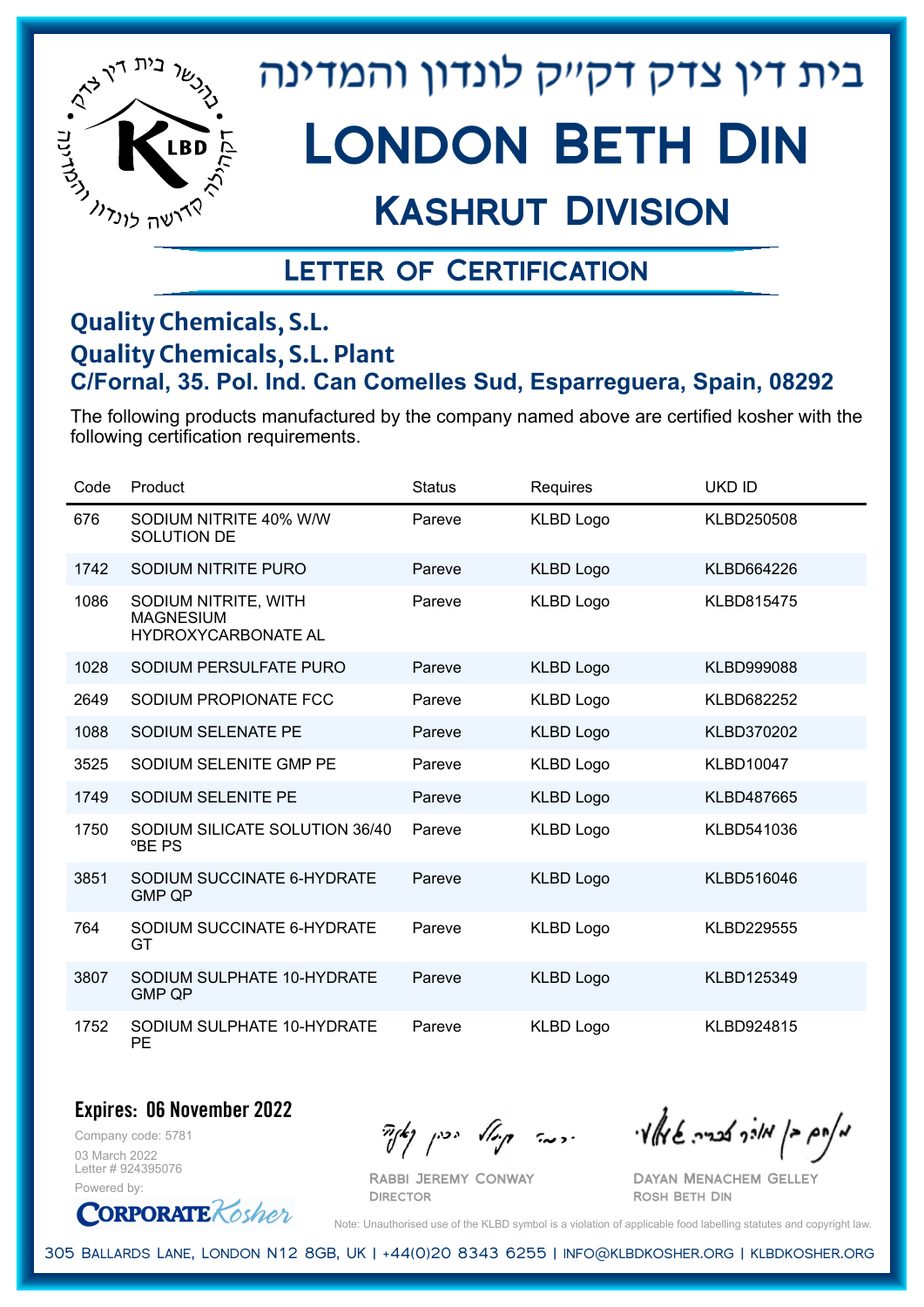

# London Beth Din

## Kashrut Division

### Letter of Certification

#### **Quality Chemicals, S.L. Quality Chemicals, S.L. Plant C/Fornal, 35. Pol. Ind. Can Comelles Sud, Esparreguera, Spain, 08292**

The following products manufactured by the company named above are certified kosher with the following certification requirements.

| Code | Product                                         | <b>Status</b> | Requires         | <b>UKD ID</b>     |
|------|-------------------------------------------------|---------------|------------------|-------------------|
| 3805 | SODIUM SULPHATE ANHYDROUS<br><b>GMP PE</b>      | Pareve        | <b>KLBD Logo</b> | KLBD835760        |
| 1124 | SODIUM SULPHATE ANHYDROUS.<br><b>POWDER PE</b>  | Pareve        | <b>KLBD Logo</b> | KLBD733076        |
| 664  | SODIUM SULPHATE GRANULAR<br><b>ANHYDROUS PE</b> | Pareve        | <b>KLBD Logo</b> | KLBD364319        |
| 1753 | SODIUM SULPHITE ANHYDROUS<br>QP                 | Pareve        | <b>KLBD Logo</b> | KLBD807203        |
| 724  | SODIUM THIOSULPHATE 0,02N DV                    | Pareve        | <b>KLBD Logo</b> | KLBD412528        |
| 2572 | SODIUM THIOSULPHATE 0,05 N DV                   | Pareve        | <b>KLBD Logo</b> | KLBD306390        |
| 1787 | SODIUM THIOSULPHATE 0,1 N DV                    | Pareve        | <b>KLBD Logo</b> | KLBD569503        |
| 3808 | SODIUM THIOSULPHATE 5-<br><b>HYDRATE GMP QP</b> | Pareve        | <b>KLBD Logo</b> | KLBD144423        |
| 1760 | SODIUM THIOSULPHATE 5-<br><b>HYDRATE GT</b>     | Pareve        | <b>KLBD Logo</b> | <b>KLBD756418</b> |
| 1833 | SODIUM THIOSULPHATE<br><b>ANHYDROUS PE</b>      | Pareve        | <b>KLBD Logo</b> | <b>KLBD548545</b> |
| 734  | SODIUM TIOSULPHATE 0,2N DV                      | Pareve        | <b>KLBD Logo</b> | <b>KLBD867075</b> |
| 607  | STRONTIUM ACETATE 1/2-<br><b>HYDRATE PE</b>     | Pareve        | <b>KLBD Logo</b> | KLBD542290        |
| 613  | STRONTIUM HYDROXIDE 8-<br><b>HYDRATE PURO</b>   | Pareve        | <b>KLBD Logo</b> | <b>KLBD156677</b> |

**Expires: 06 November 2022**

Company code: 5781 03 March 2022 Letter # 924395076 Powered by:

**CORPORATE** Rosher

 $\frac{1}{2}$ אלוק אולך לבריה שיאלץי הכבר קוואל יכין קאיר

Dayan Menachem Gelley Rosh Beth Din

Note: Unauthorised use of the KLBD symbol is a violation of applicable food labelling statutes and copyright law.

305 Ballards Lane, London N12 8GB, UK | +44(0)20 8343 6255 | info@klbdkosher.org | klbdkosher.org

Rabbi Jeremy Conway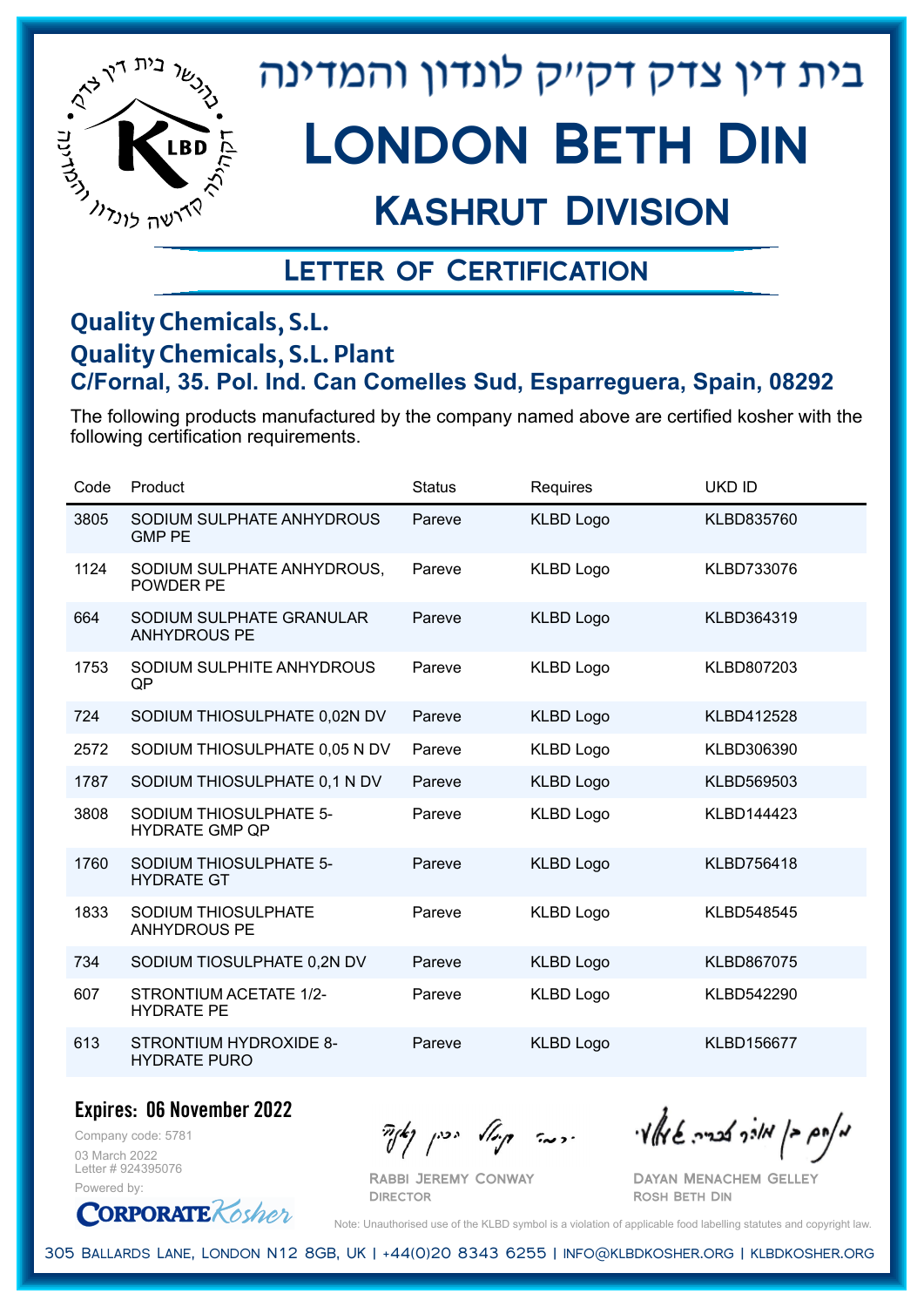

## Kashrut Division

### Letter of Certification

#### **Quality Chemicals, S.L. Quality Chemicals, S.L. Plant C/Fornal, 35. Pol. Ind. Can Comelles Sud, Esparreguera, Spain, 08292**

The following products manufactured by the company named above are certified kosher with the following certification requirements.

| Code | Product                                               | <b>Status</b> | <b>Requires</b>  | <b>UKD ID</b>    |
|------|-------------------------------------------------------|---------------|------------------|------------------|
| 614  | STRONTIUM NITRATE QP                                  | Pareve        | <b>KLBD Logo</b> | KLBD906883       |
| 3822 | SUCCINIC ACID GMP QP                                  | Pareve        | <b>KLBD Logo</b> | KLBD527956       |
| 147  | <b>SUCCINIC ACID PE</b>                               | Pareve        | <b>KLBD Logo</b> | KLBD971839       |
| 1768 | <b>SUCROSE PE</b>                                     | Pareve        | <b>KLBD Logo</b> | <b>KLBD24549</b> |
| 3888 | SULFATHIAZOLE SODIUM SALT 5-<br><b>HYDRATE GMP QP</b> | Pareve        | <b>KLBD Logo</b> | KLBD717630       |
| 148  | <b>SULPHAMIC ACID PURO</b>                            | Pareve        | <b>KLBD Logo</b> | KLBD388699       |
| 238  | SULPHUR POWDER, WASHED QP                             | Pareve        | <b>KLBD Logo</b> | KLBD210475       |
| 239  | <b>SULPHUR QP</b>                                     | Pareve        | <b>KLBD Logo</b> | <b>KLBD71923</b> |
| 1030 | SULPHUR SUBLIM. QP                                    | Pareve        | <b>KLBD Logo</b> | KLBD293840       |
| 243  | SULPHUR, POWDER QP                                    | Pareve        | <b>KLBD Logo</b> | KLBD979601       |
| 375  | SULPHURIC ACID 0,02 N DV                              | Pareve        | <b>KLBD Logo</b> | KLBD102191       |
| 2724 | SULPHURIC ACID 0,04N DV                               | Pareve        | <b>KLBD Logo</b> | KLBD830303       |
| 2750 | SULPHURIC ACID 0,05N DV                               | Pareve        | <b>KLBD Logo</b> | KLBD377750       |
| 287  | SULPHURIC ACID 0,1N DV                                | Pareve        | <b>KLBD Logo</b> | KLBD257639       |
| 828  | SULPHURIC ACID 0,255 N DV                             | Pareve        | <b>KLBD Logo</b> | KLBD778591       |
| 854  | SULPHURIC ACID 0.13 M DV                              | Pareve        | <b>KLBD Logo</b> | KLBD605345       |
| 887  | SULPHURIC ACID 1,25% W/W DE                           | Pareve        | <b>KLBD Logo</b> | <b>KLBD39827</b> |

**Expires: 06 November 2022**

Company code: 5781 03 March 2022 Letter # 924395076 Powered by:

**CORPORATE** Rosher

מאוס בן מורך אבריה שיואל וי<br>מאוס בן מורך אבריה שיואל וי

Dayan Menachem Gelley Rosh Beth Din

Note: Unauthorised use of the KLBD symbol is a violation of applicable food labelling statutes and copyright law.

305 Ballards Lane, London N12 8GB, UK | +44(0)20 8343 6255 | info@klbdkosher.org | klbdkosher.org

Rabbi Jeremy Conway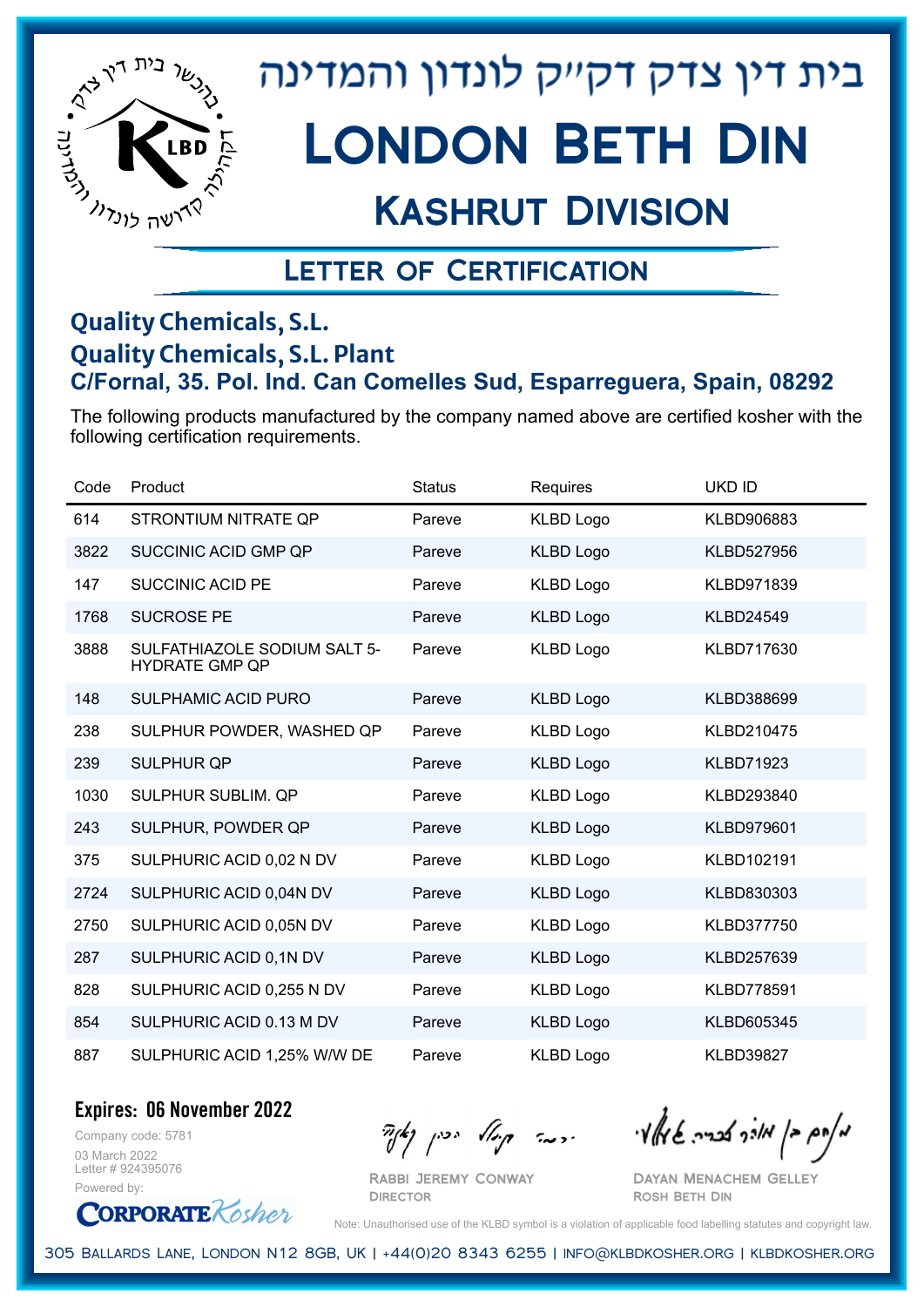

## Kashrut Division

### Letter of Certification

#### **Quality Chemicals, S.L. Quality Chemicals, S.L. Plant C/Fornal, 35. Pol. Ind. Can Comelles Sud, Esparreguera, Spain, 08292**

The following products manufactured by the company named above are certified kosher with the following certification requirements.

| Code | Product                                     | <b>Status</b> | Requires         | <b>UKD ID</b>     |
|------|---------------------------------------------|---------------|------------------|-------------------|
| 399  | SULPHURIC ACID 1/3 W/V DE                   | Pareve        | <b>KLBD Logo</b> | <b>KLBD52080</b>  |
| 741  | SULPHURIC ACID 10% W/W DE                   | Pareve        | <b>KLBD Logo</b> | KLBD581207        |
| 46   | SULPHURIC ACID 10N DV                       | Pareve        | <b>KLBD Logo</b> | KLBD599260        |
| 726  | SULPHURIC ACID 15% W/W DE                   | Pareve        | <b>KLBD Logo</b> | <b>KLBD267977</b> |
| 152  | SULPHURIC ACID 1N DV                        | Pareve        | <b>KLBD Logo</b> | KLBD935426        |
| 1847 | SULPHURIC ACID 20% W/W GT                   | Pareve        | <b>KLBD Logo</b> | KLBD328866        |
| 2864 | SULPHURIC ACID 22N DV                       | Pareve        | <b>KLBD Logo</b> | KLBD949910        |
| 869  | SULPHURIC ACID 25% W/W QP                   | Pareve        | <b>KLBD Logo</b> | KLBD895163        |
| 2851 | SULPHURIC ACID 25° BÉ QP                    | Pareve        | <b>KLBD Logo</b> | KLBD601207        |
| 2567 | SULPHURIC ACID 2N DV                        | Pareve        | <b>KLBD Logo</b> | <b>KLBD53497</b>  |
| 2845 | SULPHURIC ACID 30% W/W QP                   | Pareve        | <b>KLBD Logo</b> | KLBD171098        |
| 2465 | SULPHURIC ACID 4N DV                        | Pareve        | <b>KLBD Logo</b> | KLBD327190        |
| 752  | SULPHURIC ACID 5% W/V DE                    | Pareve        | <b>KLBD Logo</b> | <b>KLBD778450</b> |
| 50   | SULPHURIC ACID 50% W/W RA                   | Pareve        | KLBD Logo        | <b>KLBD814774</b> |
| 95   | SULPHURIC ACID 56% W/W QP                   | Pareve        | <b>KLBD Logo</b> | KLBD726389        |
| 2331 | SULPHURIC ACID 58% W/W QP                   | Pareve        | <b>KLBD Logo</b> | KLBD313588        |
| 3077 | SULPHURIC ACID 66 BÉ (98-99%)<br><b>GMP</b> | Pareve        | <b>KLBD Logo</b> | KLBD403428        |

**Expires: 06 November 2022**

Company code: 5781 03 March 2022 Letter # 924395076 Powered by:



 $\frac{1}{2}$ אלוק אולך לבריה שיאלץי הכבר קוואל יכין קאיר

Dayan Menachem Gelley Rosh Beth Din

Note: Unauthorised use of the KLBD symbol is a violation of applicable food labelling statutes and copyright law.

305 Ballards Lane, London N12 8GB, UK | +44(0)20 8343 6255 | info@klbdkosher.org | klbdkosher.org

Rabbi Jeremy Conway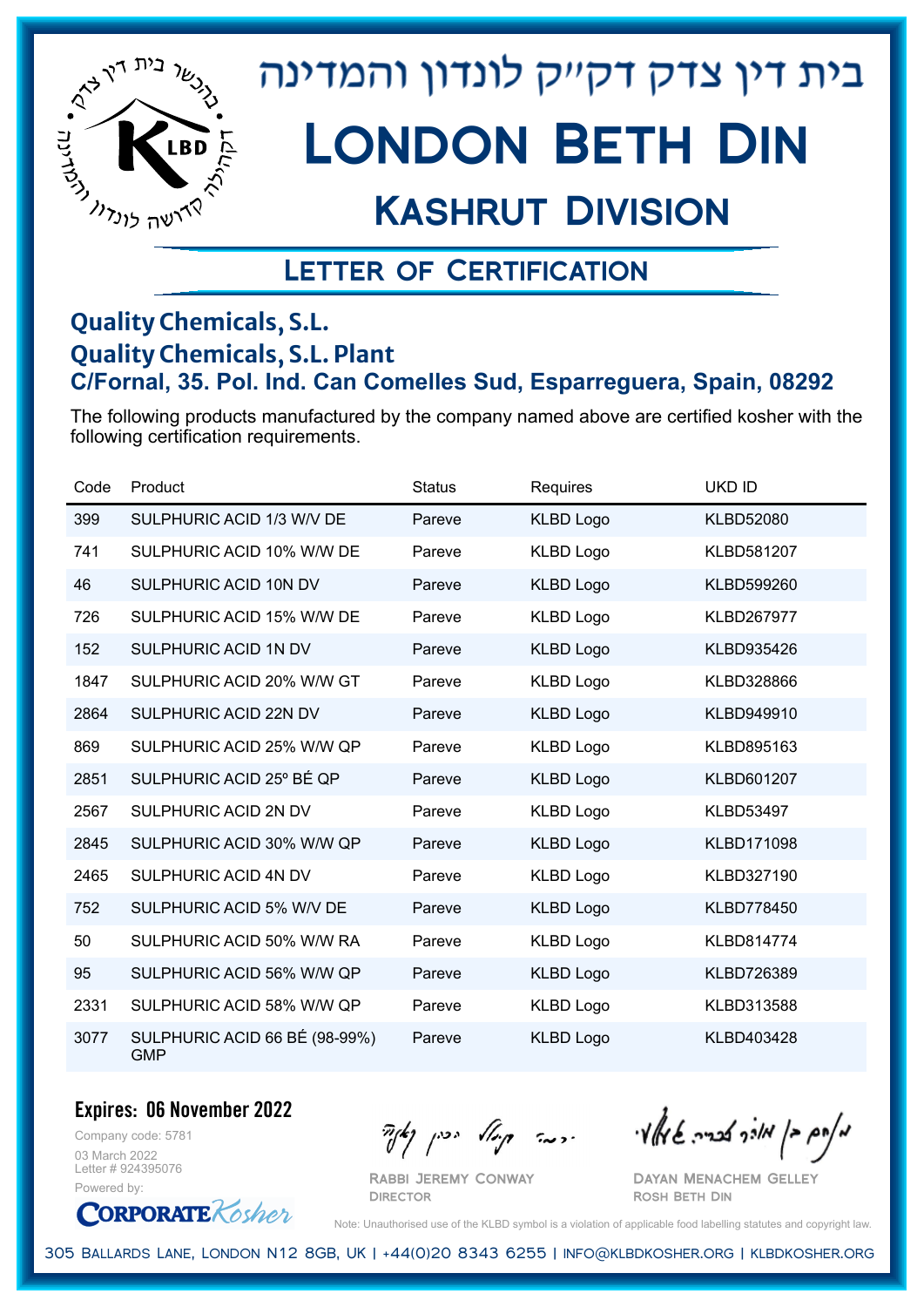

## Kashrut Division

### Letter of Certification

#### **Quality Chemicals, S.L. Quality Chemicals, S.L. Plant C/Fornal, 35. Pol. Ind. Can Comelles Sud, Esparreguera, Spain, 08292**

The following products manufactured by the company named above are certified kosher with the following certification requirements.

| Code | Product                                            | <b>Status</b> | Requires         | <b>UKD ID</b>     |
|------|----------------------------------------------------|---------------|------------------|-------------------|
| 292  | SULPHURIC ACID 67% W/W QP                          | Pareve        | <b>KLBD Logo</b> | KLBD247692        |
| 842  | SULPHURIC ACID 6M DV                               | Pareve        | <b>KLBD Logo</b> | KLBD165144        |
| 21   | SULPHURIC ACID 6N DV                               | Pareve        | <b>KLBD Logo</b> | KLBD117753        |
| 2735 | SULPHURIC ACID 70% W/W QP                          | Pareve        | <b>KLBD Logo</b> | KLBD122694        |
| 245  | SULPHURIC ACID 72% W/W QP                          | Pareve        | <b>KLBD Logo</b> | KLBD866644        |
| 2865 | SULPHURIC ACID 7N DV                               | Pareve        | <b>KLBD Logo</b> | <b>KLBD475564</b> |
| 3080 | SULPHURIC ACID 96% W/W GMP                         | Pareve        | <b>KLBD Logo</b> | KLBD834987        |
| 150  | SULPHURIC ACID 96% W/W GT                          | Pareve        | <b>KLBD Logo</b> | KLBD802473        |
| 2906 | SULPHURIC ACID 98/99% T PURO                       | Pareve        | <b>KLBD Logo</b> | KLBD323272        |
| 782  | SULPHURIC ACID 9N DV                               | Pareve        | <b>KLBD Logo</b> | KLBD724941        |
| 260  | SULPHURIC ACID, FUMING 20%<br>SO3 W/W QP           | Pareve        | <b>KLBD Logo</b> | <b>KLBD110821</b> |
| 1816 | TALC, WASHED QP                                    | Pareve        | <b>KLBD Logo</b> | KLBD169602        |
| 578  | TALIUM (I) NITRATE                                 | Pareve        | KLBD Logo        | KLBD695109        |
| 288  | <b>TANNIC ACID QP</b>                              | Pareve        | <b>KLBD Logo</b> | KLBD830414        |
| 789  | TETRA-POTASSIUM<br>PYROPHOSPHATE FCC               | Pareve        | <b>KLBD Logo</b> | <b>KLBD284987</b> |
| 1748 | <b>TETRA-SODIUM PYROPHOSPHATE</b><br>10-HYDRATE PE | Pareve        | <b>KLBD Logo</b> | KLBD581091        |

**Expires: 06 November 2022**

Company code: 5781 03 March 2022 Letter # 924395076 Powered by:

**CORPORATE** Kosher

 $\frac{1}{2}$ אולך אולך בריה שיאלי ויכה קיול יכין קאיד

Dayan Menachem Gelley Rosh Beth Din

Note: Unauthorised use of the KLBD symbol is a violation of applicable food labelling statutes and copyright law.

305 Ballards Lane, London N12 8GB, UK | +44(0)20 8343 6255 | info@klbdkosher.org | klbdkosher.org

Rabbi Jeremy Conway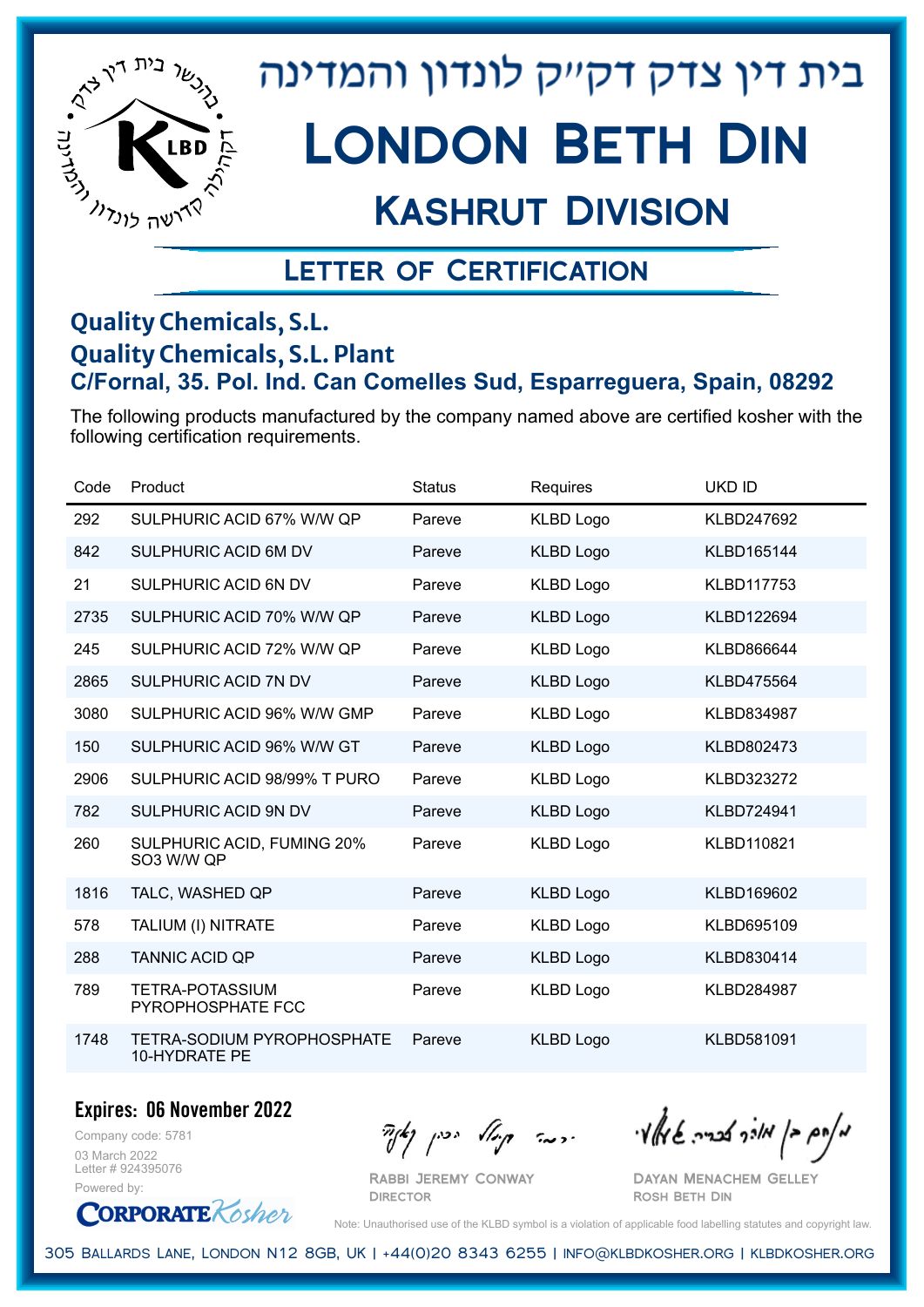

# London Beth Din

## Kashrut Division

### Letter of Certification

#### **Quality Chemicals, S.L. Quality Chemicals, S.L. Plant C/Fornal, 35. Pol. Ind. Can Comelles Sud, Esparreguera, Spain, 08292**

The following products manufactured by the company named above are certified kosher with the following certification requirements.

| Code | Product                                           | <b>Status</b> | Requires         | <b>UKD ID</b>     |
|------|---------------------------------------------------|---------------|------------------|-------------------|
| 2770 | TETRA-SODIUM PYROPHOSPHATE<br><b>AL</b>           | Pareve        | <b>KLBD Logo</b> | KLBD835486        |
| 965  | TETRA-SODIUM PYROPHOSPHATE,<br>SOLUTION 2% W/W DE | Pareve        | <b>KLBD Logo</b> | KLBD584170        |
| 966  | TETRA-SODIUM PYROPHOSPHATE,<br>SOLUTION 5% W/W DE | Pareve        | <b>KLBD Logo</b> | KLBD440294        |
| 1801 | <b>TETRAHYDROFURAN GT</b>                         | Pareve        | <b>KLBD Logo</b> | <b>KLBD20114</b>  |
| 1804 | <b>THIOUREA PE</b>                                | Pareve        | <b>KLBD Logo</b> | KLBD586800        |
| 3812 | TIN (II) CHLORIDE 2-HYDRATE GMP<br>QP             | Pareve        | <b>KLBD Logo</b> | KLBD843726        |
| 3824 | TIN (II) CHLORIDE, SOLUTION 25%<br>W/W GMP        | Pareve        | <b>KLBD Logo</b> | <b>KLBD726861</b> |
| 1046 | TIN (II) CHLORIDE, SOLUTION 25%<br>W/W QP         | Pareve        | <b>KLBD Logo</b> | <b>KLBD784321</b> |
| 653  | TIN (II) SULPHATE GT                              | Pareve        | <b>KLBD Logo</b> | <b>KLBD9200</b>   |
| 2462 | <b>TITANIO METAL PURO</b>                         | Pareve        | <b>KLBD Logo</b> | <b>KLBD744820</b> |
| 1805 | TITANIUM DIOXIDE (ANATASE) PE                     | Pareve        | <b>KLBD Logo</b> | KLBD209250        |
| 1806 | TITANIUM DIOXIDE (RUTIL) QP                       | Pareve        | <b>KLBD Logo</b> | KLBD990158        |
| 1807 | <b>TOLUENE GT</b>                                 | Pareve        | <b>KLBD Logo</b> | <b>KLBD26625</b>  |
| 289  | TOLUENE-4-SULPHONIC ACID 1-<br><b>HYDRATE QP</b>  | Pareve        | <b>KLBD Logo</b> | KLBD420138        |

**Expires: 06 November 2022**

Company code: 5781 03 March 2022 Letter # 924395076 Powered by:

**CORPORATE** Kosher

Rabbi Jeremy Conway

 $\frac{1}{2}$ אלוק אולך לבריה שיאלץי הכבר קוואל יכין קאיר

Dayan Menachem Gelley Rosh Beth Din

Note: Unauthorised use of the KLBD symbol is a violation of applicable food labelling statutes and copyright law.

305 Ballards Lane, London N12 8GB, UK | +44(0)20 8343 6255 | info@klbdkosher.org | klbdkosher.org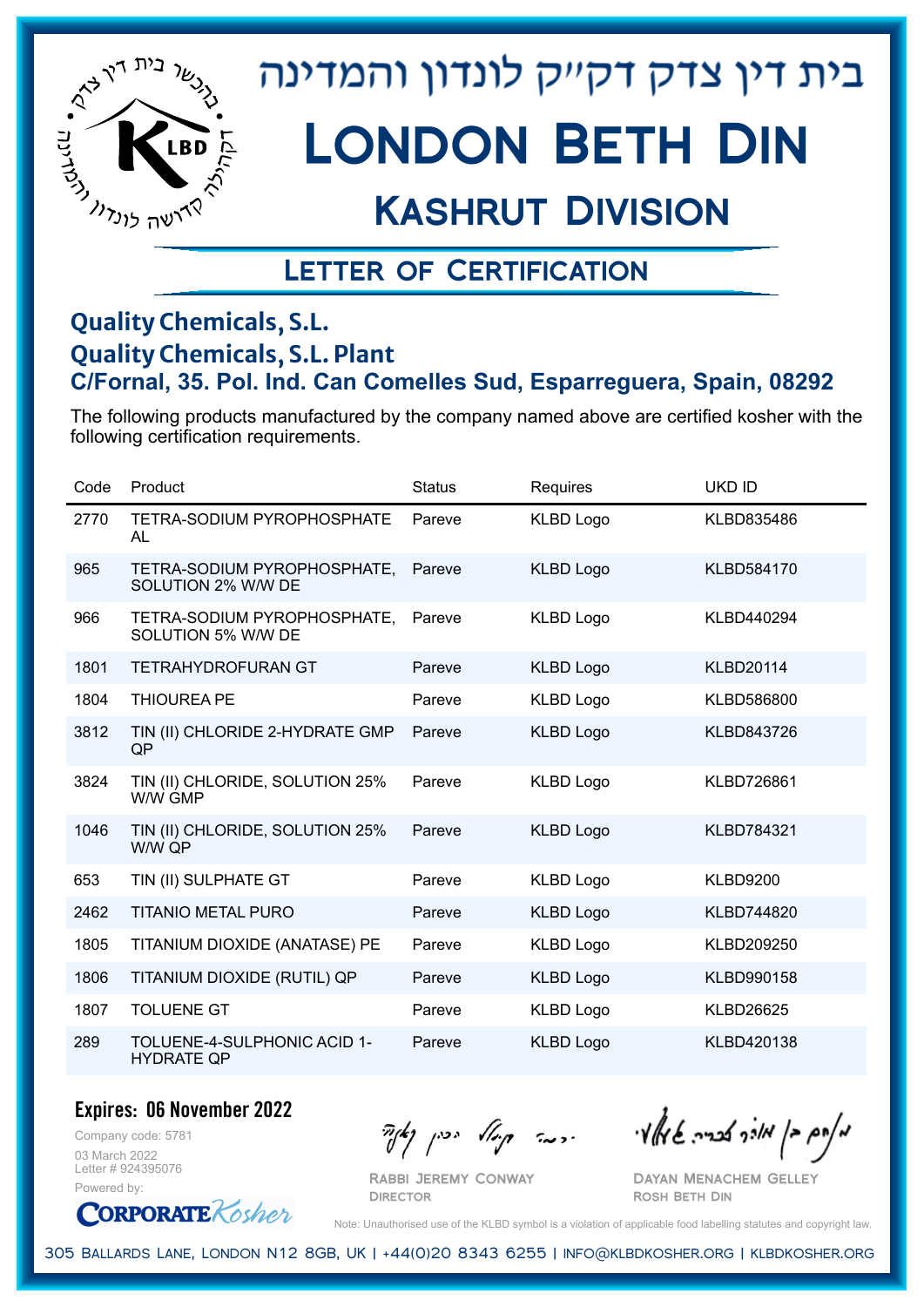

# London Beth Din

### Kashrut Division

### Letter of Certification

#### **Quality Chemicals, S.L. Quality Chemicals, S.L. Plant C/Fornal, 35. Pol. Ind. Can Comelles Sud, Esparreguera, Spain, 08292**

The following products manufactured by the company named above are certified kosher with the following certification requirements.

| Code | Product                                               | <b>Status</b> | Requires         | <b>UKD ID</b>     |
|------|-------------------------------------------------------|---------------|------------------|-------------------|
| 427  | <b>TRI-CALCIUM PHOSPHATE PURO</b>                     | Pareve        | <b>KLBD Logo</b> | <b>KLBD870527</b> |
| 880  | TRI-POTASIUM PHOSPHATE 1.5-<br><b>HYDRATE PRS</b>     | Pareve        | <b>KLBD Logo</b> | <b>KLBD581211</b> |
| 1452 | <b>TRI-POTASIUM PHOSPHATE 3-</b><br><b>HYDRATE QP</b> | Pareve        | <b>KLBD Logo</b> | KLBD154613        |
| 1441 | TRI-POTASSIUM CITRATE 1-<br><b>HYDRATE QP</b>         | Pareve        | <b>KLBD Logo</b> | KLBD522391        |
| 1076 | <b>TRI-POTASSIUM PHOSPHATE</b><br><b>ANHYDROUS PS</b> | Pareve        | <b>KLBD Logo</b> | KLBD450343        |
| 3832 | TRI-SODIUM CITRATE 2-HYDRATE<br><b>GMP QP</b>         | Pareve        | <b>KLBD Logo</b> | KLBD713960        |
| 1720 | TRI-SODIUM CITRATE 2-HYDRATE<br><b>PRS</b>            | Pareve        | <b>KLBD Logo</b> | <b>KLBD96892</b>  |
| 2795 | <b>TRI-SODIUM CITRATE ANHYDROUS</b><br>AL             | Pareve        | <b>KLBD Logo</b> | KLBD293664        |
| 2804 | TRI-SODIUM PHOSPHATE 1-<br><b>HYDRATE QP</b>          | Pareve        | <b>KLBD Logo</b> | KLBD530011        |
| 1733 | <b>TRI-SODIUM PHOSPHATE</b><br><b>ANHYDROUS QP</b>    | Pareve        | <b>KLBD Logo</b> | KLBD324461        |
| 156  | TRICHLORACETIC ACID PE                                | Pareve        | <b>KLBD Logo</b> | KLBD113871        |
| 227  | TRICHLOROACETIC ACID 20% W/W<br>DE                    | Pareve        | <b>KLBD Logo</b> | KLBD318899        |

**Expires: 06 November 2022**

Company code: 5781 03 March 2022 Letter # 924395076 Powered by:

**CORPORATE** Kosher

Rabbi Jeremy Conway

 $\mathcal{H}_{\mathcal{C}}$   $\mathcal{H}_{\mathcal{C}}$   $\mathcal{H}_{\mathcal{C}}$   $\mathcal{H}_{\mathcal{C}}$   $\mathcal{H}_{\mathcal{C}}$   $\mathcal{H}_{\mathcal{C}}$   $\mathcal{H}_{\mathcal{C}}$   $\mathcal{H}_{\mathcal{C}}$   $\mathcal{H}_{\mathcal{C}}$   $\mathcal{H}_{\mathcal{C}}$   $\mathcal{H}_{\mathcal{C}}$   $\mathcal{H}_{\mathcal{C}}$ 

Dayan Menachem Gelley Rosh Beth Din

Note: Unauthorised use of the KLBD symbol is a violation of applicable food labelling statutes and copyright law.

305 Ballards Lane, London N12 8GB, UK | +44(0)20 8343 6255 | info@klbdkosher.org | klbdkosher.org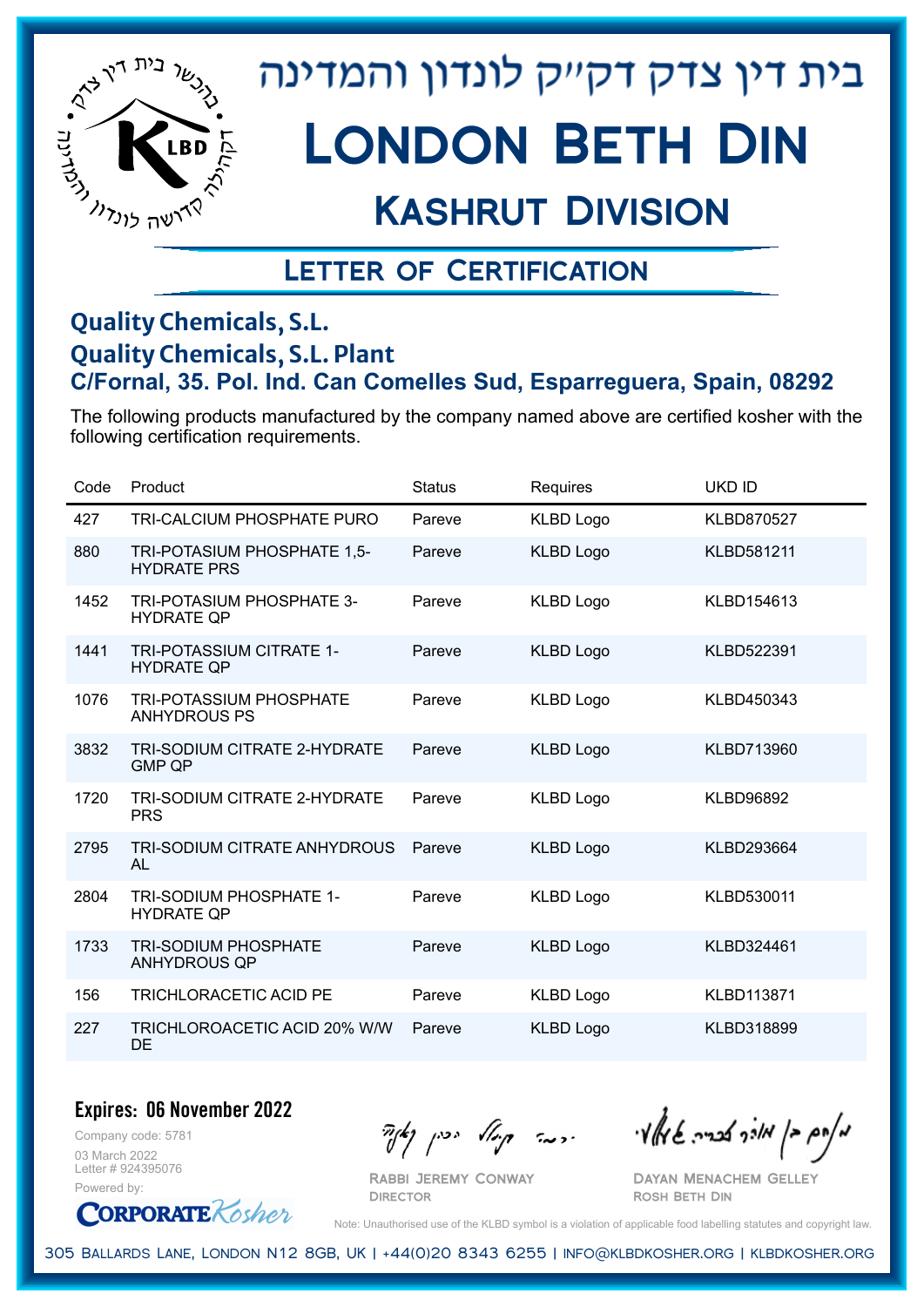

# London Beth Din

### Kashrut Division

### Letter of Certification

#### **Quality Chemicals, S.L. Quality Chemicals, S.L. Plant C/Fornal, 35. Pol. Ind. Can Comelles Sud, Esparreguera, Spain, 08292**

The following products manufactured by the company named above are certified kosher with the following certification requirements.

| Code | Product                                                  | <b>Status</b> | Requires         | <b>UKD ID</b>     |
|------|----------------------------------------------------------|---------------|------------------|-------------------|
| 829  | TRICHLOROACETIC ACID 50% W/V<br><b>WATER SOLUTION DE</b> | Pareve        | <b>KLBD Logo</b> | <b>KLBD719722</b> |
| 1811 | TRIETHANOLAMINE 85% W/W QP                               | Pareve        | <b>KLBD Logo</b> | <b>KLBD61589</b>  |
| 157  | <b>TUNGSTIC ACID QP</b>                                  | Pareve        | <b>KLBD Logo</b> | KLBD358792        |
| 1127 | UREA 32% W/W, WATER SOLUTION<br>DE                       | Pareve        | <b>KLBD Logo</b> | KLBD297993        |
| 806  | UREA 40% W/W, WATER SOLUTION<br>QP                       | Pareve        | <b>KLBD Logo</b> | KLBD364670        |
| 818  | UREA 50% W/W, WATER SOLUTION<br>QP                       | Pareve        | <b>KLBD Logo</b> | <b>KLBD458754</b> |
| 3811 | <b>UREA GMP</b>                                          | Pareve        | <b>KLBD Logo</b> | KLBD695480        |
| 1901 | <b>UREA PE</b>                                           | Pareve        | <b>KLBD Logo</b> | <b>KLBD32156</b>  |
| 1838 | UREA, GRANULATE QP                                       | Pareve        | <b>KLBD Logo</b> | <b>KLBD53028</b>  |
| 3712 | ZINC ACETATE 2-HYDRATE GMP<br>(LOW PB) QP                | Pareve        | <b>KLBD Logo</b> | KLBD574206        |
| 3512 | ZINC ACETATE 2-HYDRATE GMP PE                            | Pareve        | <b>KLBD Logo</b> | KLBD249143        |
| 446  | ZINC ACETATE 2-HYDRATE GT                                | Pareve        | <b>KLBD Logo</b> | KLBD298008        |
| 788  | ZINC ACETATE, ANHYDROUS RA                               | Pareve        | <b>KLBD Logo</b> | <b>KLBD8185</b>   |
| 447  | <b>ZINC BORATE QP</b>                                    | Pareve        | <b>KLBD Logo</b> | KLBD547637        |
| 449  | ZINC CARBONATE BASIC QP                                  | Pareve        | <b>KLBD Logo</b> | KLBD242342        |

**Expires: 06 November 2022**

Company code: 5781 03 March 2022 Letter # 924395076 Powered by:

**CORPORATE** Kosher

 $\partial_{\eta}^{A}(\theta)$  and  $\partial_{\eta}^{A}(\theta)$  and  $\partial_{\eta}^{A}(\theta)$  and  $\partial_{\eta}^{A}(\theta)$ 

Rabbi Jeremy Conway **DIRECTOR** 

Dayan Menachem Gelley Rosh Beth Din

Note: Unauthorised use of the KLBD symbol is a violation of applicable food labelling statutes and copyright law.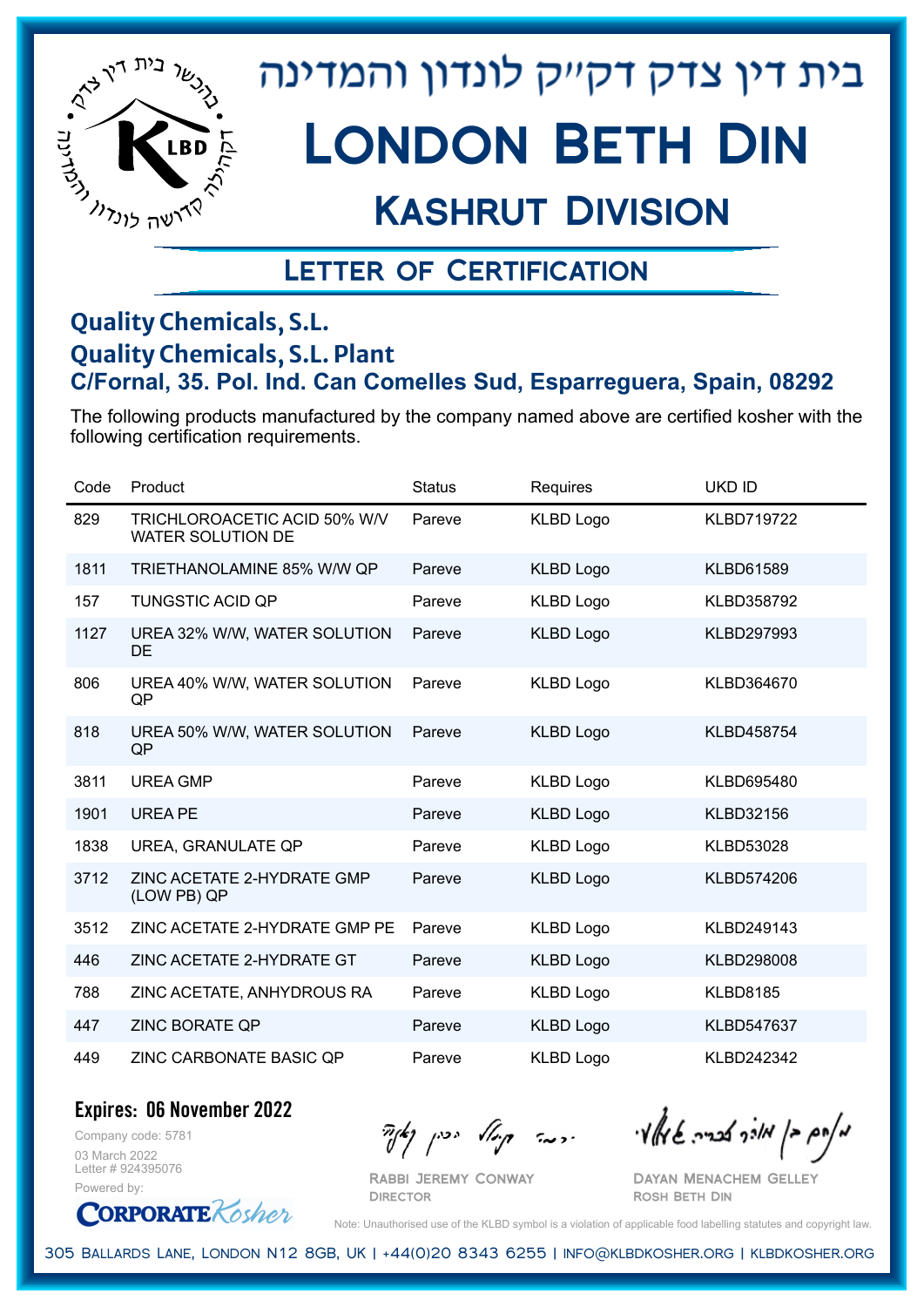

# London Beth Din

## Kashrut Division

### Letter of Certification

#### **Quality Chemicals, S.L. Quality Chemicals, S.L. Plant C/Fornal, 35. Pol. Ind. Can Comelles Sud, Esparreguera, Spain, 08292**

The following products manufactured by the company named above are certified kosher with the following certification requirements.

| Code | Product                                      | <b>Status</b> | Requires         | <b>UKD ID</b>     |
|------|----------------------------------------------|---------------|------------------|-------------------|
| 2566 | ZINC CHLORIDE ANHYDROUS,<br><b>POWDER PE</b> | Pareve        | <b>KLBD Logo</b> | <b>KLBD22651</b>  |
| 1065 | ZINC CHLORIDE SOLUTION 40%<br>W/W QP         | Pareve        | <b>KLBD Logo</b> | <b>KLBD522577</b> |
| 493  | ZINC CHLORIDE SOLUTION 50%<br>W/W PE         | Pareve        | <b>KLBD Logo</b> | KLBD133490        |
| 886  | ZINC CHLORIDE SOLUTION 58%<br>W/W QP         | Pareve        | <b>KLBD Logo</b> | KLBD391783        |
| 865  | ZINC CHLORIDE SOLUTION 63%<br>W/W QP         | Pareve        | <b>KLBD Logo</b> | KLBD969910        |
| 1069 | ZINC CITRATE 2-HYDRATE USP                   | Pareve        | <b>KLBD Logo</b> | <b>KLBD60069</b>  |
| 1059 | ZINC CITRATE 3-HYDRATE PE                    | Pareve        | <b>KLBD Logo</b> | KLBD984528        |
| 444  | ZINC METAL, POWDER QP                        | Pareve        | <b>KLBD Logo</b> | <b>KLBD48440</b>  |
| 2313 | ZINC METAL, THIN PIECE QP                    | Pareve        | <b>KLBD Logo</b> | <b>KLBD759942</b> |
| 455  | ZINC NITRATE 4-HYDRATE QP                    | Pareve        | <b>KLBD Logo</b> | KLBD857141        |
| 2894 | ZINC NITRATE SOLUTION 40% W/W<br><b>PE</b>   | Pareve        | <b>KLBD Logo</b> | KLBD389962        |
| 2760 | ZINC NITRATE SOLUTION 50% W/W<br>DE          | Pareve        | <b>KLBD Logo</b> | KLBD901405        |
| 3048 | ZINC OXIDE GMP PH                            | Pareve        | <b>KLBD Logo</b> | KLBD926991        |
| 456  | <b>ZINC OXIDE PE</b>                         | Pareve        | <b>KLBD Logo</b> | KLBD973888        |

**Expires: 06 November 2022**

Company code: 5781 03 March 2022 Letter # 924395076 Powered by:

**CORPORATE** Rosher

 $\partial_{\eta}^{A}(\theta)$  and  $\partial_{\eta}^{A}(\theta)$  and  $\partial_{\eta}^{A}(\theta)$  and  $\partial_{\eta}^{A}(\theta)$ 

Dayan Menachem Gelley Rosh Beth Din

Note: Unauthorised use of the KLBD symbol is a violation of applicable food labelling statutes and copyright law.

305 Ballards Lane, London N12 8GB, UK | +44(0)20 8343 6255 | info@klbdkosher.org | klbdkosher.org

Rabbi Jeremy Conway